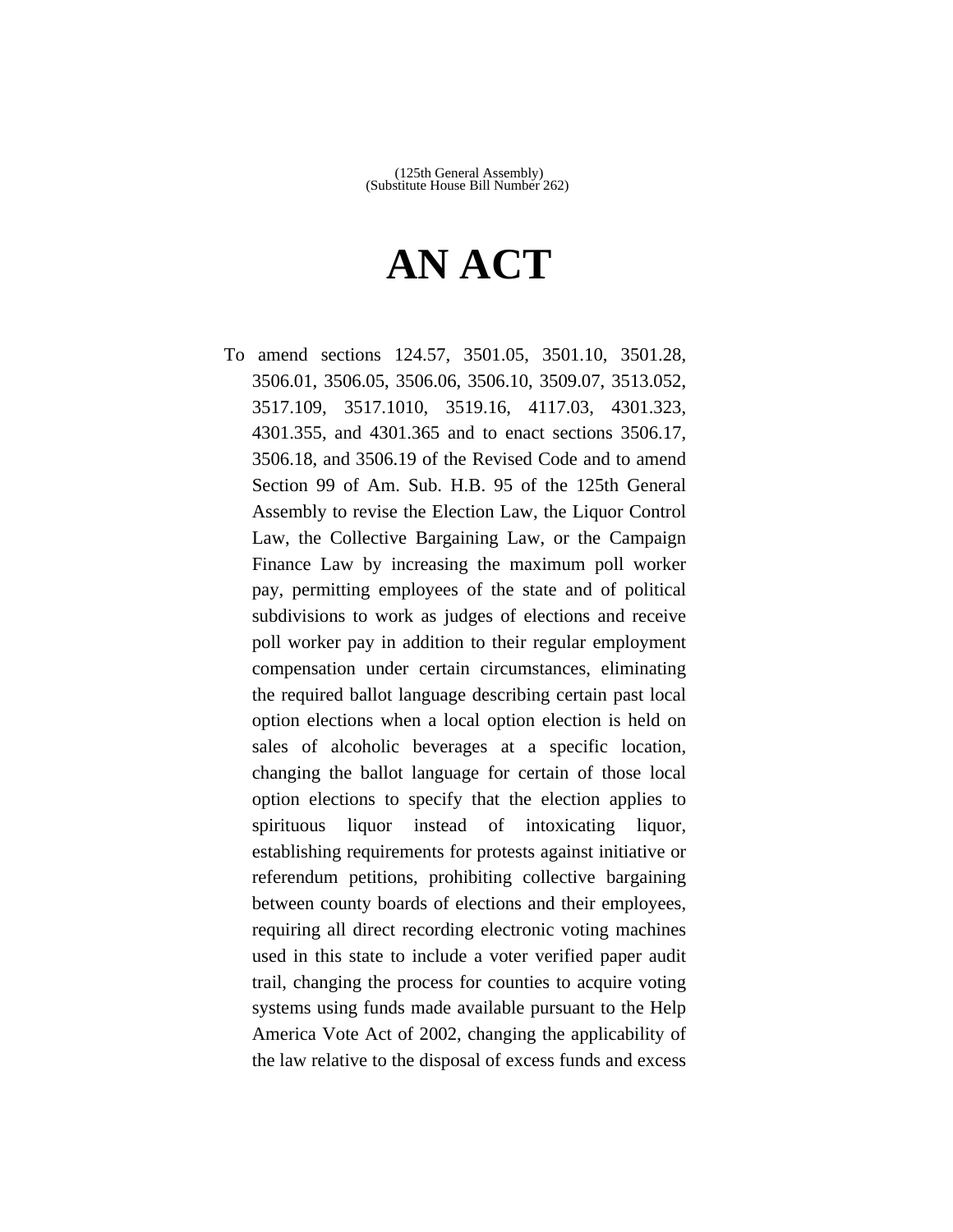aggregate contributions, and making other changes, and to make an appropriation.

*Be it enacted by the General Assembly of the State of Ohio:*

SECTION 1. That sections 124.57, 3501.05, 3501.10, 3501.28, 3506.01, 3506.05, 3506.06, 3506.10, 3509.07, 3513.052, 3517.109, 3517.1010, 3519.16, 4117.03, 4301.323, 4301.355, and 4301.365 be amended and sections 3506.17, 3506.18, and 3506.19 of the Revised Code be enacted to read as follows:

Sec. 124.57. (A) No officer or employee in the classified service of the state, the several counties, cities, and city school districts thereof of the state, and or the civil service townships, of the state shall directly or indirectly, orally or by letter, solicit or receive, or be in any manner concerned in soliciting or receiving, any assessment, subscription, or contribution for any political party or for any candidate for public office; nor shall any person solicit directly or indirectly, orally or by letter, or be in any manner concerned in soliciting, any such assessment, contribution, or payment from any officer or employee in the classified service of the state and, the several counties, cities, or city school districts thereof of the state, or the civil service townships of the state; nor shall any officer or employee in the classified service of the state, the several counties, cities, and city school districts thereof of the state, and or the civil service townships, of the state be an officer in any political organization or take part in politics other than to vote as the officer or employee pleases and to express freely political opinions.

(B)(1) Nothing in division (A) of this section prohibits an officer or employee described in that division from serving as a precinct election official under section 3501.22 of the Revised Code. An officer or employee who serves as a precinct election official may use vacation leave to so serve.

(2) Nothing in division (A) of this section prohibits an employee of the Ohio cooperative extension service whose position is transferred from the unclassified civil service to the classified civil service and who also holds the office of president of a city legislative authority from completing the existing term of office as president.

Sec. 3501.05. The secretary of state shall do all of the following:

(A) Appoint all members of boards of elections;

(B) Issue instructions by directives and advisories to members of the boards as to the proper methods of conducting elections;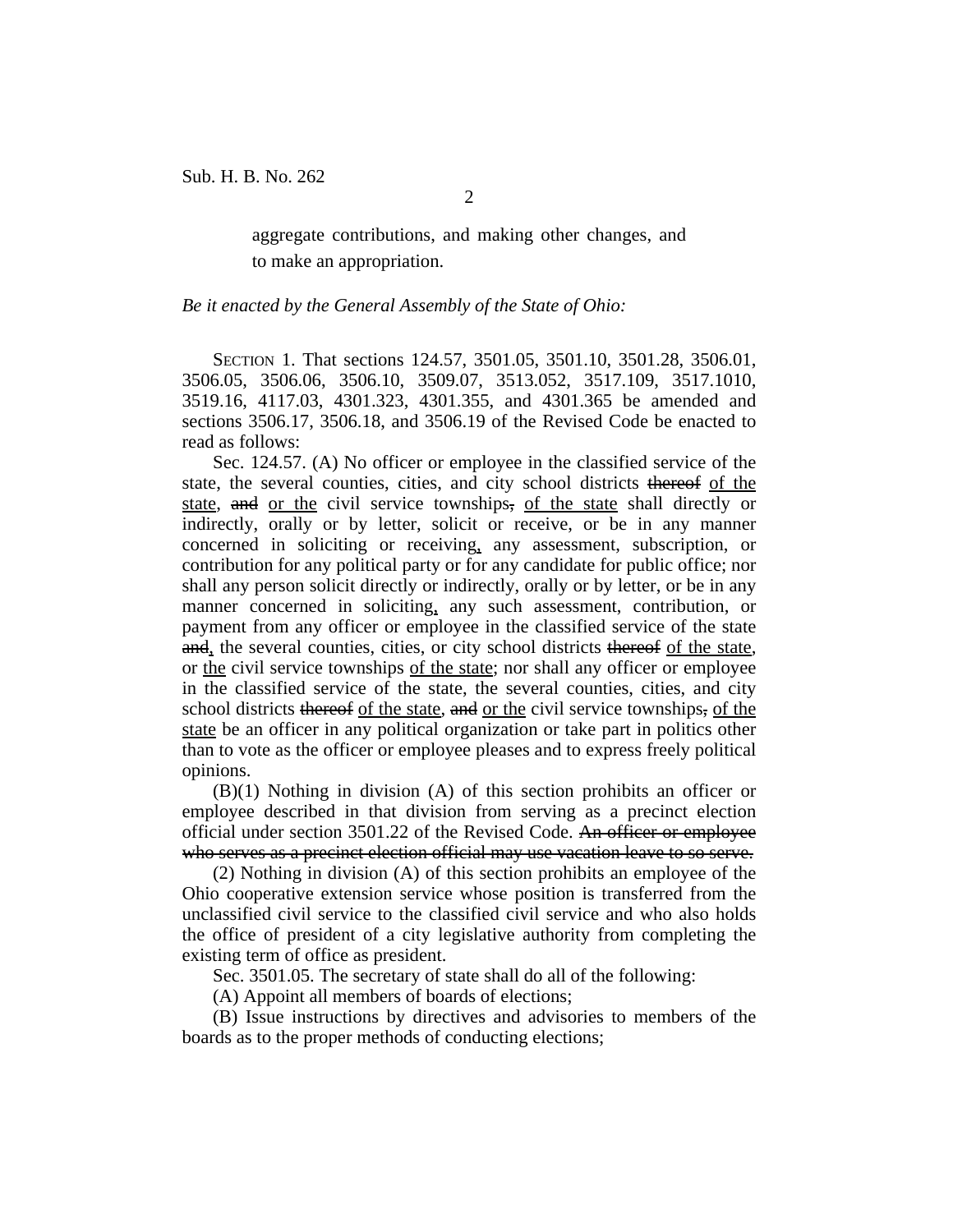(C) Prepare rules and instructions for the conduct of elections;

(D) Publish and furnish to the boards from time to time a sufficient number of indexed copies of all election laws then in force;

(E) Edit and issue all pamphlets concerning proposed laws or amendments required by law to be submitted to the voters;

(F) Prescribe the form of registration cards, blanks, and records;

(G) Determine and prescribe the forms of ballots and the forms of all blanks, cards of instructions, pollbooks, tally sheets, certificates of election, and forms and blanks required by law for use by candidates, committees, and boards;

(H) Prepare the ballot title or statement to be placed on the ballot for any proposed law or amendment to the constitution to be submitted to the voters of the state;

(I) Certify to the several boards the forms of ballots and names of candidates for state offices, and the form and wording of state referendum questions and issues, as they shall appear on the ballot;

(J) Give final approval to ballot language for any local question or issue approved and transmitted by boards of elections under section 3501.11 of the Revised Code;

(K) Receive all initiative and referendum petitions on state questions and issues and determine and certify to the sufficiency of those petitions;

(L) Require such reports from the several boards as are provided by law, or as the secretary of state considers necessary;

(M) Compel the observance by election officers in the several counties of the requirements of the election laws;

 $(N)(1)$  Except as otherwise provided in division  $(N)(2)$  of this section, investigate the administration of election laws, frauds, and irregularities in elections in any county, and report violations of election laws to the attorney general or prosecuting attorney, or both, for prosecution;

(2) On and after August 24, 1995, report a failure to comply with or a violation of a provision in sections 3517.08 to 3517.13, 3517.17, 3517.18, 3517.20 to 3517.22, 3599.03, or 3599.031 of the Revised Code, whenever the secretary of state has or should have knowledge of a failure to comply with or a violation of a provision in one of those sections, by filing a complaint with the Ohio elections commission under section 3517.153 of the Revised Code;

(O) Make an annual report to the governor containing the results of elections, the cost of elections in the various counties, a tabulation of the votes in the several political subdivisions, and other information and recommendations relative to elections the secretary of state considers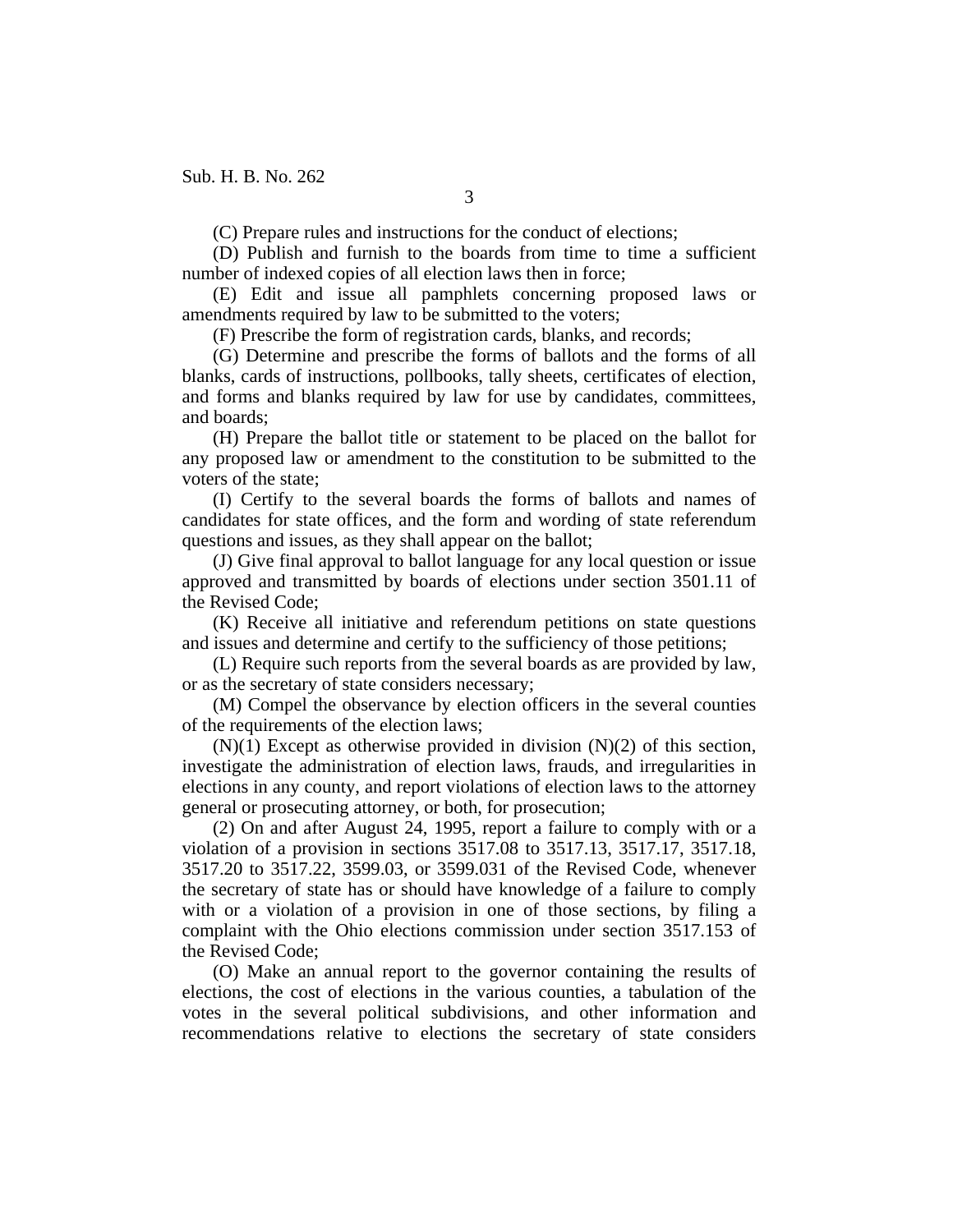### desirable;

(P) Prescribe and distribute to boards of elections a list of instructions indicating all legal steps necessary to petition successfully for local option elections under sections 4301.32 to 4301.41, 4303.29, 4305.14, and 4305.15 of the Revised Code;

(Q) Prescribe a general program to remove ineligible voters from official registration lists by reason of change of residence, which shall be uniform, nondiscriminatory, and in compliance with the Voting Rights Act of 1965 and the National Voter Registration Act of 1993, including a program that uses the national change of address service provided by the United States postal system through its licensees;

(R) Prescribe a general program for registering voters or updating voter registration information, such as name and residence changes, at designated agencies, the offices of deputy registrars of motor vehicles, public high schools and vocational schools, public libraries, and the offices of county treasurers, and prescribe a program of distribution of voter registration forms through those agencies, the offices of the registrar and deputy registrars of motor vehicles, public high schools and vocational schools, public libraries, and the offices of county treasurers;

(S) To the extent feasible, provide copies, at no cost and upon request, of the voter registration form in post offices in this state;

(T) Adopt rules pursuant to section 111.15 of the Revised Code for the purpose of implementing the program for registering voters at designated agencies and the offices of the registrar and deputy registrars of motor vehicles consistent with this chapter;

(U) Specify, by a directive issued not later than thirty-five days prior to the date of an election, the date by which the boards shall complete the canvass of election returns under section 3505.32 or 3513.22 of the Revised Code;

(V) Establish the full-time position of Americans with Disabilities Act coordinator within the office of the secretary of state to do all of the following:

(1) Assist the secretary of state with ensuring that there is equal access to polling places for persons with disabilities;

(2) Assist the secretary of state with ensuring that each voter may cast the voter's ballot in a manner that provides the same opportunity for access and participation, including privacy and independence, as for other voters;

(3) Advise the secretary of state in the development of standards for the certification of voting machines, marking devices, and automatic tabulating equipment.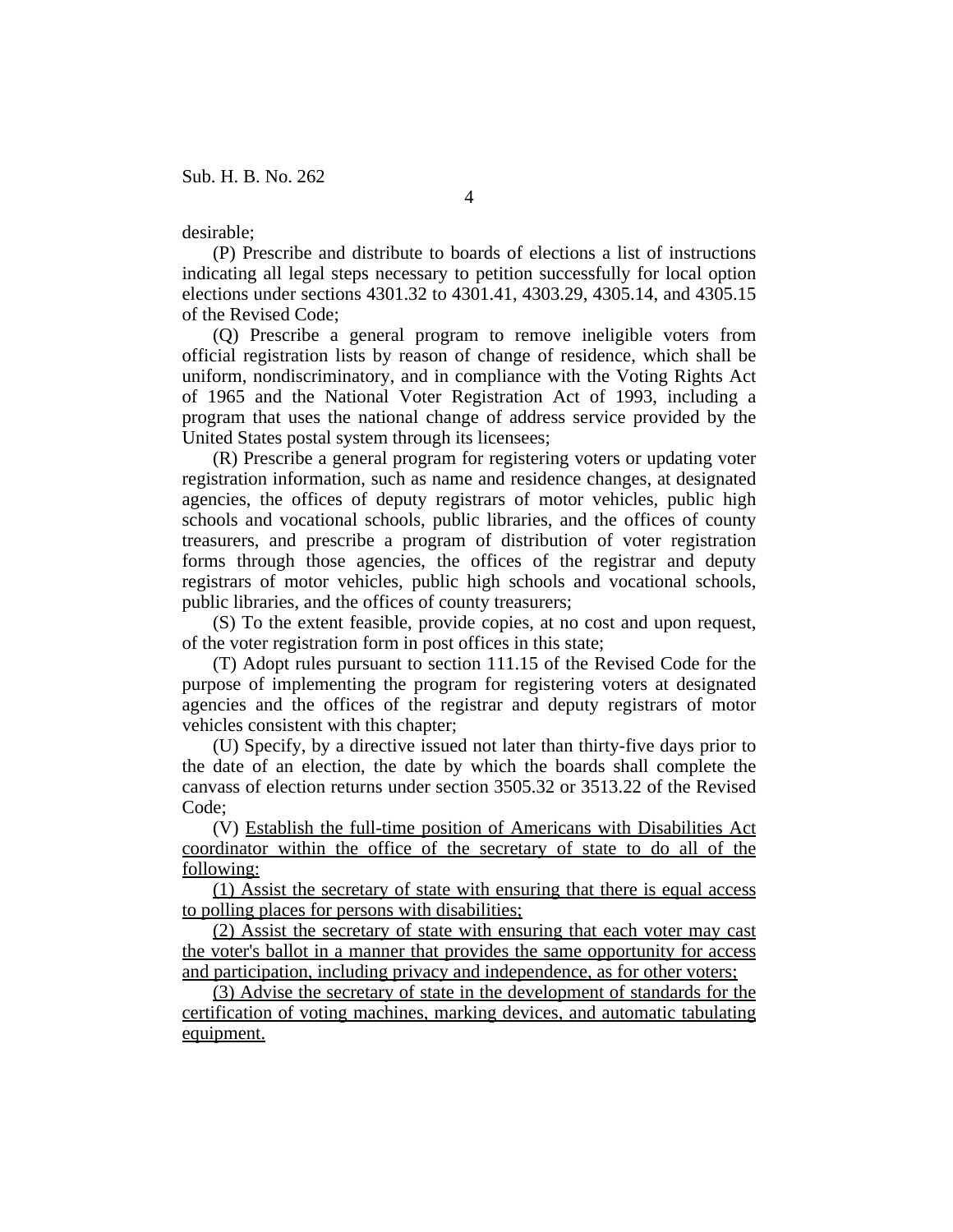(W) Perform other duties required by law.

Whenever a primary election is held under section 3513.32 of the Revised Code or a special election is held under section 3521.03 of the Revised Code to fill a vacancy in the office of representative to congress, the secretary of state shall establish a deadline, notwithstanding any other deadline required under the Revised Code, by which any or all of the following shall occur: the filing of a declaration of candidacy and petitions or a statement of candidacy and nominating petition together with the applicable filing fee; the filing of protests against the candidacy of any person filing a declaration of candidacy or nominating petition; the filing of a declaration of intent to be a write-in candidate; the filing of campaign finance reports; the preparation of, and the making of corrections or challenges to, precinct voter registration lists; the receipt of applications for absent voter's ballots or armed service absent voter's ballots; the supplying of election materials to precincts by boards of elections; the holding of hearings by boards of elections to consider challenges to the right of a person to appear on a voter registration list; and the scheduling of programs to instruct or reinstruct election officers.

In the performance of the secretary of state's duties as the chief election officer, the secretary of state may administer oaths, issue subpoenas, summon witnesses, compel the production of books, papers, records, and other evidence, and fix the time and place for hearing any matters relating to the administration and enforcement of the election laws.

In any controversy involving or arising out of the adoption of registration or the appropriation of funds for registration, the secretary of state may, through the attorney general, bring an action in the name of the state in the court of common pleas of the county where the cause of action arose or in an adjoining county, to adjudicate the question.

In any action involving the laws in Title XXXV of the Revised Code wherein the interpretation of those laws is in issue in such a manner that the result of the action will affect the lawful duties of the secretary of state or of any board of elections, the secretary of state may, on the secretary of state's motion, be made a party.

The secretary of state may apply to any court that is hearing a case in which the secretary of state is a party, for a change of venue as a substantive right, and the change of venue shall be allowed, and the case removed to the court of common pleas of an adjoining county named in the application or, if there are cases pending in more than one jurisdiction that involve the same or similar issues, the court of common pleas of Franklin county.

Public high schools and vocational schools, public libraries, and the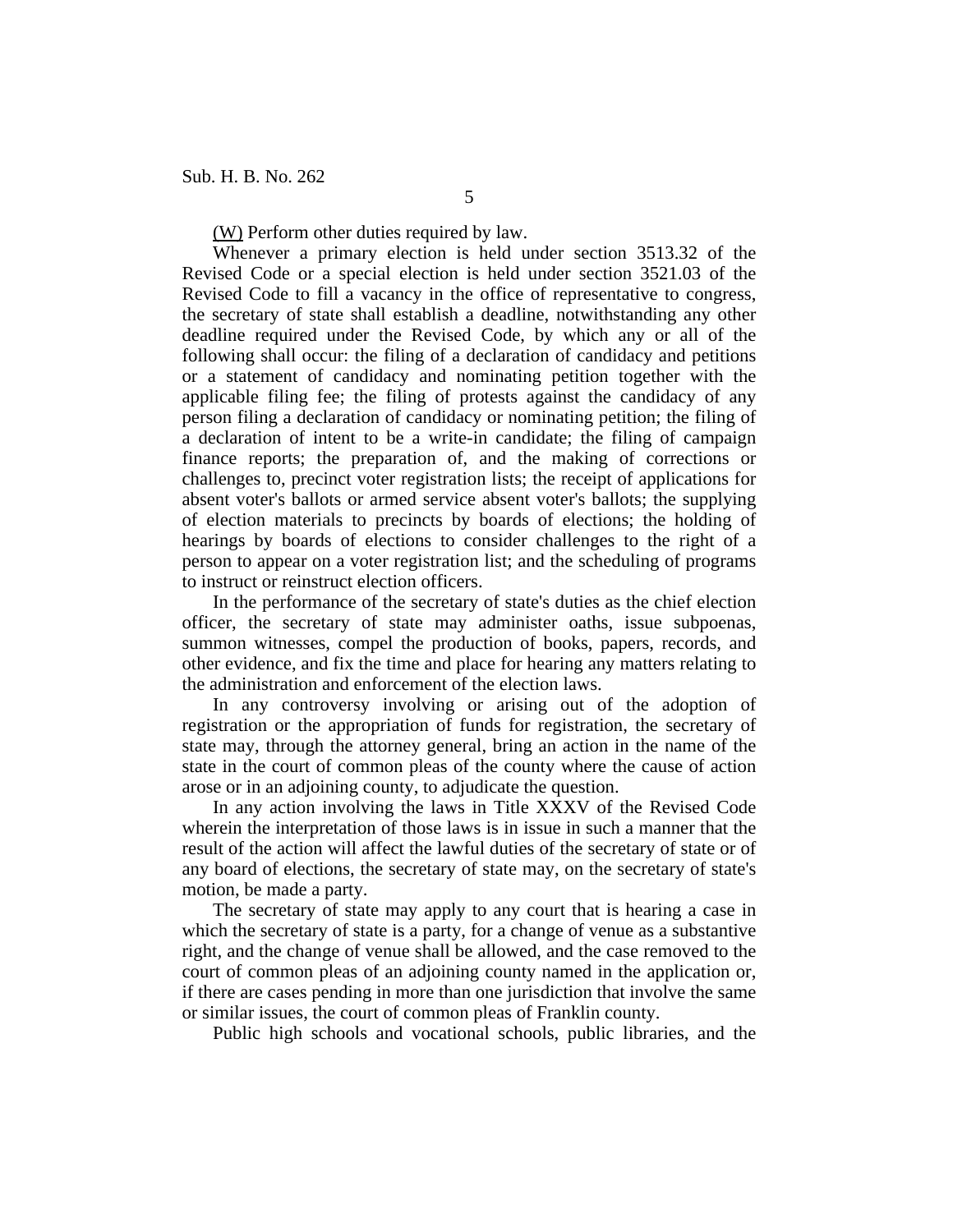office of a county treasurer shall implement voter registration programs as directed by the secretary of state pursuant to this section.

Sec. 3501.10. (A) The board of elections shall, as an expense of the board, provide suitable rooms for its offices and records and the necessary and proper furniture and supplies for such those rooms. The board may lease such offices and rooms, necessary to its operation, for such the length of time and upon such the terms as the board deems in the best interests of the public, provided that the term of any such lease shall not exceed fifteen years.

Thirty days prior to entering into such a lease, the board shall notify the board of county commissioners in writing of its intent to enter into the lease. The notice shall specify the terms and conditions of the lease. Prior to the thirtieth day after receiving that notice and before any lease is entered into, the board of county commissioners may reject the proposed lease by a majority vote. After receiving written notification of the rejection by the board of county commissioners, the board of elections shall not enter into the lease that was rejected, but may immediately enter into additional lease negotiations, subject to the requirements of this section.

The board of elections in any county may, by resolution, request that the board of county commissioners submit to the electors of the county, in accordance with section 133.18 of the Revised Code, the question of issuing bonds for the acquisition of real estate and the construction on it of a suitable building with necessary furniture and equipment for the proper administration of the duties of the board of elections. The resolution declaring the necessity for issuing such bonds shall relate only to the acquisition of real estate and to the construction, furnishing, and equipping of a building as provided in this division.

(B) The board of elections in each county shall keep its offices, or one or more of its branch registration offices, open for the performance of its duties an additional seven hours each week for three weeks before the close until nine p.m. on the last day of registration before a general or primary election. At all other times during each week, the board shall keep its offices and rooms open for a period of time that such the board considers necessary for the performance of its duties.

(C) The board of elections may maintain permanent or temporary branch offices at any place within the county.

Sec. 3501.28. (A) As used in this section:

(1) "Fair Labor Standards Act" or "Act" means the "Fair Labor Standards Act of 1938," 52 Stat. 1062, 29 U.S.C.A. 201, as amended.

(2) "Full election day" means the period of time between the opening of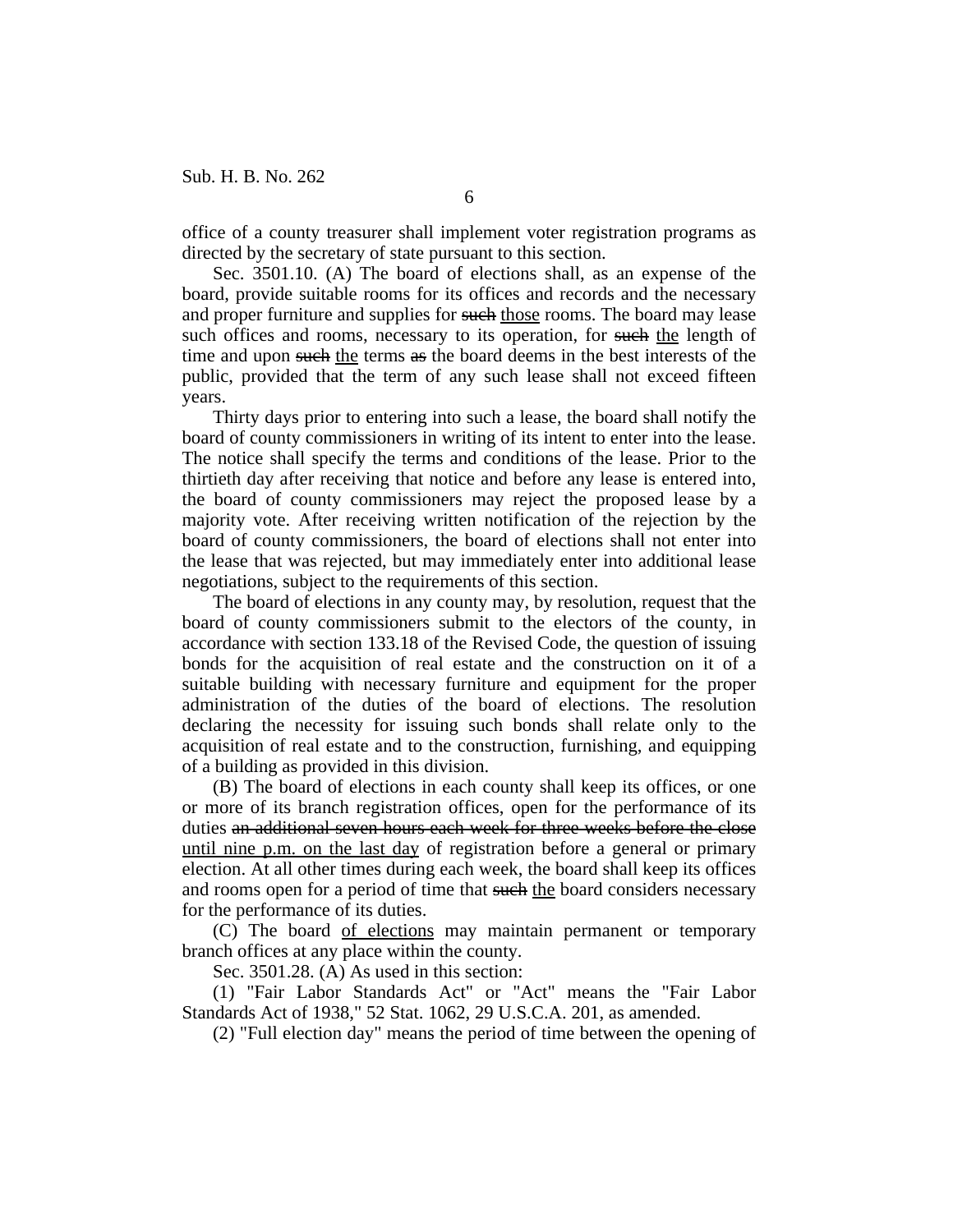the polls and the completion of the procedures contained in section 3501.26 of the Revised Code.

(3) "Services" means services at each general, primary, or special election.

(B) For any election held in 1997 on or after the effective date of this amendment, each judge of an election in a county shall be paid for the judge's services at the same hourly rate, which shall be the minimum hourly rate established by the Fair Labor Standards Act.

(C) Beginning with calendar year 1998, each judge of an election in a county shall be paid for the judge's services at the same hourly rate, which shall be not less than the minimum hourly rate established by the Fair Labor Standards Act and not more than eighty-five dollars per diem.

(C) Beginning with calendar year 2004, each judge of an election in a county shall be paid for the judge's services at the same hourly rate, which shall be not less than the minimum hourly rate established by the Fair Labor Standards Act and not more than ninety-five dollars per diem.

(D) Beginning with calendar year 1998, the The secretary of state shall establish, by rule adopted under section 111.15 of the Revised Code, the maximum amount of per diem compensation that may be paid to judges of an election under this section each time the Fair Labor Standards Act is amended to increase the minimum hourly rate established by the act. Upon learning of such an increase, the secretary of state shall determine by what percentage the minimum hourly rate has been increased under the act and establish a new maximum amount of per diem compensation that judges of an election may be paid under this section that is increased by the same percentage that the minimum hourly rate has been increased under the act.

 $(E)(1)$  Beginning with calendar year 1990, no (a) No board of elections shall increase the pay of a judge of an election under this section during a calendar year unless the board has given written notice of the proposed increase to the board of county commissioners not later than the first day of October of the preceding calendar year. Beginning with calendar year 1998, except

(b) Except as otherwise provided in division  $(E)(2)$  of this section, no a board of elections shall may increase the pay of a judge of an election during a calendar year by more than up to, but not exceeding, nine per cent over the compensation paid to a judge of an election in the county where the board is located during the previous calendar year, if the compensation so paid during the previous calendar year was eighty-five dollars or less per diem.

(c) Except as otherwise provided in division  $(E)(2)$  of this section, a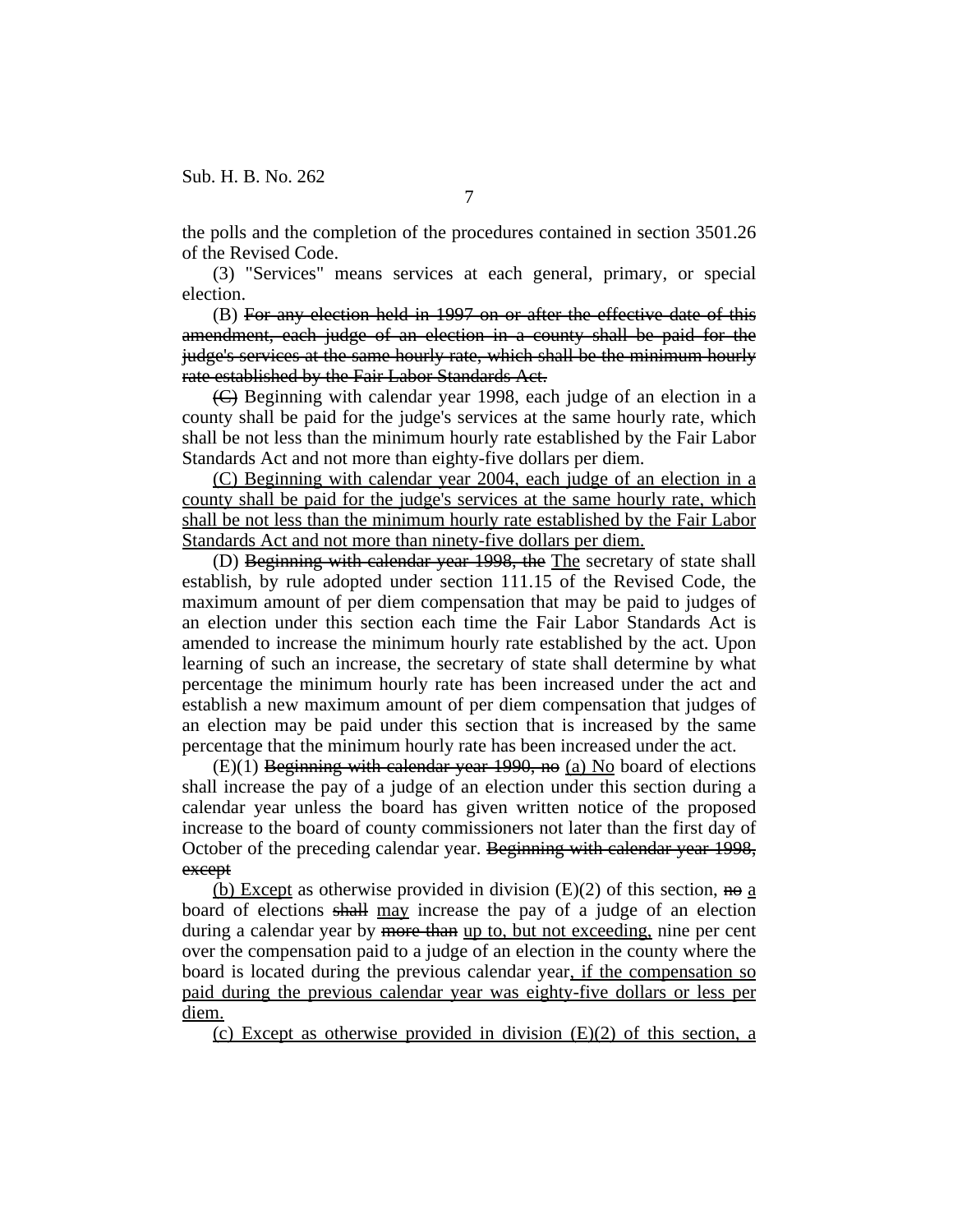board of elections may increase the pay of a judge of an election during a calendar year by up to, but not exceeding, four and one-half per cent over the compensation paid to a judge of an election in the county where the board is located during the previous calendar year, if the compensation so paid during the previous calendar year was more than eighty-five but less than ninety-five dollars per diem.

(2) The board of county commissioners may review and comment upon a proposed increase and may enter into a written agreement with a board of elections to permit an increase in the compensation paid to judges of an election for their services during a calendar year that is greater than the nine per cent applicable percentage limitation described in division  $(E)(1)(b)$  or (c) of this section.

(F) No judge of an election who works less than the full election day shall be paid the maximum amount allowed under this section or the maximum amount as set by the board of elections, whichever is less.

 $(G)(1)$  Except as otherwise provided in divisions  $(G)(4)$  to  $(6)$  of this section, any employee of the state or of any political subdivision of the state may serve as a judge of elections on the day of an election without loss of the employee's regular compensation for that day as follows:

(a) For employees of a county office, department, commission, board, or other entity, or of a court of common pleas, county court, or county-operated municipal court, as defined in section 1901.03 of the Revised Code, the employee's appointing authority may permit leave with pay for this service in accordance with a resolution setting forth the terms and conditions for that leave passed by the board of county commissioners.

(b) For all other employees of a political subdivision of the state, leave with pay for this service shall be subject to the terms and conditions set forth in an ordinance or a resolution passed by the legislative authority of the applicable political subdivision.

(c) For state employees, leave with pay for this service shall be subject to the terms and conditions set forth by the head of the state agency, as defined in section 1.60 of the Revised Code, by which the person is employed.

(2) Any terms and conditions set forth by a board of county commissioners, legislative authority of a political subdivision, or head of a state agency under division (G)(1) of this section shall include a standard procedure for deciding which employees are permitted to receive leave with pay if multiple employees of an entity or court described in division  $(G)(1)(a)$  of this section, of an entity of a political subdivision described in division  $(G)(1)(b)$  of this section, or of a state agency as defined in section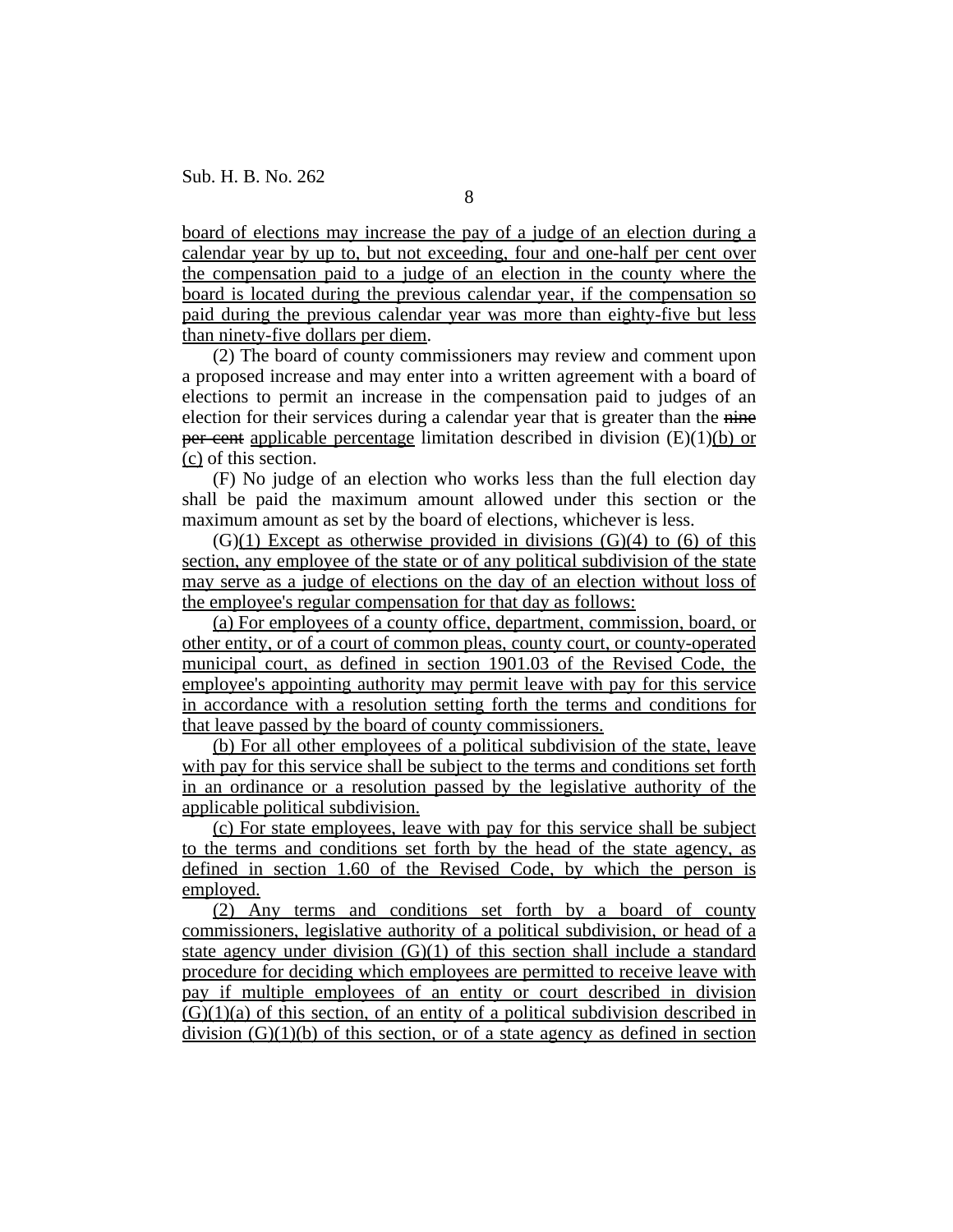1.60 of the Revised Code apply to serve as a judge of elections on the day of an election. This procedure shall be applied uniformly to all similarly situated employees.

(3) Any employee who is eligible for leave with pay under division  $(G)(1)$  of this section shall receive, in addition to the employee's regular compensation, the compensation paid to the judge of an election under division  $(B)$ ,  $(C)$ , or  $(D)$  of this section.

 $(4)$  Division  $(G)(1)$  of this section does not apply to either of the following:

(a) Election officials;

(b) Public school teachers.

(5) Nothing in division  $(G)(1)$  of this section supersedes or negates any provision of a collective bargaining agreement in effect under Chapter 4117. of the Revised Code.

(6) If a board of county commissioners, legislative authority of a political subdivision, or head of a state agency fails to set forth any terms and conditions under division  $(G)(1)$  of this section, an employee of an entity or court described in division  $(G)(1)(a)$  of this section, of an entity of a political subdivision described in division  $(G)(1)(b)$  of this section, or of a state agency as defined in section 1.60 of the Revised Code may use personal leave, vacation leave, or compensatory time, or take unpaid leave, to serve as a judge of elections on the day of an election.

(H) The board of elections may withhold the compensation of any precinct official for failure to obey the instructions of the board or to comply with the law relating to the duties of such precinct judge. Any payment a judge of an election is entitled to receive under section 3501.36 of the Revised Code is in addition to the compensation the judge is entitled to receive under this section.

Sec. 3506.01. As used in this chapter and Chapters 3501., 3503., 3505., 3509., 3511., 3513., 3515., 3517., 3519., 3521., 3523., and 3599. of the Revised Code:

(A) "Marking device" means an apparatus operated by a voter to record his the voter's choices through the piercing or marking of ballots enabling them to be examined and counted by automatic tabulating equipment.

(B) "Ballot" means the official election presentation of offices and candidates, including write-in candidates, and of questions and issues, and the means by which votes are recorded.

(C) "Automatic tabulating equipment" means a machine or interconnected or interrelated machines that will automatically examine and count votes recorded on ballots.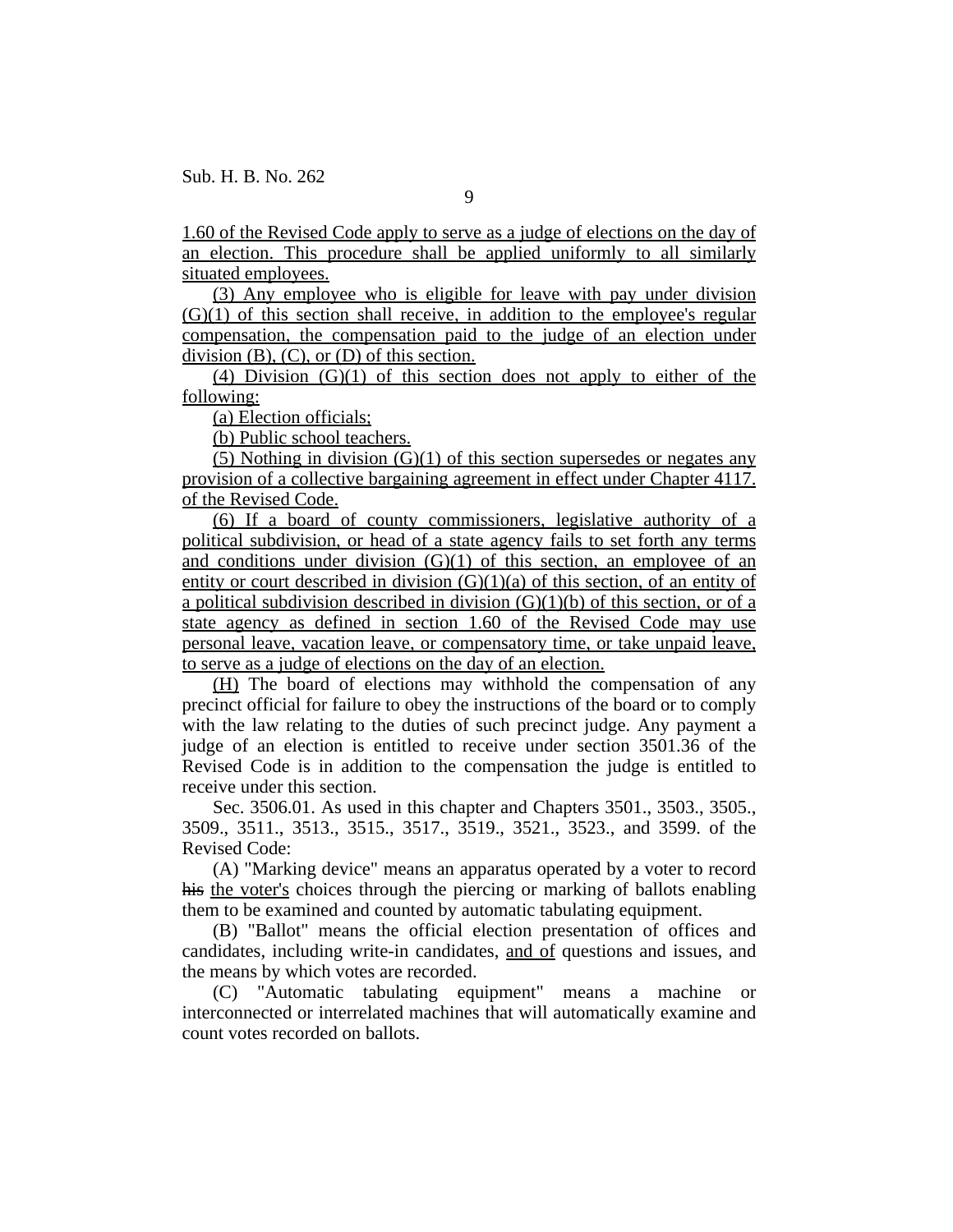(D) "Central counting station" means a location, or one of a number of locations, designated by the board of elections for the automatic examining, sorting, or counting of ballots.

(E) "Voting machines" means mechanical or electronic equipment for the direct recording and tabulation of votes.

(F) "Direct recording electronic voting machine" means a voting machine that records votes by means of a ballot display provided with mechanical or electro-optical components that can be actuated by the voter, that processes the data by means of a computer program, and that records voting data and ballot images in internal or external memory components. A "direct recording electronic voting machine" produces a tabulation of the voting data stored in a removable memory component and in printed copy.

(G) "Help America Vote Act of 2002" means the "Help America Vote Act of 2002," Public Law 107-252, 116 Stat. 1666.

(H) "Voter verified paper audit trail" means a physical paper printout on which the voter's ballot choices, as registered by a direct recording electronic voting machine, are recorded. The voter shall be permitted to visually or audibly inspect the contents of the physical paper printout. The physical paper printout shall be securely retained at the polling place until the close of the polls on the day of the election; the secretary of state shall adopt rules under Chapter 119. of the Revised Code specifying the manner of storing the physical paper printout at the polling place. After the physical paper printout is produced, but before the voter's ballot is recorded, the voter shall have an opportunity to accept or reject the contents of the printout as matching the voter's ballot choices. If a voter rejects the contents of the physical paper printout, the system that produces the voter verified paper audit trail shall invalidate the printout and permit the voter to recast the voter's ballot. On and after the first federal election that occurs after January 1, 2006, unless required sooner by the Help America Vote Act of 2002, any system that produces a voter verified paper audit trail shall be accessible to disabled voters, including visually impaired voters, in the same manner as the direct recording electronic voting machine that produces it.

Sec. 3506.05. (A) As used in this section, except when used as part of the phrase "tabulating equipment" or "automatic tabulating equipment":

(1) "Equipment" means a voting machine, marking device, automatic tabulating equipment, or software;.

(2) "Vendor" means the person that owns, manufactures, distributes, or has the legal right to control the use of equipment, or his the person's agent.

(B) No voting machine, marking device, automatic tabulating equipment, or software for the purpose of casting or tabulating votes or for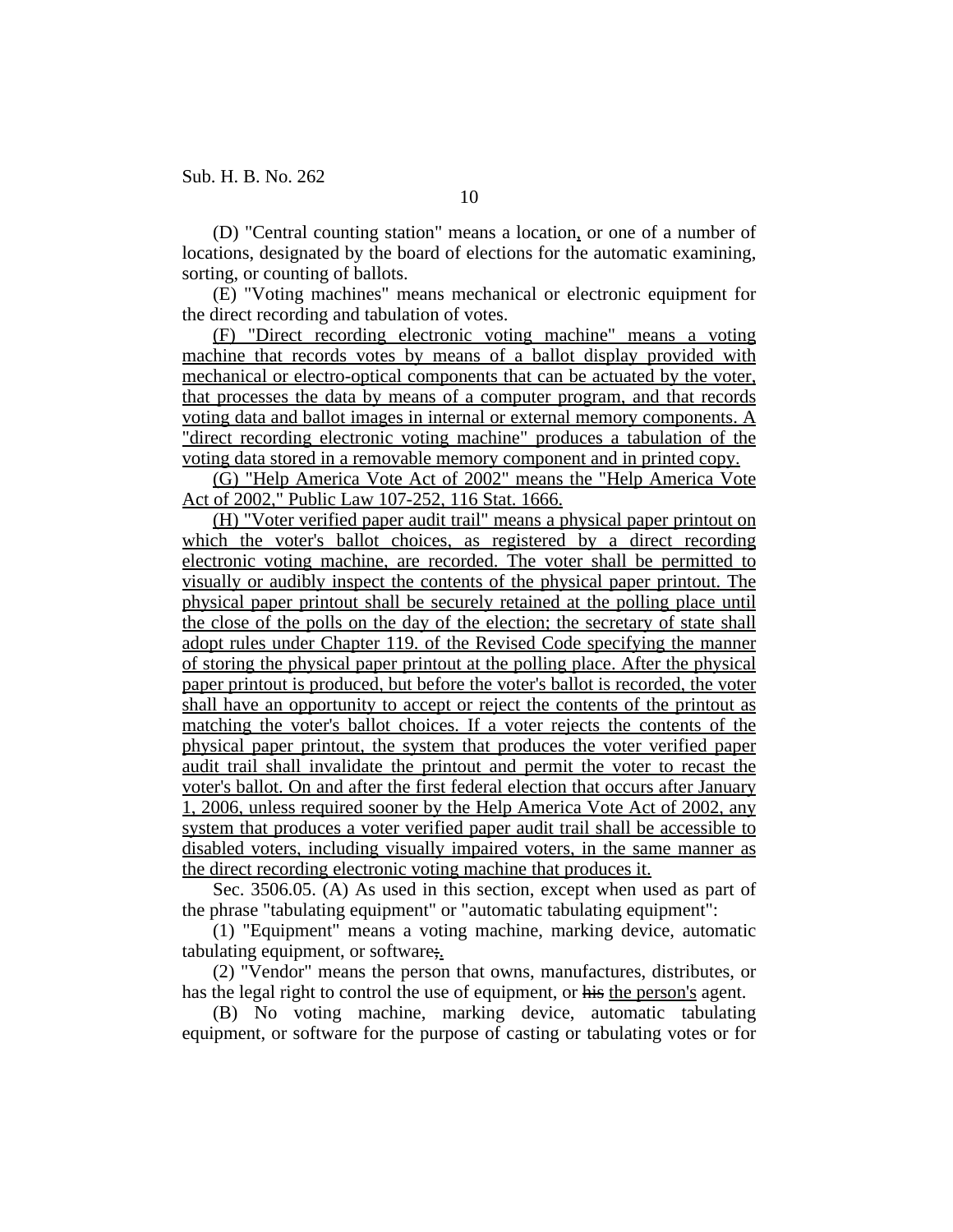communications among systems involved in the tabulation, storage, or casting of votes shall be purchased, leased, put in use, or continued to be used, except for experimental use as provided in division (B) of section 3506.04 of the Revised Code, unless it, and a manual of procedures governing its use, and training materials, service, and other support arrangements, have been certified by the secretary of state and unless the board of elections of each county where the equipment will be used has assured that a demonstration of the use of such the equipment has been made available to all interested electors. The secretary of state shall appoint a board of voting machine examiners to examine and approve equipment and examine and approve its related manuals and support arrangements. The board shall consist of one competent and experienced election officer and two persons who are knowledgeable about the operation of such equipment, who shall serve during the secretary of state's term.

(4) For his the member's service, each member of such the board shall receive three hundred dollars per day for each combination of marking device, tabulating equipment, and voting machine examined and reported, but in no event shall a member receive more than six hundred dollars to examine and report on any one marking device, item of tabulating equipment, or voting machine. Each member of the board shall be reimbursed for expenses he the member incurs during an examination or during the performance of any related duties that may be required by the secretary of state. Reimbursement of these expenses shall be made in accordance with, and shall not exceed, the rates provided for under section 126.31 of the Revised Code.

 $(2)$  Neither the secretary of state nor the board, nor any public officer who participates in the authorization, examination, testing, or purchase of equipment, shall have any pecuniary interest in the equipment or any affiliation with the vendor.

 $(C)(1)$  A vendor who desires to have the secretary of state certify equipment shall first submit the equipment, and all current related procedural manuals, and a current description of all related support arrangements, to the board of voting machine examiners for examination, testing, and approval. The submission shall be accompanied by a fee of eighteen hundred dollars and a detailed explanation of the construction and method of operation of the equipment, a full statement of its advantages, and a list of the patents and copyrights used in operations essential to the processes of vote recording and tabulating, vote storage, system security, and other crucial operations of the equipment as may be determined by the board. An additional fee, in an amount to be set by rules promulgated by the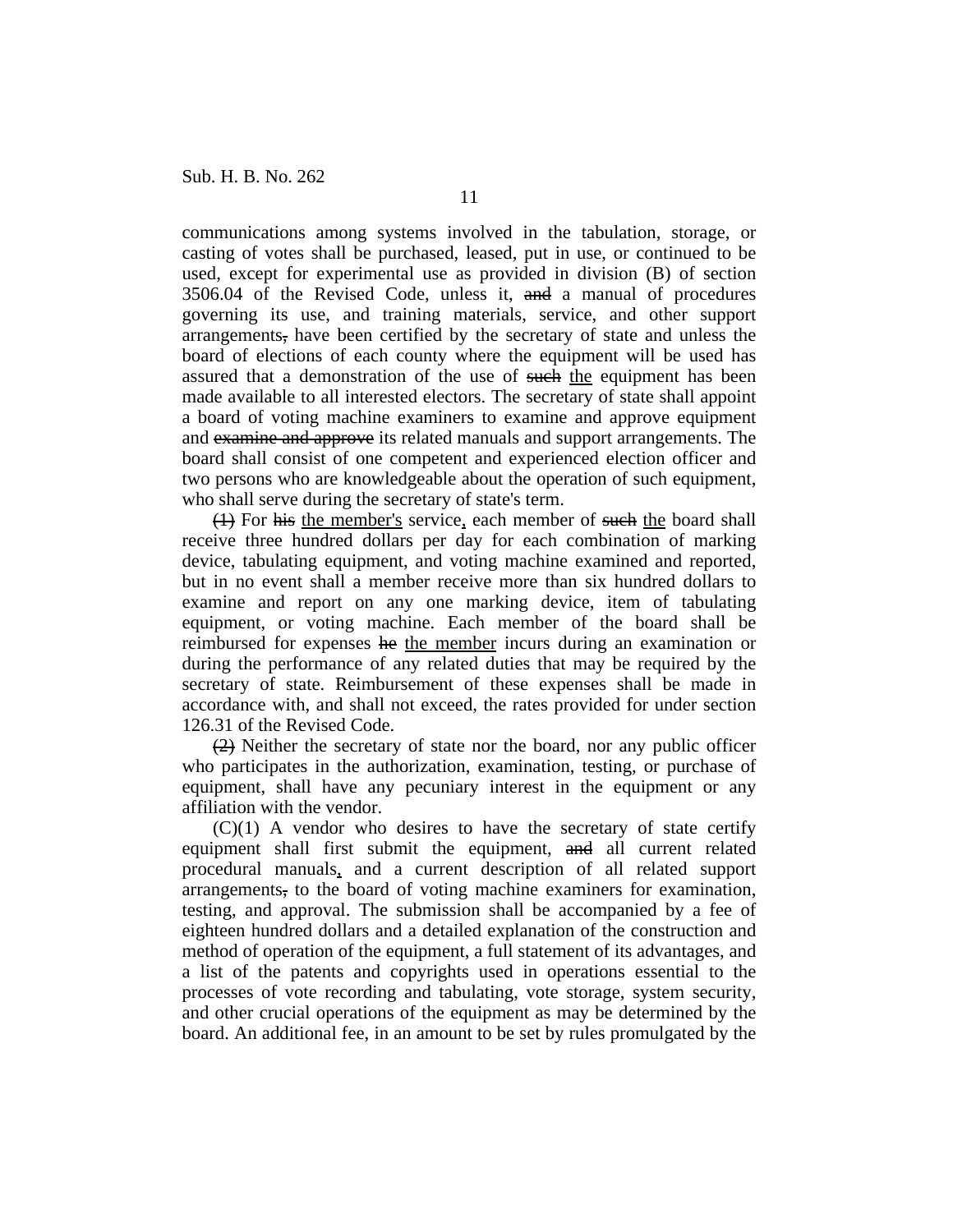board, may be imposed to pay for the costs of alternative testing or testing by persons other than board members, record-keeping, and other extraordinary costs incurred in the examination process. Moneys not used shall be returned to the person or entity submitting the equipment for examination.

(2) Fees collected by the secretary of state under this section shall be deposited into the state treasury to the credit of the board of voting machine examiners fund, which is hereby created. All moneys credited to this fund shall be used solely for the purpose of paying for the services and expenses of each member of the board of voting machine examiners or for such other expenses as may be incurred relating to the examination, testing, reporting, or certification of voting machine devices, the performance of any related duties as required by the secretary of state, or the reimbursement of any person submitting an examination fee as provided in this chapter.

(D) Within sixty days after the submission of the equipment and payment of the fee, or as soon thereafter as is reasonably practicable, but in any event within not more than ninety days after the submission and payment, the board of voting machine examiners shall examine the equipment and file with the secretary of state a written report thereon on the equipment with its recommendations and its determination or condition of approval regarding whether the equipment, manual, and other related materials or arrangements meet the criteria set forth in sections 3506.07 and 3506.10 of the Revised Code and can be safely used by the voters at elections under the conditions prescribed in Title XXXV of the Revised Code, or a written statement of reasons for which testing requires a longer period. The board may grant temporary approval for the purpose of allowing experimental use of equipment. If the board finds that the equipment meets the criteria set forth in sections  $3506.06$ ,  $3506.07$ , and  $3506.10$  of the Revised Code, can be used safely and can be depended upon to record and count accurately and continuously the votes of electors, and has the capacity to be warranted, maintained, and serviced, it shall approve the equipment and recommend that the secretary of state certify the equipment. The secretary of state shall notify all boards of elections of any such certification. Such equipment Equipment of the same model and make, if it provides for recording of voter intent, system security, voter privacy, retention of vote, and communication of voting records in an identical manner, may then be adopted for use at elections.

(E) The vendor shall notify the secretary of state, who shall then notify the board of voting machine examiners, of any enhancement and any significant adjustment to the hardware or software that could result in a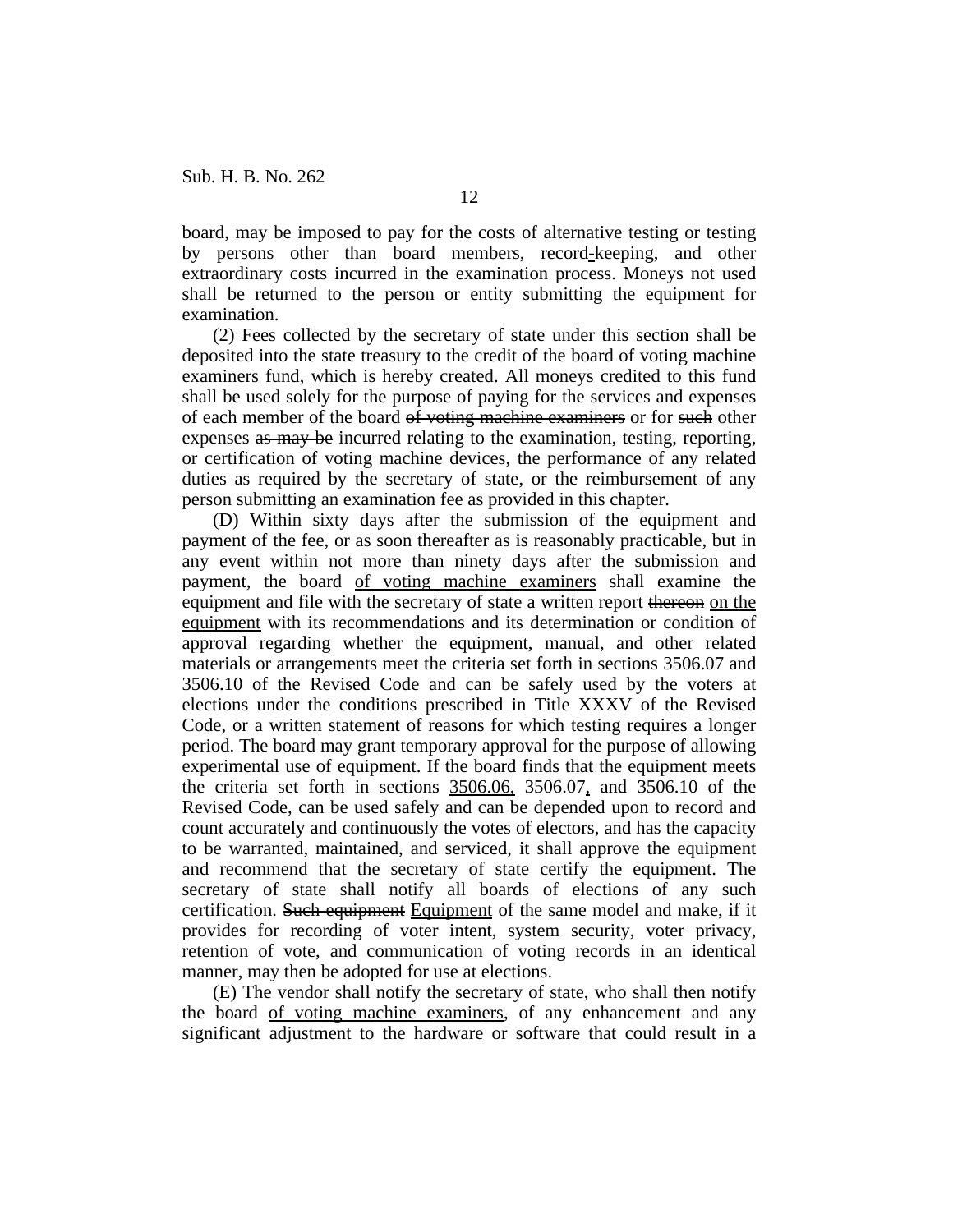patent or copyright change or that significantly alters the methods of recording voter intent, system security, voter privacy, retention of the vote, communication of voting records, and connections between the system and other systems. The vendor shall provide the secretary of state with an updated operations manual for the equipment, and the secretary of state shall forward the manual to the board. Upon receiving such a notification and manual, the board may require the vendor to submit the equipment to an examination and test in order for the equipment to remain certified. The board or the secretary of state shall periodically examine, test, and inspect certified equipment to determine continued compliance with the requirements of this chapter and the initial certification. Any examination, test, or inspection conducted for the purpose of continuing certification of any equipment in which a significant problem has been uncovered or in which a record of continuing problems exists shall be performed pursuant to divisions (C) and (D) of this section, in the same manner as the examination, test, or inspection is performed for initial approval and certification.

(F) If, at any time after the certification of equipment, the board of voting machine examiners or the secretary of state is notified by the a board of elections of any significant problem with the equipment or determines that the equipment fails to meet the requirements necessary for approval or continued compliance with the requirements of this chapter, or if the board of voting machine examiners determines that there are significant enhancements or adjustments to the hardware or software, or if notice of such enhancements or adjustments has not been given as required by division (E) of this section, the secretary of state shall notify the users and vendors of that equipment that certification of the equipment may be withdrawn.

 $(G)(1)$  The notice given by the secretary of state under division  $(F)$  of this section shall be in writing and shall specify both of the following:

(a) The reasons why the certification may be withdrawn;

(b) The date on which certification will be withdrawn unless the vendor takes satisfactory corrective measures or explains why there are no problems with the equipment or why the enhancements or adjustments to the equipment are not significant.

(2) A vendor who receives a notice under division (F) of this section shall, within thirty days after receiving it, submit to the board of voting machine examiners in writing a description of the corrective measures taken and the date on which they were taken, or the explanation required under division (G)(1)(b) of this section.

(3) Not later than fifteen days after receiving a written description or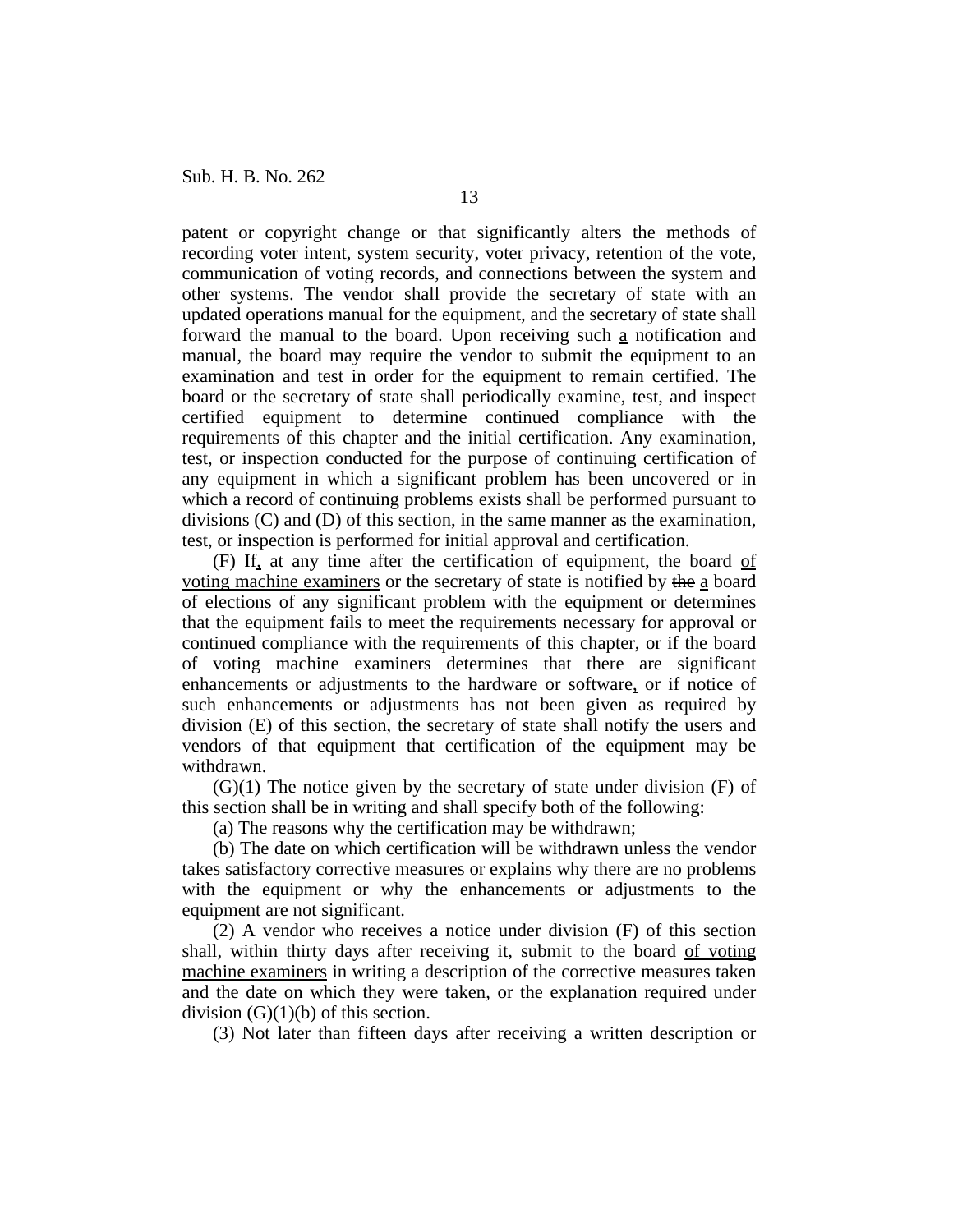explanation under division  $(G)(2)$  of this section from a vendor, the board shall determine whether the corrective measures taken or the explanation is satisfactory to allow continued certification of the equipment, and the secretary of state shall send the vendor a written notice of the board's determination, specifying the reasons for it. If the board has determined that the measures taken or the explanation given is unsatisfactory, the notice shall include the effective date of withdrawal of the certification. This date may be different from the date originally specified in division  $(G)(1)(b)$  of this section.

(4) A vendor who receives a notice under division  $(G)(3)$  of this section indicating a decision to withdraw certification may, within thirty days after receiving it, request in writing that the board hold a hearing to reconsider its decision. Any interested party shall be given the opportunity to submit testimony or documentation in support of or in opposition to the board's recommendation to withdraw certification. Failure of the vendor to take appropriate steps as described in division  $(G)(1)(b)$  or to comply with division  $(G)(2)$  of this section results in a waiver of his the vendor's rights under division (G)(4) of this section.

 $(H)(1)$  The secretary of state, in consultation with the board of voting machine examiners, shall establish, by rule, guidelines for the approval, certification, and continued certification of the voting machines, marking devices, and tabulating equipment to be used under Title XXXV of the Revised Code. The guidelines shall establish procedures requiring vendors or computer software developers to place in escrow with an independent escrow agent approved by the secretary of state a copy of all source code and related documentation, together with periodic updates as they become known or available. The secretary of state shall require that the documentation include a system configuration and that the source code include all relevant program statements in low- or high-level languages. As used in this division, "source code" does not include variable codes created for specific elections.

(2) Nothing in any rule adopted under division (H) of this section shall be construed to limit the ability of the secretary of state to follow or adopt, or to preclude him the secretary of state from following or adopting, any guidelines proposed by the federal elections election commission or, any entity authorized by the federal elections election commission to propose guidelines, the election assistance commission, or any entity authorized by the election assistance commission to propose guidelines.

(3) As used in division (H) of this section, "source code" does not include variable codes created for specific elections. (a) Before the initial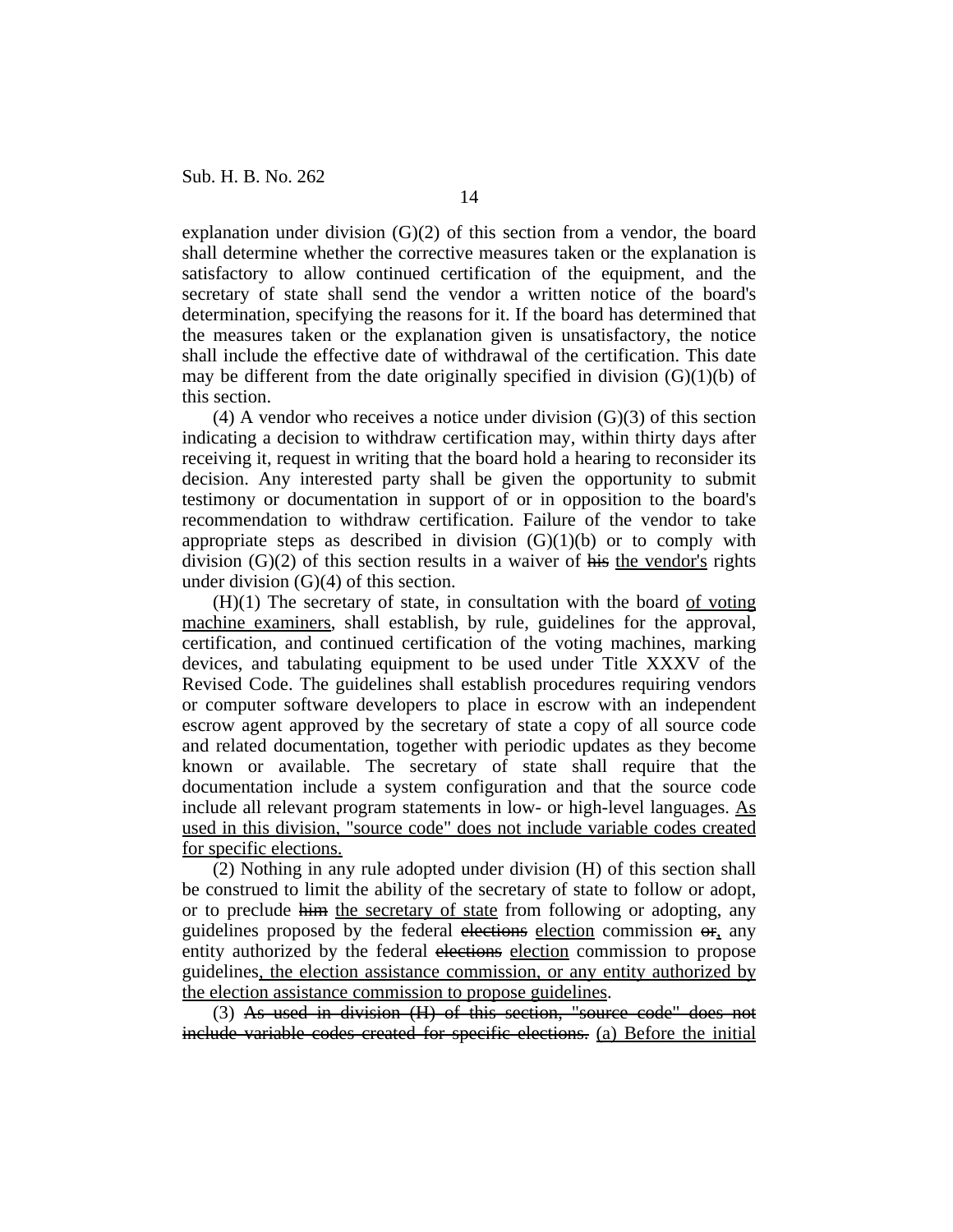certification of any direct recording electronic voting machine with a voter verified paper audit trail, and as a condition for the continued certification and use of those machines, the secretary of state shall establish, by rule, standards for the certification of those machines. Those standards shall include, but are not limited to, all of the following:

(i) A definition of a voter verified paper audit trail as a paper record of the voter's choices that is verified by the voter prior to the casting of the voter's ballot and that is securely retained by the board of elections;

(ii) Requirements that the voter verified paper audit trail shall not be retained by any voter and shall not contain individual voter information;

(iii) A prohibition against the production by any direct recording electronic voting machine of anything that legally could be removed by the voter from the polling place, such as a receipt or voter confirmation;

(iv) A requirement that paper used in producing a voter verified paper audit trail be sturdy, clean, and resistant to degradation.

(v) A requirement that the voter verified paper audit trail shall be capable of being optically scanned for the purpose of conducting a recount or other audit of the voting machine and shall be readable in a manner that makes the voter's ballot choices obvious to the voter without the use of computer or electronic codes.

(b) The secretary of state, by rule adopted under Chapter 119. of the Revised Code, may waive the requirement under division  $(H)(3)(a)(v)$  of this section, if the secretary of state determines that the requirement is cost prohibitive.

Sec. 3506.06. No marking device shall be approved by the board of voting machine examiners or certified by the secretary of state, or be purchased, rented, or otherwise acquired, or used, unless it fulfills the following requirements:

(A) It shall permit and require voting in absolute secrecy, and shall be so constructed that no person can see or know for whom any other elector has voted or is voting, except an elector who is assisting a voter as prescribed by section 3505.24 of the Revised Code.

(B) It shall permit each elector to vote at any election for all persons and offices for whom and for which he the elector is lawfully entitled to vote, whether or not the name of any such person appears on a ballot as a candidate; to vote for as many persons for an office as he the elector is entitled to vote for; and to vote for or against any question upon which he the elector is entitled to vote.

(C) It shall permit each elector to write in the names of persons for whom he the elector desires to vote, whose names do not appear upon the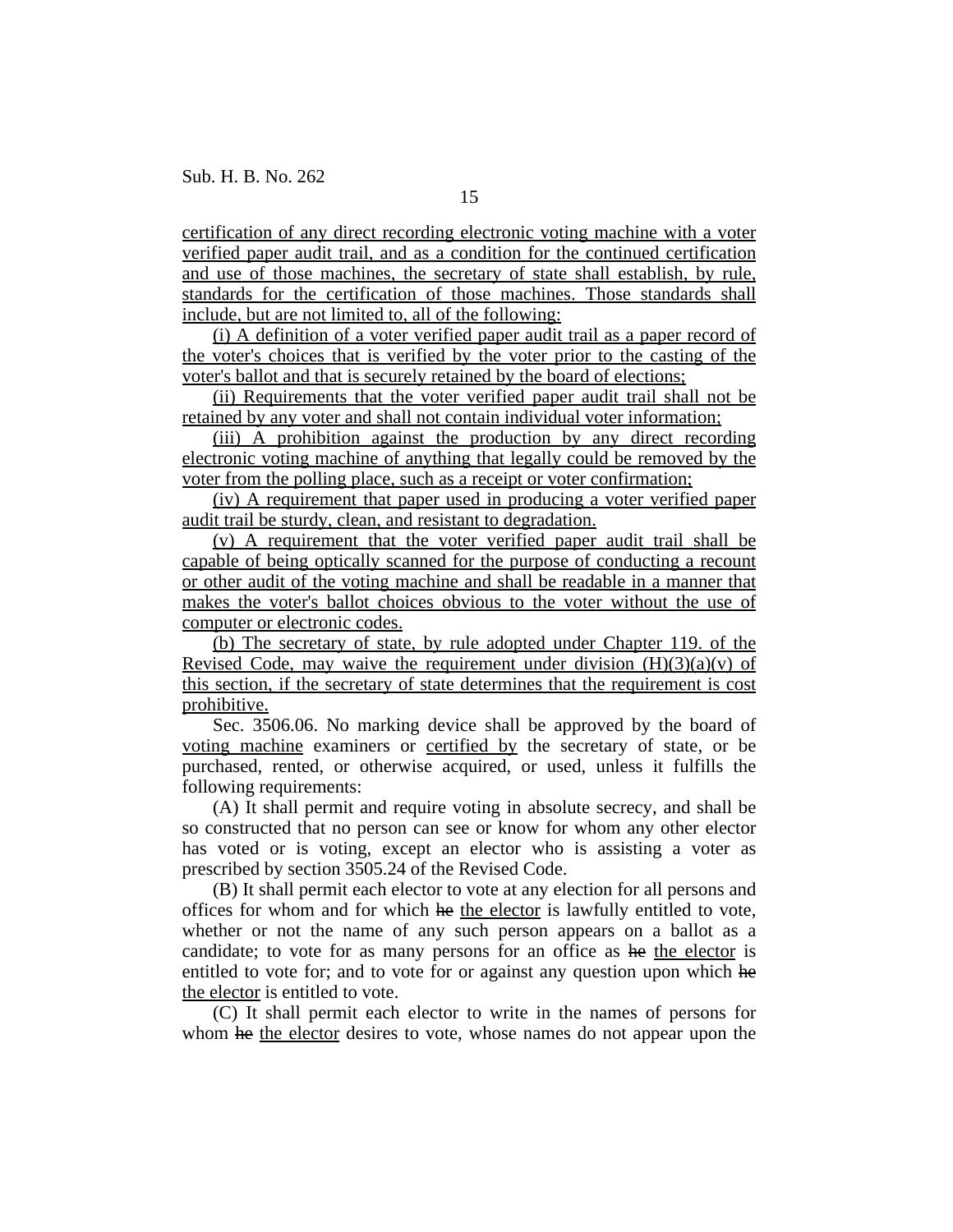ballot, if such write-in candidates are permitted by law.

(D) It shall permit each elector, at all presidential elections, by one punch or mark to vote for candidates of one party for president, vice president, and presidential electors.

(E) It shall be durably constructed of material of good quality in a neat and workmanlike workerlike manner, and in form which that shall make it safely transportable.

(F) It shall be so constructed that a voter may readily learn the method of operating it and may expeditiously cast his the voter's vote for all candidates of his the voter's choice.

(G) It shall not provide to a voter any type of receipt or voter confirmation that the voter legally may retain after leaving the polling place.

Sec. 3506.10. No voting machine shall be approved by the board of voting machine examiners or certified by the secretary of state, or be purchased, rented, or otherwise acquired, or used, except when specifically allowed for experimental use, as provided in section 3506.04 of the Revised Code, unless it fulfills the following requirements:

(A) It shall permit and require voting in absolute secrecy, and shall be so constructed that no person can see or know for whom any other elector has voted or is voting, except an elector who is assisting a voter as prescribed by section 3505.24 of the Revised Code.

(B) It shall permit each elector to vote at any election for all persons and offices for whom and for which he the elector is lawfully entitled to vote, whether or not the name of any such person appears on a ballot label as a candidate; to vote for as many persons for an office as he the elector is entitled to vote for; and to vote for or against any question upon which he the elector is entitled to vote.

(C) It shall preclude each elector from voting for any candidate or upon any question for whom or upon which he the elector is not entitled to vote, from voting for more persons for any office than he the elector is entitled to vote for, and from voting for any candidates for the same office or upon any question more than once.

(D) It shall permit each voter to deposit, write in, or affix, upon devices provided for that purpose, ballots containing the names of persons for whom he the voter desires to vote, whose names do not appear upon the voting machine. Such Those devices shall be susceptible of identification as to party affiliations when used at a primary election.

(E) It shall permit each elector to change his the elector's vote for any candidate or upon any question appearing upon the ballot labels, up to the time he the elector starts to register his the elector's vote.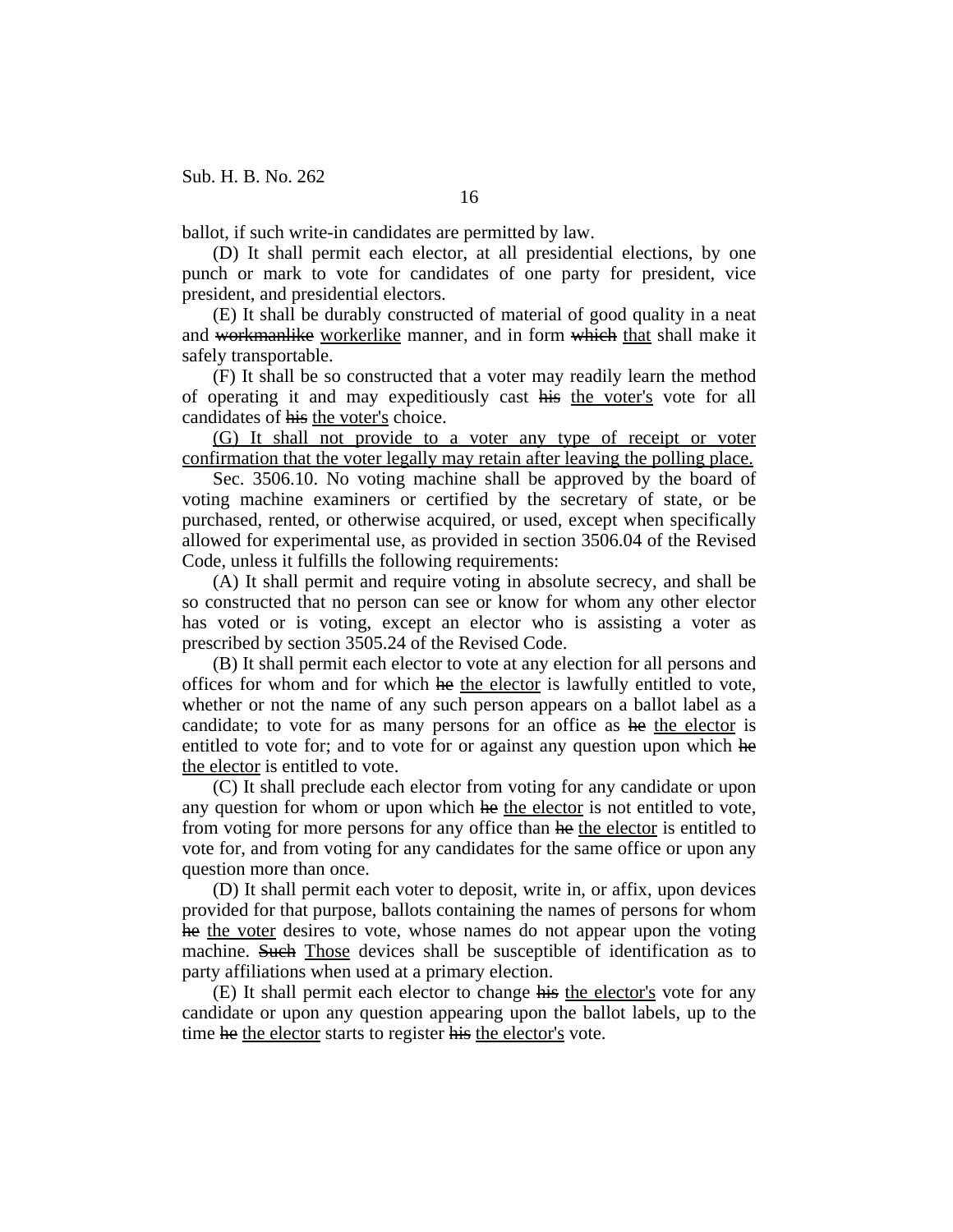(F) It shall permit each elector, at all presidential elections, by one device to vote for candidates of one party for president, vice-president, and presidential electors.

(G) It shall be capable of adjustment by election officers so as to permit each elector, at a primary election, to vote only for the candidates of the party with which he the elector has declared his the elector's affiliation and shall preclude him the elector from voting for any candidate seeking nomination by any other political party; and to vote for the candidates for nonpartisan nomination or election.

(H) It shall have separate voting devices for candidates and questions, which shall be arranged in separate rows or columns. It shall be so arranged that one or more adjacent rows or columns may be assigned to the candidates of each political party at primary elections.

(I) It shall have a counter, or other device, the register of which is visible from the outside of the machine, and which will show at any time during the voting the total number of electors who have voted; and also a protective counter, or other device, the register of which cannot be reset, which will record the cumulative total number of movements of the internal counters.

(J) It shall be provided with locks and seals by the use of which, immediately after the polls are closed or the operation of the machine for an election is completed, no further changes to the internal counters can be allowed.

(K) It shall have the capacity to contain the names of candidates constituting the tickets of at least five political parties, and independent groups and such number of questions not exceeding fifteen as the secretary of state shall specify.

(L) It shall be durably constructed of material of good quality in a neat and workmanlike workerlike manner, and in form which that shall make it safely transportable.

(M) It shall be so constructed that a voter may readily learn the method of operating it, may expeditiously cast his a vote for all candidates of his the voter's choice, and when operated properly shall register and record correctly and accurately every vote cast.

(N) It shall be provided with a screen, hood, or curtain, which will conceal the voter while voting. During the voting, it shall preclude every person from seeing or knowing the number of votes registered for any candidate or question and from tampering with any of the internal counters.

(O) It shall not provide to a voter any type of receipt or voter confirmation that the voter legally may retain after leaving the polling place.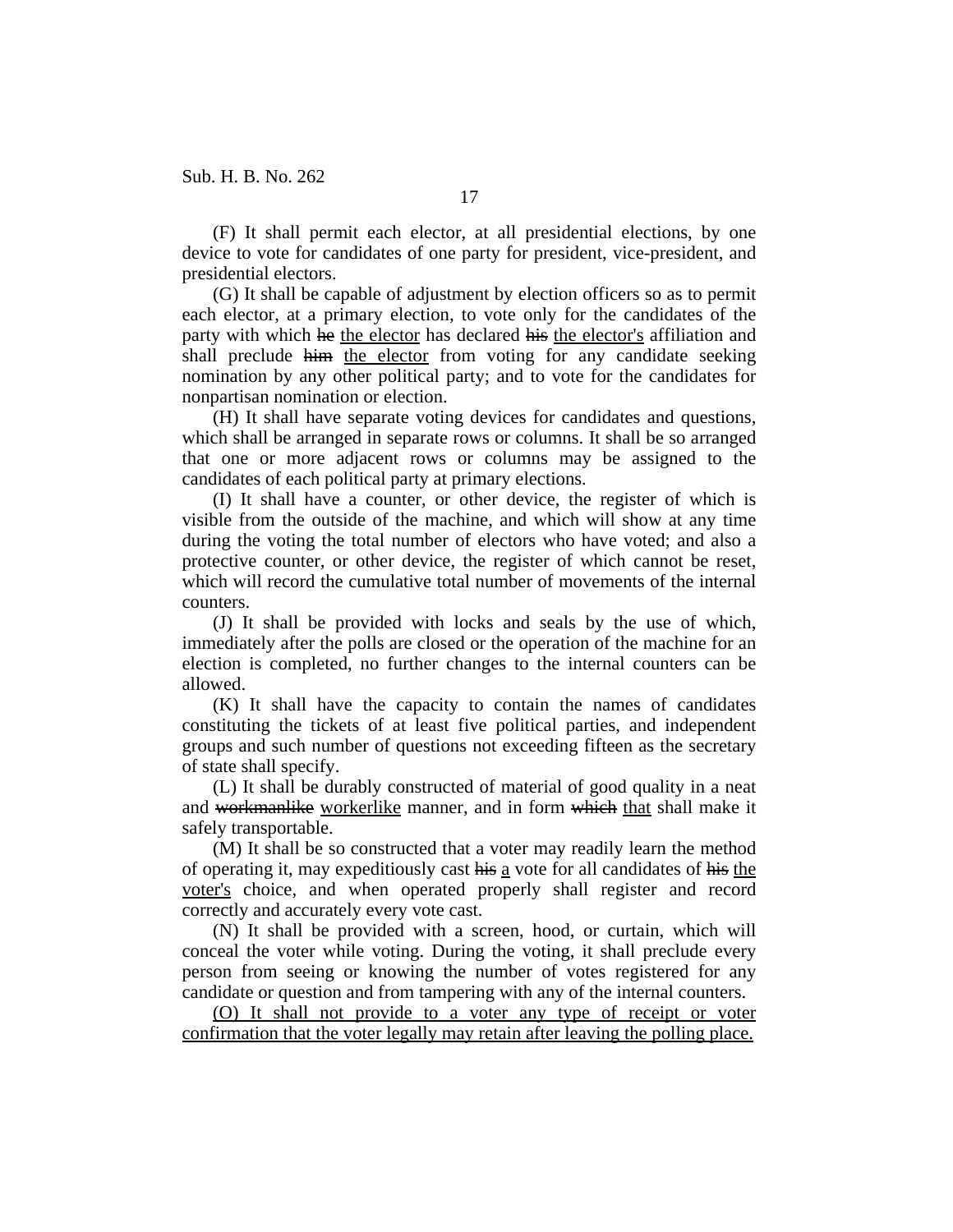(P) On and after the first federal election that occurs after January 1, 2006, unless required sooner by the Help America Vote Act of 2002, if the voting machine is a direct recording electronic voting machine, it shall include a voter verified paper audit trail.

Before any voting machine is purchased, rented, or otherwise acquired, or used, the person or corporation owning or manufacturing such that machine or having the legal right to control the use of the that machine shall give an adequate guarantee in writing and post a bond in an amount sufficient to cover the cost of any recount or new election resulting from or directly related to the use or malfunction of the equipment, accompanied by satisfactory surety, all as determined by the secretary of state, with the board of county commissioners, guaranteeing and securing that such those machines have been and continue to be certified by the secretary of state in accordance with section 3506.05 of the Revised Code, comply fully with the requirements of this section, and will correctly, accurately, and continuously register and record every vote cast, and further guaranteeing such those machines against defects in workmanship workership and materials for a period of five years from the date of their acquisition thereof.

Sec. 3506.17. There is hereby created in the state treasury the county electronic voting machine maintenance fund. All moneys received pursuant to the Help America Vote Act of 2002 that are not approved for release by the controlling board as of the first federal election that occurs after January 1, 2006, shall be deposited in the state treasury to the credit of the fund. The secretary of state shall adopt rules for the fair and equitable distribution of moneys credited to the fund. Moneys credited to the fund shall be expended for the purposes for which those moneys were received under the Help America Vote Act of 2002 and may only be expended pursuant to a plan approved by the controlling board.

Sec. 3506.18. (A) For any recount of an election in which ballots are cast using a direct recording electronic voting machine with a voter verified paper audit trail, the voter verified paper audit trail shall serve as the official ballot to be recounted.

(B) Voter verified paper audit trails shall be preserved in the same manner and for the same time period as paper ballots are preserved under section 3505.31 of the Revised Code.

Sec. 3506.19. On and after the first federal election that occurs after January 1, 2006, unless required sooner by the Help America Vote Act of 2002, each polling location shall have available for use at all elections at least one direct recording electronic voting machine that is accessible for individuals with disabilities, including nonvisual accessibility for the blind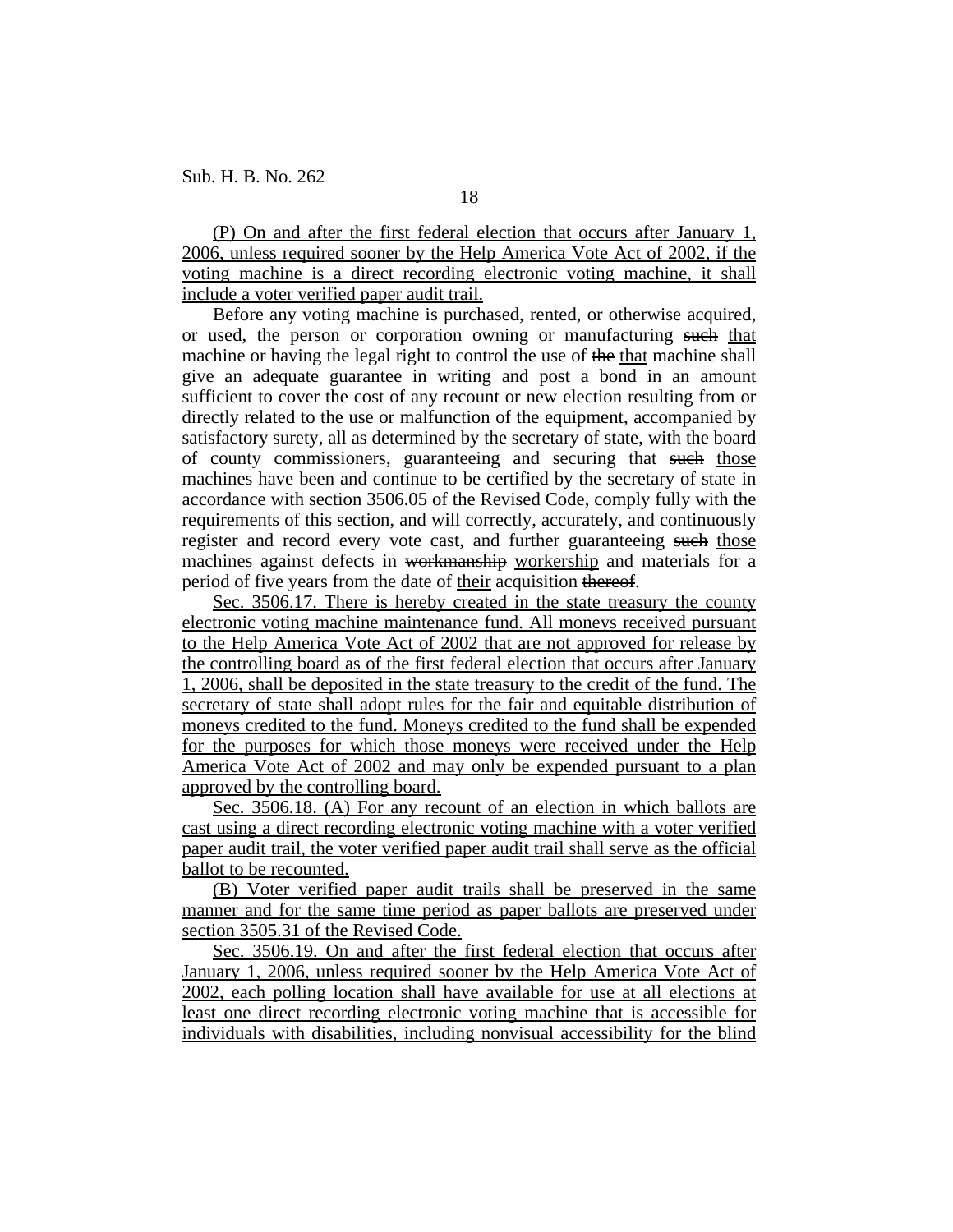and visually impaired, in a manner that provides the same opportunity for access and participation, including privacy and independence, as for other voters.

Sec. 3509.07. If election officials find that the statement accompanying an absent voter's ballot or absent voter's presidential ballot is insufficient, that the signatures do not correspond with the person's registration signature, that the applicant is not a qualified elector in the precinct, that the ballot envelope contains more than one ballot of any one kind, or any voted ballot that the elector is not entitled to vote,, or that Stub A is detached from the absent voter's ballot or absent voter's presidential ballot, the vote shall not be accepted or counted. Whenever it appears to the election officials by sufficient proof that any elector who has marked and forwarded the elector's ballot as provided in section 3509.05 of the Revised Code has died, the ballot of the deceased voter shall not be counted. The vote of any absent voter may be challenged for cause in the same manner as other votes are challenged, and the election officials shall determine the legality of that ballot. Every ballot not counted shall be indorsed on its back "Not Counted" with the reasons the ballot was not counted, and shall be enclosed and returned to or retained by the board of elections along with the contested ballots.

Sec. 3513.052. (A) No person shall seek nomination or election to any of the following offices or positions at the same election by filing a declaration of candidacy and petition, a declaration of intent to be a write-in candidate, or a nominating petition, or by becoming a candidate through party nomination in a primary election, or by the filling of a vacancy under section 3513.30 or 3513.31 of the Revised Code:

- (1) Two or more state offices;
- (2) Two or more county offices;
- (3) A state office and a county office;

(4) Any combination of two or more municipal or township offices, positions as a member of a city, local, or exempted village board of education, or positions as a member of a governing board of an educational service center.

(B) The secretary of state or a board of elections shall not accept for filing a declaration of candidacy and petition, a declaration of intent to be a write-in candidate, or a nominating petition of a person seeking to become a candidate if that person, for the same election, has already filed a declaration of candidacy, a declaration of intent to be a write-in candidate, or a nominating petition, or has become a candidate through party nomination at a primary election or by the filling of a vacancy under section 3513.30 or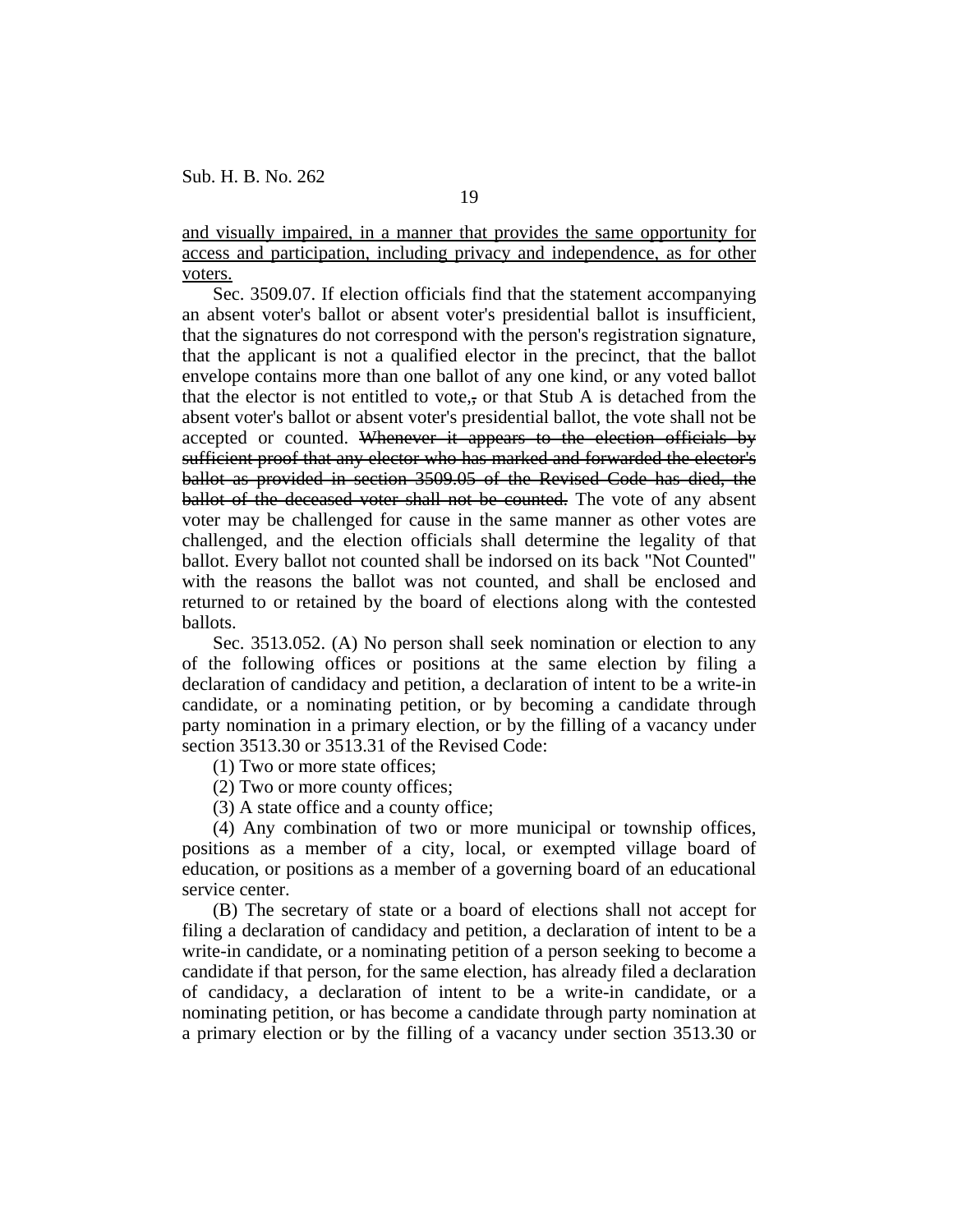3513.31 of the Revised Code for:

(1) Any state or county office, if the declaration of candidacy, declaration of intent to be a write-in candidate, or nominating petition is for a state or county office;

(2) Any municipal or township office, or for member of a city, local, or exempted village board of education, or for member of a governing board of an educational service center, if the declaration of candidacy, declaration of intent to be a write-in candidate, or nominating petition is for a municipal or township office, or for member of a city, local, or exempted village board of education, or for member of a governing board of an educational service center.

 $(C)(1)$  If the secretary of state determines, before the day of the primary election, that a person is seeking nomination to more than one office at that election in violation of division (A) of this section, the secretary of state shall do one of the following:

(a) If each office or the district for each office for which the person is seeking nomination is wholly within a single county, the secretary of state shall notify the board of elections of that county. The board then shall determine the date on which the person first sought to become a candidate for each of those offices by filing a declaration of candidacy or a declaration of intent to be a write-in candidate or by the filling of a vacancy under section 3513.30 of the Revised Code. The board shall vote promptly to disqualify that person as a candidate for each office for which the person sought to become a candidate after the date on which the person first sought to become a candidate for any of those offices. If the board determines that the person sought to become a candidate for more than one of those offices on the same date, the board shall vote promptly to disqualify that person as a candidate for each office that would be listed on the ballot below the highest office for which that person seeks nomination, according to the ballot order prescribed under section 3505.03 of the Revised Code.

(b) If one or more of the offices for which the person is seeking nomination is a state office or an office with a district larger than a single county, the secretary of state shall determine the date on which the person first sought to become a candidate for each of those offices by filing a declaration of candidacy or a declaration of intent to be a write-in candidate or by the filling of a vacancy under section 3513.30 of the Revised Code. The secretary of state shall order the board of elections of each county in which the person is seeking to appear on the ballot to disqualify that person as a candidate for each office for which the person sought to become a candidate after the date on which the person first sought to become a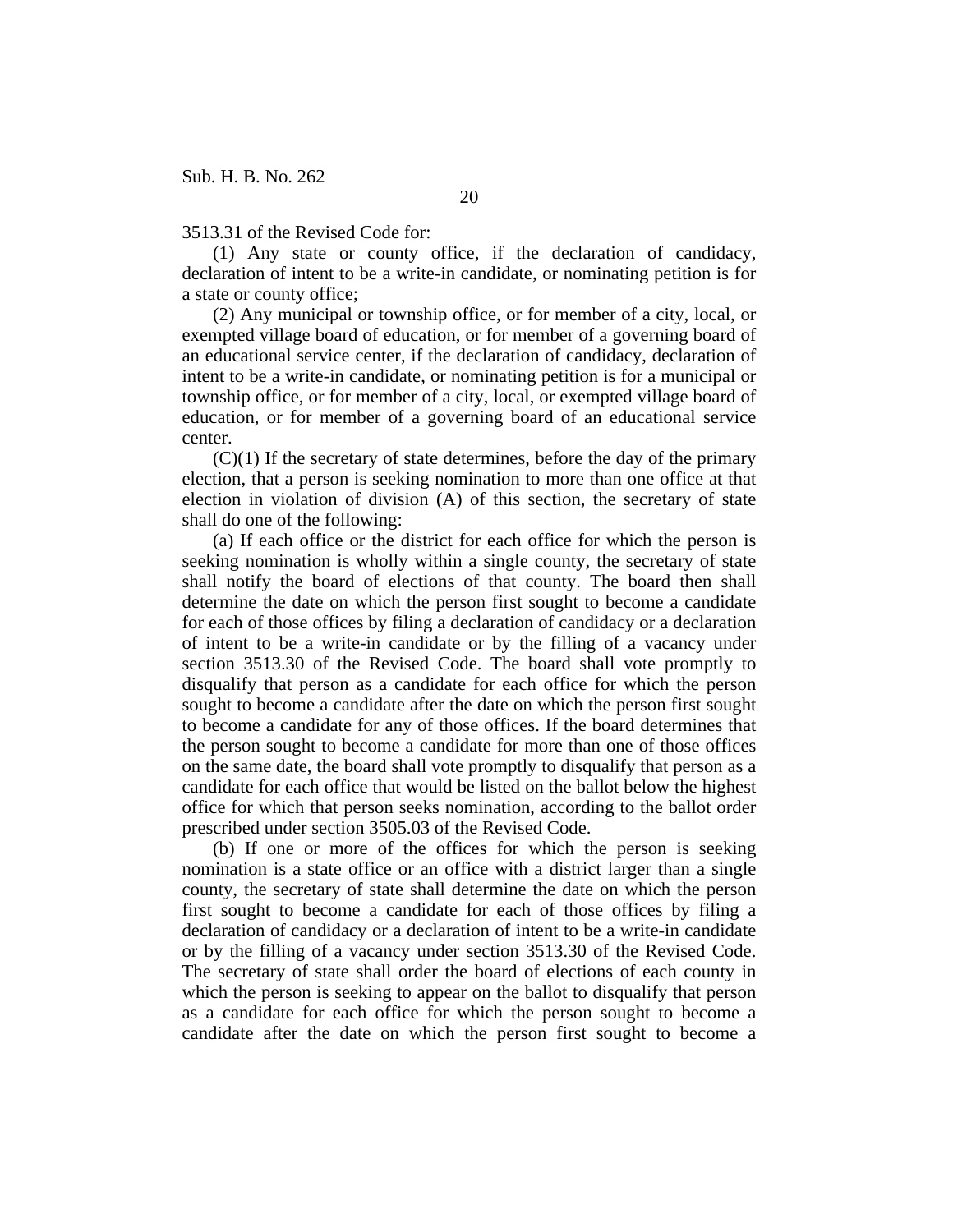candidate for any of those offices. If the secretary of state determines that the person sought to become a candidate for more than one of those offices on the same date, the secretary of state shall order the board of elections of each county in which the person is seeking to appear on the ballot to disqualify that person as a candidate for each office that would be listed on the ballot below the highest office for which that person seeks nomination, according to the ballot order prescribed under section 3505.03 of the Revised Code. Each board of elections so notified shall vote promptly to disqualify the person as a candidate in accordance with the order of the secretary of state.

(2) If a board of elections determines, before the day of the primary election, that a person is seeking nomination to more than one office at that election in violation of division (A) of this section, the board shall do one of the following:

(a) If each office or the district for each office for which the person is seeking nomination is wholly within that county, the board shall determine the date on which the person first sought to become a candidate for each of those offices by filing a declaration of candidacy or a declaration of intent to be a write-in candidate or by the filling of a vacancy under section 3513.30 of the Revised Code. The board shall vote promptly to disqualify that person as a candidate for each office for which the person sought to become a candidate after the date on which the person first sought to become a candidate for any of those offices. If the board determines that the person sought to become a candidate for more than one of those offices on the same date, the board shall vote promptly to disqualify that person as a candidate for each office that would be listed on the ballot below the highest office for which that person seeks nomination, according to the ballot order prescribed under section 3505.03 of the Revised Code.

(b) If one or more of the offices for which the person is seeking nomination is a state office or an office with a district larger than a single county, the board shall notify the secretary of state. The secretary of state then shall determine the date on which the person first sought to become a candidate for each of those offices by filing a declaration of candidacy or a declaration of intent to be a write-in candidate or by the filling of a vacancy under section 3513.30 of the Revised Code. The secretary of state shall order the board of elections of each county in which the person is seeking to appear on the ballot to disqualify that person as a candidate for each office for which the person sought to become a candidate after the date on which the person first sought to become a candidate for any of those offices. If the secretary of state determines that the person sought to become a candidate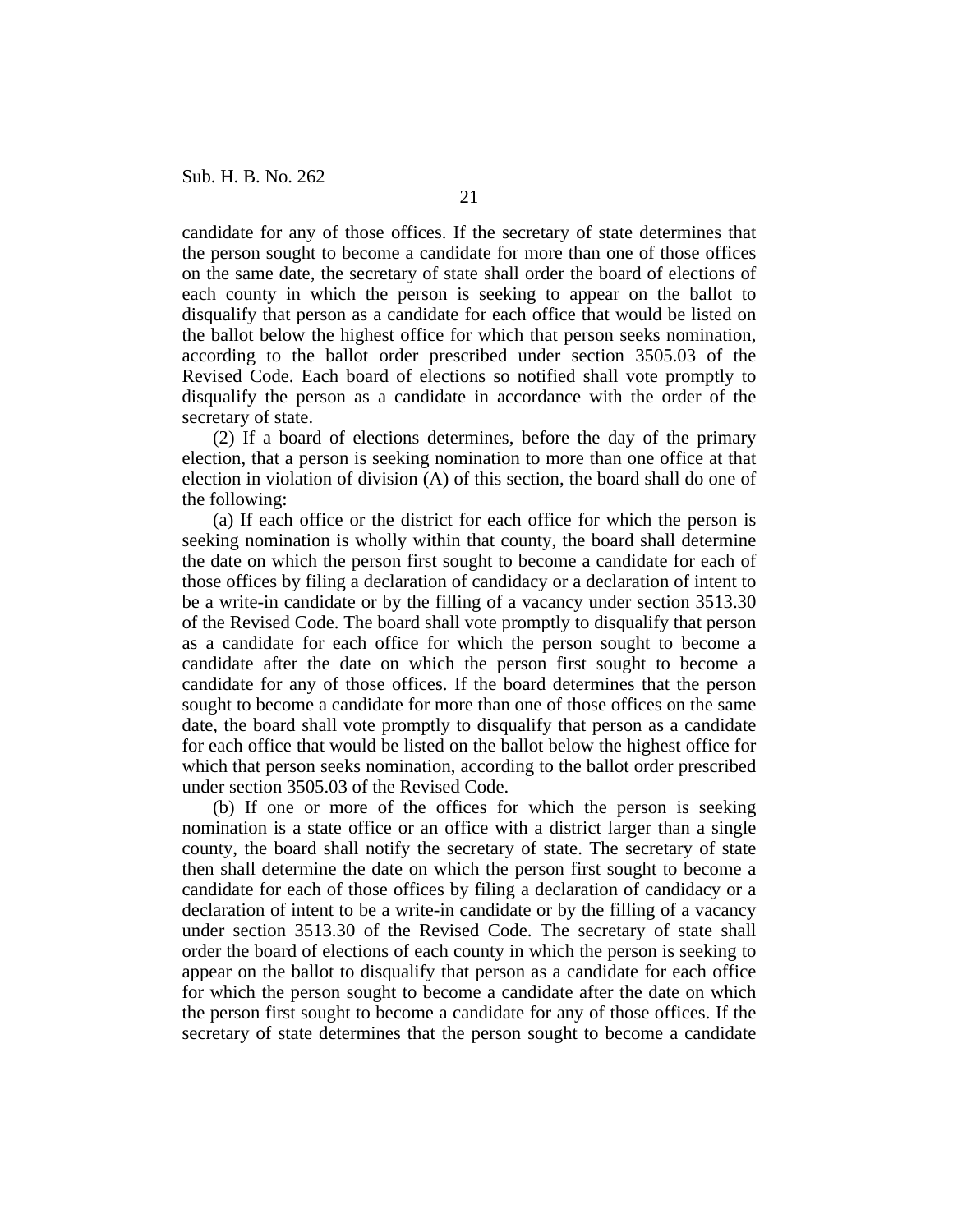for more than one of those offices on the same date, the secretary of state shall order the board of elections of each county in which the person is seeking to appear on the ballot to disqualify that person as a candidate for each office that would be listed on the ballot below the highest office for which that person seeks nomination, according to the ballot order prescribed under section 3505.03 of the Revised Code. Each board of elections so notified shall vote promptly to disqualify the person as a candidate in accordance with the order of the secretary of state.

(D)(1) If the secretary of state determines, after the day of the primary election and before the day of the general election, that a person is seeking election to more than one office at that election in violation of division (A) of this section, the secretary of state shall do one of the following:

(a) If each office or the district for each office for which the person is seeking election is wholly within a single county, the secretary of state shall notify the board of elections of that county. The board then shall determine the offices for which the person seeks to appear as a candidate on the ballot. The board shall vote promptly to disqualify that person as a candidate for each office that would be listed on the ballot below the highest office for which that person seeks election, according to the ballot order prescribed under section 3505.03 of the Revised Code. If the person sought nomination at a primary election and has not yet been issued a certificate of nomination, the board shall not issue that certificate for that person for any office that would be listed on the ballot below the highest office for which that person seeks election, according to the ballot order prescribed under section 3505.03 of the Revised Code.

(b) If one or more of the offices for which the person is seeking election is a state office or an office with a district larger than a single county, the secretary of state shall promptly investigate and determine the offices for which the person seeks to appear as a candidate on the ballot. The secretary of state shall order the board of elections of each county in which the person is seeking to appear on the ballot to disqualify that person as a candidate for each office that would be listed on the ballot below the highest office for which that person seeks election, according to the ballot order prescribed under section 3505.03 of the Revised Code. Each board of elections so notified shall vote promptly to disqualify the person as a candidate in accordance with the order of the secretary of state. If the person sought nomination at a primary election and has not yet been issued a certificate of nomination, the board shall not issue that certificate for that person for any office that would be listed on the ballot below the highest office for which that person seeks election, according to the ballot order prescribed under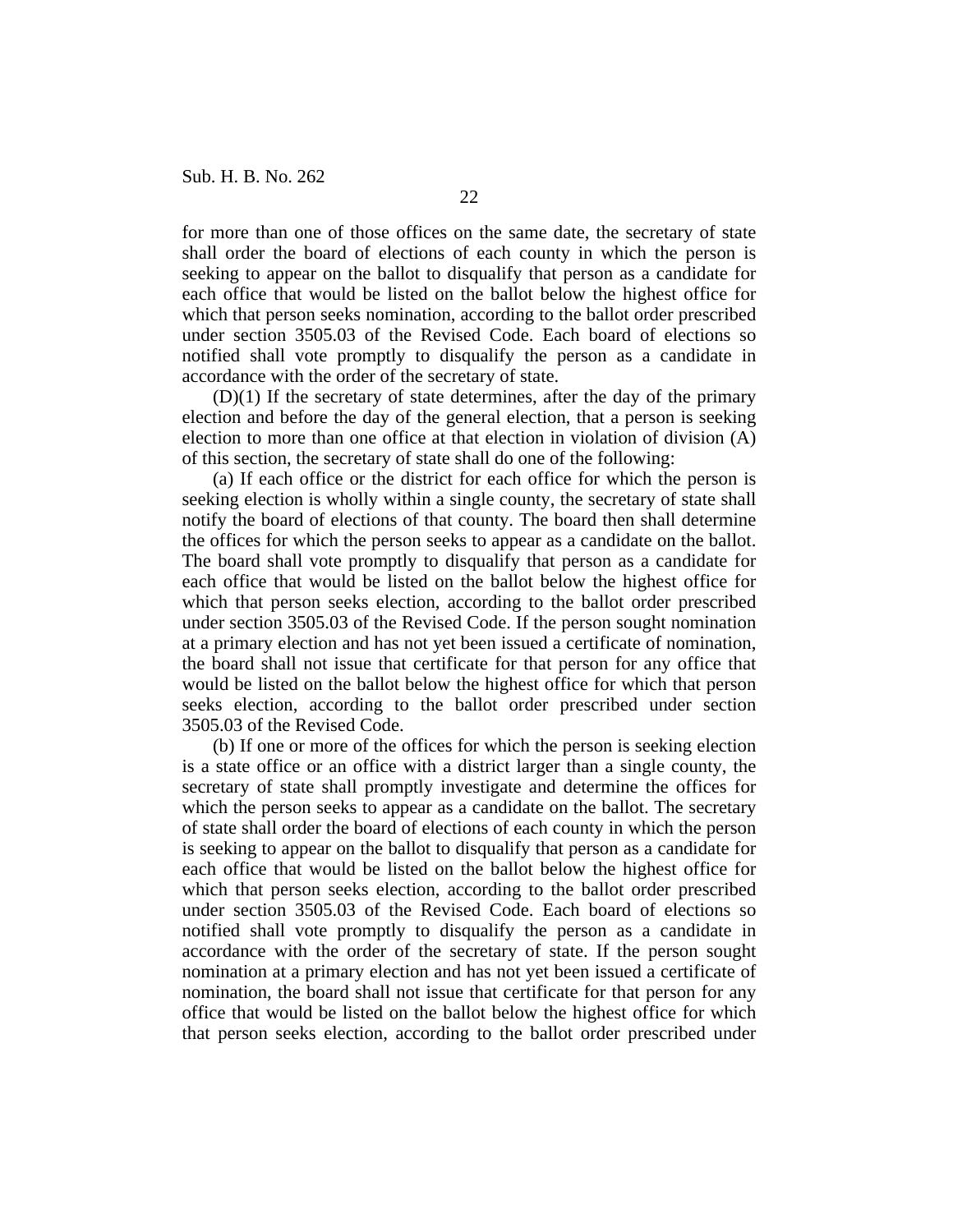section 3505.03 of the Revised Code.

(2) If a board of elections determines, after the day of the primary election and before the day of the general election, that a person is seeking election to more than one office at that election in violation of division (A) of this section, the board of elections shall do one of the following:

(a) If each office or the district for each office for which the person is seeking election is wholly within that county, the board shall determine the offices for which the person seeks to appear as a candidate on the ballot. The board shall vote promptly to disqualify that person as a candidate for each office that would be listed on the ballot below the highest office for which that person seeks election, according to the ballot order prescribed under section 3505.03 of the Revised Code. If the person sought nomination at a primary election and has not yet been issued a certificate of nomination, the board shall not issue that certificate for that person for any office that would be listed on the ballot below the highest office for which that person seeks election, according to the ballot order prescribed under section 3505.03 of the Revised Code.

(b) If one or more of the offices for which the person is seeking election is a state office or an office with a district larger than a single county, the board shall notify the secretary of state. The secretary of state promptly shall investigate and determine the offices for which the person seeks to appear as a candidate on the ballot. The secretary of state shall order the board of elections of each county in which the person is seeking to appear on the ballot to disqualify that person as a candidate for each office that would be listed on the ballot below the highest office for which that person seeks election, according to the ballot order prescribed under section 3505.03 of the Revised Code. Each board of elections so notified shall vote promptly to disqualify the person as a candidate in accordance with the order of the secretary of state. If the person sought nomination at a primary election and has not yet been issued a certificate of nomination, the board shall not issue that certificate for that person for any office that would be listed on the ballot below the highest office for which that person seeks election, according to the ballot order prescribed under section 3505.03 of the Revised Code.

(E) When a person is disqualified as a candidate under division (C) or (D) of this section, that person's name shall not appear on the ballots for any office for which that person has been disqualified as a candidate. If the ballots have already been prepared, the board of elections shall remove the name of the disqualified candidate from the ballots to the extent practicable in the time remaining before the election and according to the directions of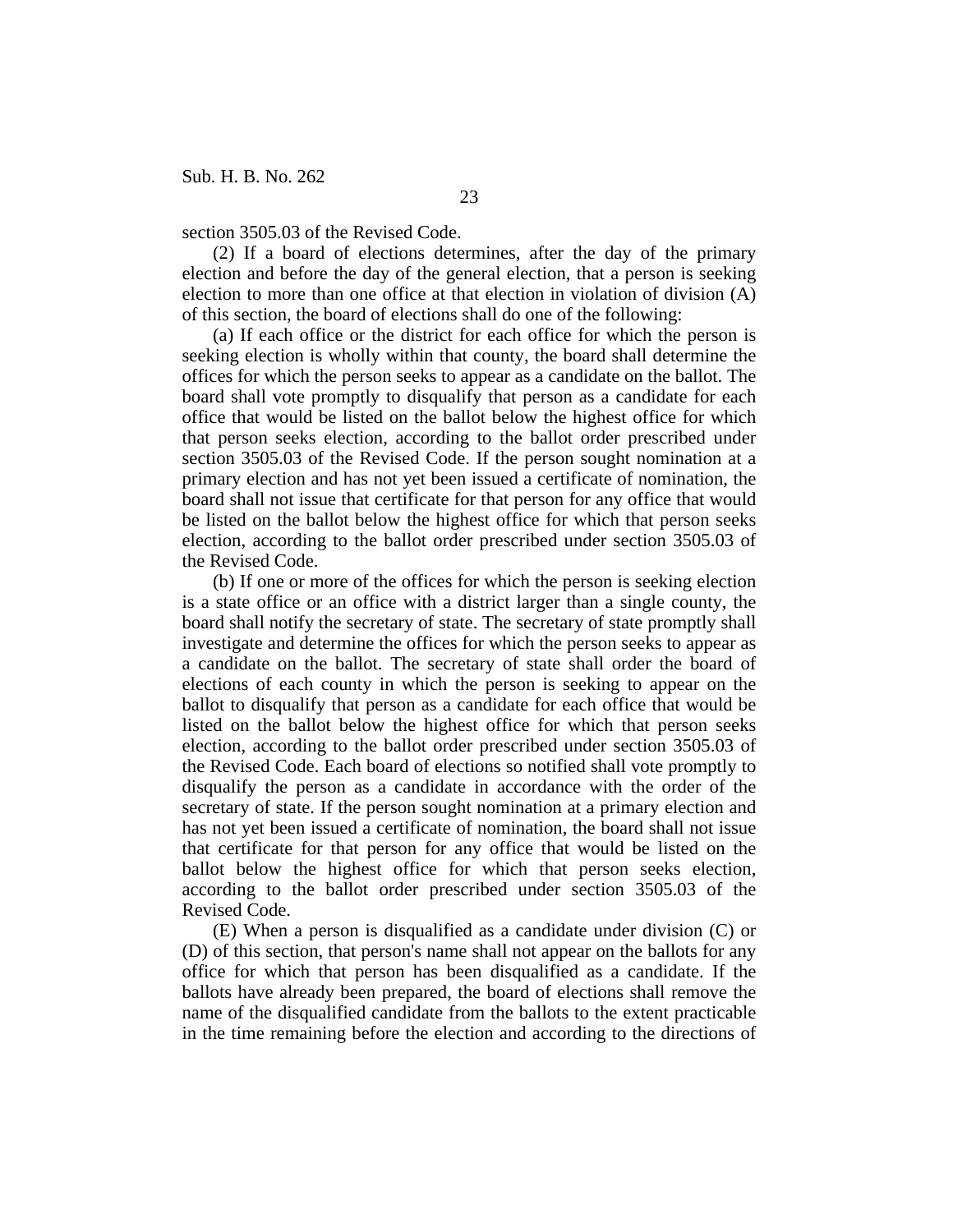the secretary of state. If the name is not removed from the ballots before the day of the election, the votes for the disqualified candidate are void and shall not be counted.

(F) Any vacancy created by the disqualification of a person as a candidate under division (C) or (D) of this section may be filled in the manner provided for in sections 3513.30 and 3513.31 of the Revised Code.

(G) Nothing in this section or section 3513.04, 3513.041, 3513.05, 3513.251, 3513.253, 3513.254, 3513.255, 3513.257, 3513.259, or 3513.261 of the Revised Code prohibits, and the secretary of state or a board of elections shall not disqualify, a person from being a candidate to fill a vacant office as otherwise provided by law.

(H) Nothing in this section or section 3513.04, 3513.041, 3513.05, 3513.251, 3513.253, 3513.254, 3513.255, 3513.257, 3513.259, or 3513.261 of the Revised Code prohibits, and the secretary of state or a board of elections shall not disqualify, a person from being a candidate for an office, if that person timely withdraws as a candidate for any offices specified in division (A) of this section for which that person first sought to become a candidate by filing a declaration of candidacy and petition, a declaration of intent to be a write-in candidate, or a nominating petition, by party nomination in a primary election, or by the filling of a vacancy under section 3513.30 or 3513.31 of the Revised Code.

 $H(H)$  As used in this section:

(1) "State office" means the offices of governor, lieutenant governor, secretary of state, auditor of state, treasurer of state, attorney general, member of the state board of education, member of the general assembly, chief justice of the supreme court, and justice of the supreme court.

(2) "Timely withdraws" means either of the following:

(a) Withdrawing as a candidate before the applicable deadline for filing a declaration of candidacy, declaration of intent to be a write-in candidate, or nominating petition for the subsequent office for which the person is seeking to become a candidate at the same election;

(b) Withdrawing as a candidate before the applicable deadline for the filling of a vacancy under section 3513.30 or 3513.31 of the Revised Code, if the person is seeking to become a candidate for a subsequent office at the same election under either of those sections.

Sec. 3517.109. (A) As used in this section:

(1) "Candidate" has the same meaning as in section 3517.01 of the Revised Code but includes only candidates for the offices of governor, lieutenant governor, secretary of state, auditor of state, treasurer of state, attorney general, member of the state board of education, and member of the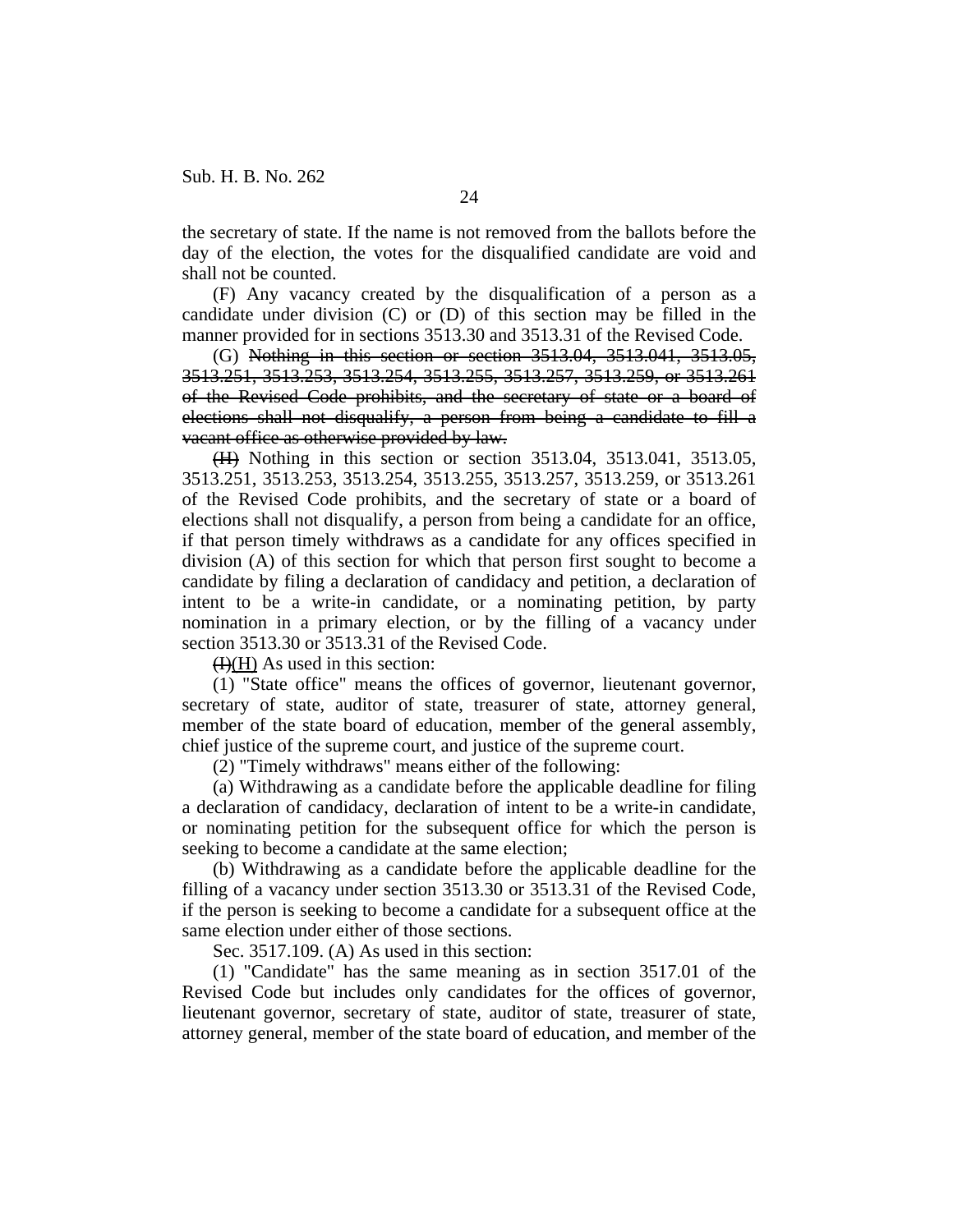general assembly.

(2) "Statewide candidate" means the joint candidates for the offices of governor and lieutenant governor or a candidate for the office of secretary of state, auditor of state, treasurer of state, attorney general, and member of the state board of education.

(3) "Senate candidate" means a candidate for the office of state senator.

(4) "House candidate" means a candidate for the office of state representative.

(5) "State office" means the offices of governor, lieutenant governor, secretary of state, auditor of state, treasurer of state, attorney general, member of the state board of education, and member of the general assembly.

(6) "Aggregate contribution" means the total of all contributions from a contributor during the pre-filing period.

(7) "Allowable aggregate contribution" means all of the following:

(a) In the case of a contribution from a contributor whose contributions are subject to the contribution limits described in divisions division  $(B)(1)$ , (2), (3), (6)(a), or (7) of section 3517.102 of the Revised Code, that portion of the amount of the contributor's aggregate contribution that does not exceed the preprimary contribution limit applicable to that contributor.

(b) In the case of a contribution or contributions from a contributor whose contributions are not subject to the contribution limits described in divisions  $(B)(1)$ ,  $(2)$ ,  $(3)$ ,  $(6)(a)$ , or  $(7)$  of section 3517.102 of the Revised Code, the total of the following:

(i) That portion of the aggregate contribution that was received as in-kind services;

(ii) That portion of the aggregate contribution that was received as cash and does not exceed the applicable preprimary cash transfer or contribution limits described in division (B)(6)(b) of section 3517.102 of the Revised Code.

(8) "Excess aggregate contribution" means, for each contributor, the amount by which that contributor's aggregate contribution exceeds that contributor's allowable aggregate contribution.

(9) "Pre-filing period" means the period of time ending on the day that the candidacy petitions are due for the state office for which the candidate has filed and beginning on the latest date of the following:

(a) The first day of January of the year following the general election in which that state office was last on the ballot;

(b) The first day of January of the year following the general election in which the candidate was last a candidate for any office;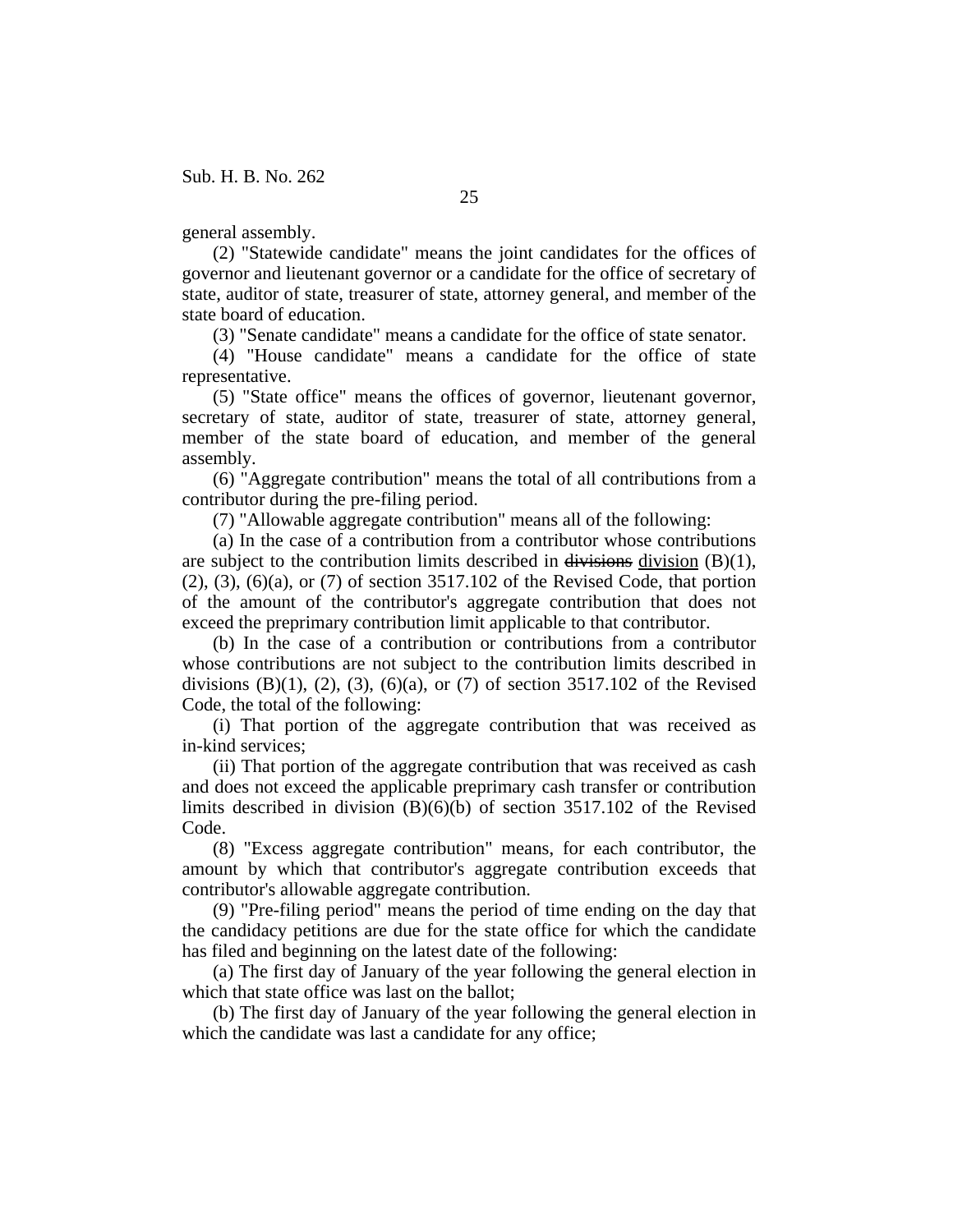(c) The first day of the month following the primary election in which the candidate was last a candidate for any office;

(d) The date of the primary election held in 1996.

(10) "Filing date" means the last date on which a candidacy petition may be filed for an office.

(11) "Applicable carry-in limit" means thirty-five thousand dollars if the candidate is a house candidate or a candidate for the state board of education, one hundred thousand dollars if the candidate is a senate candidate, and two hundred thousand dollars if the candidate is a statewide candidate other than a candidate for the state board of education.

(12) "Campaign asset" means prepaid, purchased, or donated assets available to the candidate on the date of the filing deadline for the office the candidate is seeking that will be consumed or depleted in the course of the candidate's election campaign, including, but not limited to, postage, prepaid rent for campaign headquarters, prepaid radio, television, and newspaper advertising, and other prepaid consulting and personal services.

(13) "Permitted funds" means the sum of the following:

(a) The total of the allowable aggregate contribution of each contributor; (b) The applicable carry-in limit.

(14) "Excess funds" means the amount by which the sum of the total cash on hand and total reported campaign assets exceeds permitted funds.

(15) "Covered candidate" means both of the following:

(a) A candidate who, during the pre-filing period, accepts or has a campaign committee that accepts contributions on the candidate's behalf for the purpose of nominating or electing the candidate to any office not subject to the contribution limits prescribed in section 3517.102 of the Revised Code;

(b) A person who, during the pre-filing period, accepts or has a campaign committee that accepts contributions on the person's behalf prior to the person deciding upon or announcing the office for which the person will become a candidate for nomination or election.

(B)(1) Beginning in calendar year 1998 for house candidates and beginning in calendar year 2000 for senate candidates and statewide candidates and in each calendar year thereafter, each Each candidate who files for state office, not later than the filing date for that office, shall dispose of any excess funds and. Each covered candidate who files for state office, not later than the filing date for that office, shall dispose of any excess aggregate contributions.

(2) In calendar year 1998, each candidate who files for statewide office or state senate, not later than the filing date for that office, shall dispose of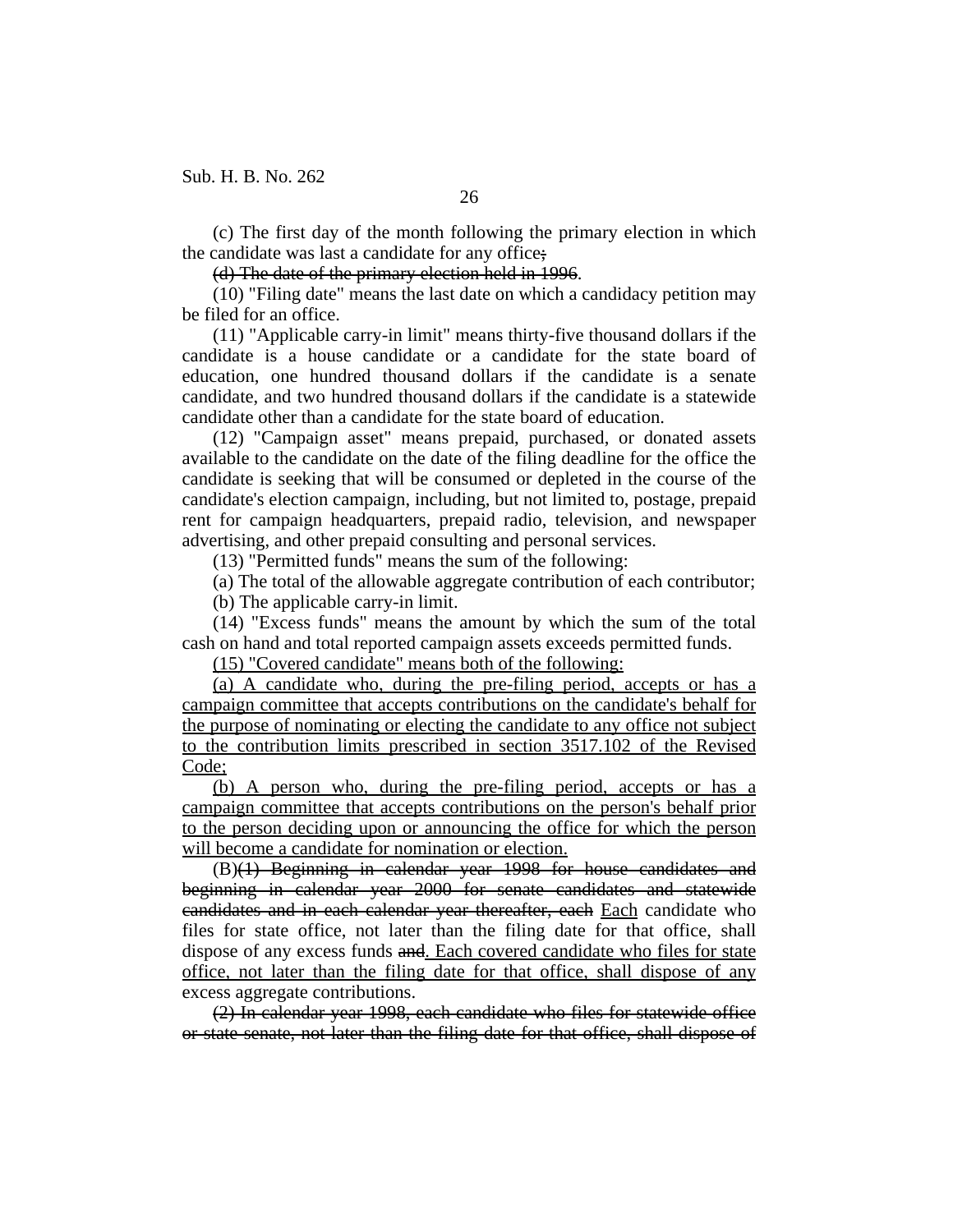## any excess aggregate contributions.

(C) Any campaign committee that is required to dispose of excess funds or excess aggregate contributions under division (B) of this section shall dispose of that excess amount or amounts by doing any of the following:

(1) Giving the amount to the treasurer of state for deposit into the state treasury to the credit of the Ohio elections commission fund;

(2) Giving the amount to individuals who made contributions to that campaign committee as a refund of all or part of their contributions;

(3) Giving the amount to a corporation that is exempt from federal income taxation under subsection  $501(a)$  and described in subsection  $501(c)$ of the Internal Revenue Code.

(D) No  $(1)$  Subject to division  $(D)(2)$  of this section, no candidate or covered candidate shall appear on the ballot, even if the candidate has been certified to appear on the ballot, unless the candidate's or covered candidate's campaign committee has disposed of excess funds and, excess aggregate contributions, or both as required by divisions (B) and (C) of this section.

(2) If the excess aggregate contributions accepted by a covered candidate or a covered candidate's campaign committee aggregate a total of less than five thousand dollars from all contributors, that candidate shall not be prohibited from appearing on the ballot under division  $(D)(1)$  of this section.

(E)(1) The campaign committee of each candidate required to dispose of excess funds or excess aggregate contributions under this section shall file a report, on a form prescribed by the secretary of state, with the official or board with which the candidate is required to file statements under section 3517.11 of the Revised Code. The report shall be filed by the seventh day following the filing deadline for the office the candidate is seeking, shall indicate the amount of excess funds and the source and amount of each excess aggregate contribution disposed of, and shall describe the manner in which the campaign committee disposed of the excess amounts amount.

(2) In addition to the information required to be included in a report filed under division  $(E)(1)$  of this section, the campaign committee of each covered candidate required to dispose of excess aggregate contributions under this section shall include in that report the source and amount of each excess aggregate contribution disposed of and shall describe the manner in which the campaign committee disposed of the excess amount.

(F)(1) Beginning in calendar year 1998, each Each campaign committee of a candidate who has filed a declaration of candidacy or a nominating petition for a state office, not later than seven days after the date of the filing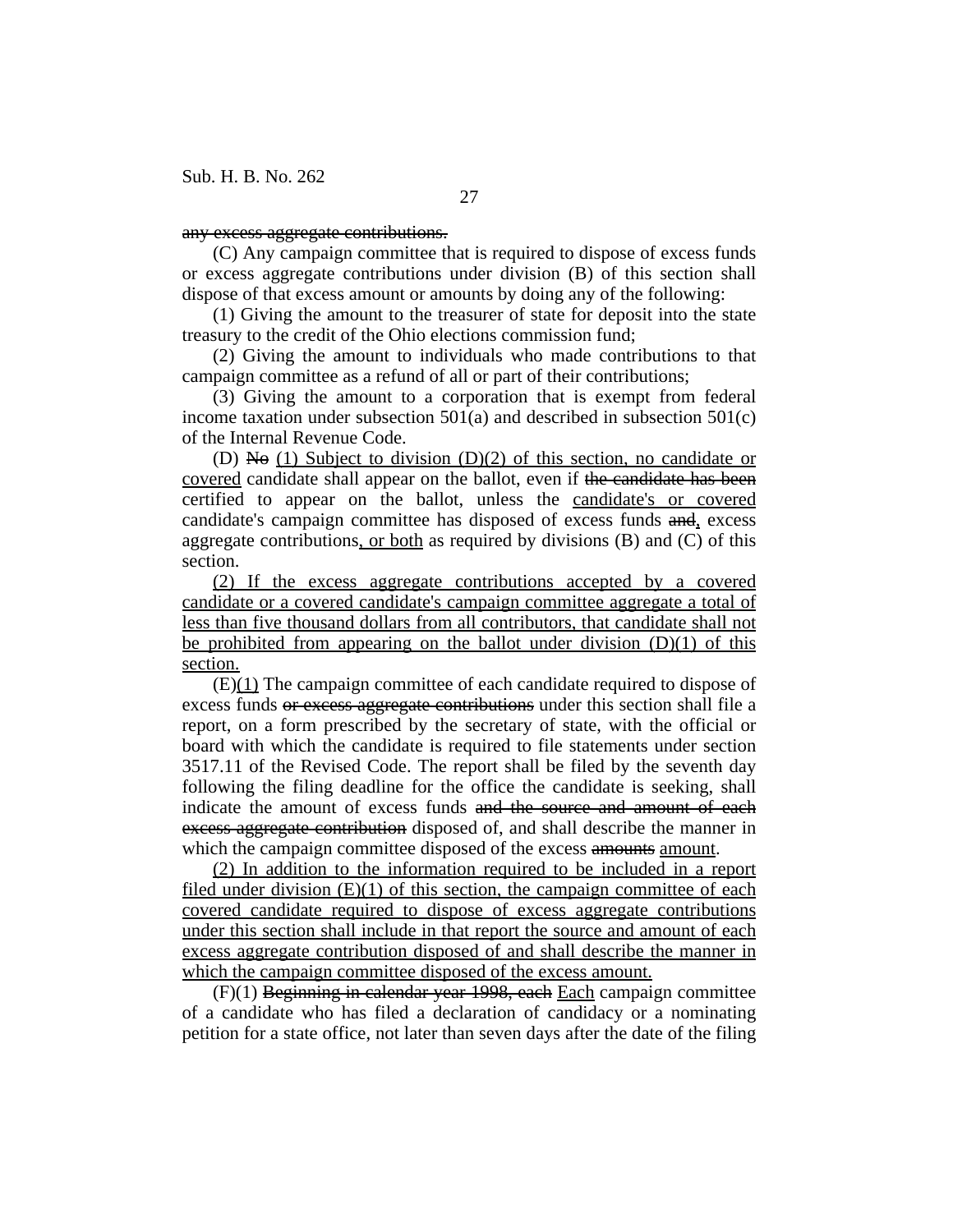deadline for the office the candidate is seeking, shall file a declaration of filing-day finances, on a form prescribed by the secretary of state, with the official or board with which the candidate is required to file statements under section 3517.11 of the Revised Code.

(2) A declaration of filing-day finances shall list all of the following:

(a) The amount of cash on hand in the candidate's campaign fund on the date of the filing deadline for the office the candidate is seeking.

(b) The value and description of all campaign assets worth five hundred dollars or more available to the candidate on the date of the filing. Assets purchased by the campaign shall be valued at actual cost, and in-kind contributions shall be valued at market value.

(c) The total of all aggregate contributions;

(d) The total of all allowable aggregate contributions;

(e) The total of all excess aggregate contributions;

(f) For each contributor, if any, for whom there is an excess aggregate contribution, the name, address, aggregate contribution, and excess aggregate contribution;

 $\left(\frac{1}{2}\right)$  The applicable carry-in limit, if any.

(3) In addition to the information required to be included in a report of filing-day finances filed under division  $(F)(1)$  of this section, the campaign committee of each covered candidate shall include both of the following in that report:

(a) The total of all excess aggregate contributions;

(b) For each contributor, if any, for whom there is an excess aggregate contribution, the name, address, aggregate contribution, and excess aggregate contribution.

(G) A campaign committee of a candidate is not required to file a declaration of filing-day finances under division (F) of this section if all of the following apply:

(1) The campaign committee has not accepted, during the pre-filing period, any aggregate contribution greater than the applicable amount.

(2) The campaign committee had less than the carry-in amount in cash on hand at the beginning of the pre-filing period.

(3) The candidate files a declaration, on a form prescribed by the secretary of state, with the official or board with which the candidate is required to file statements under section 3517.11 of the Revised Code not later than seven days after the date of the filing deadline for the office that candidate is seeking, stating that the candidate's campaign committee has not accepted aggregate contributions as described in division  $(G)(1)$  of this section and has less than the carry-in amount in cash on hand as described in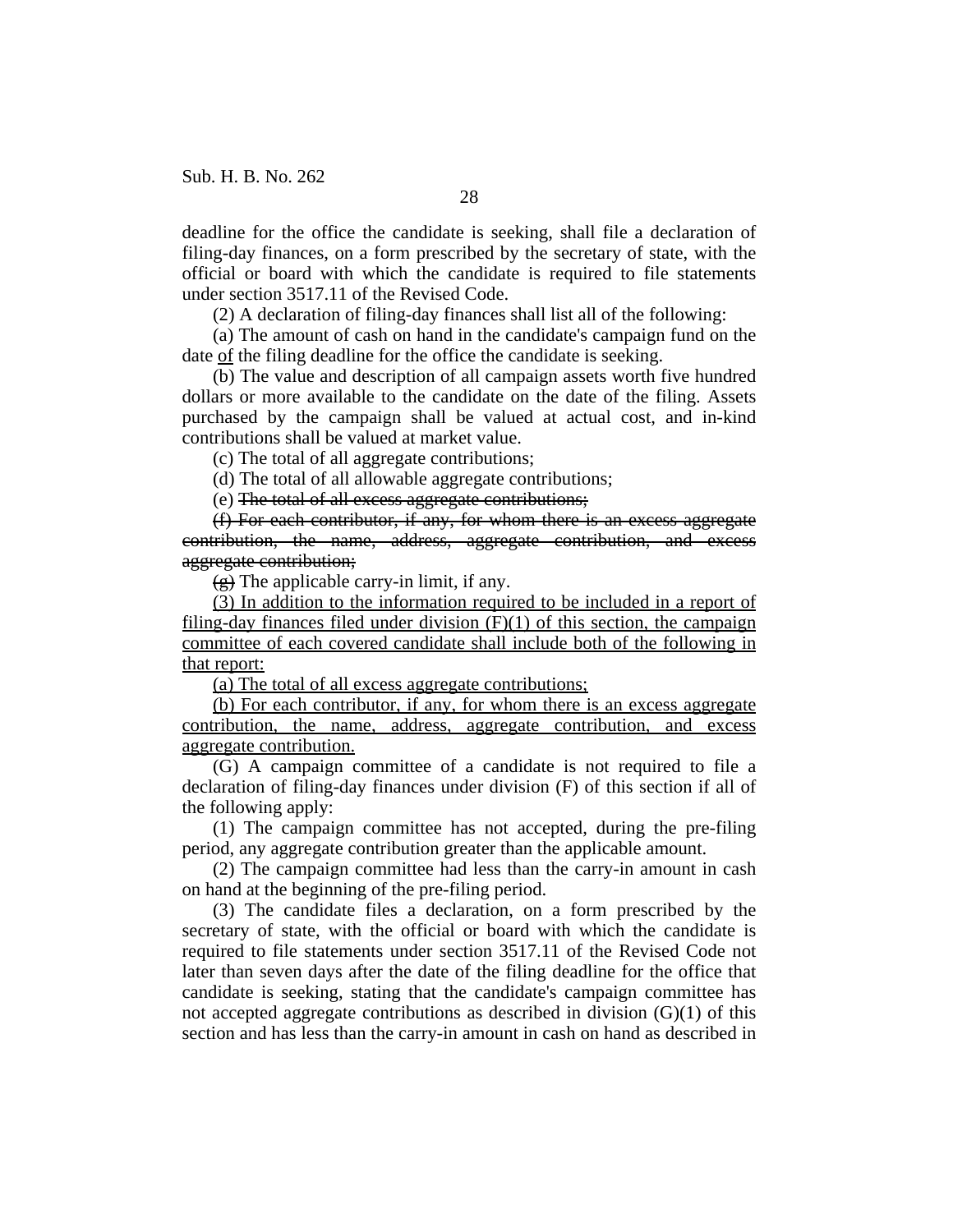division (G)(2) of this section.

Sec. 3517.1010. (A) As used in this section:

(1) "Aggregate contribution," "allowable aggregate contribution," "excess aggregate contribution," and "pre-filing period" have the same meanings as in section 3517.109 of the Revised Code.

(2) "Filing deadline" means the last date on which a candidacy petition may be filed for an office.

(3) "Campaign asset" means prepaid, purchased, or donated assets, goods, or services available to the candidate's campaign committee on the date specified in the filing required under division (F) of this section that will be consumed, depleted, or used in the course of the candidate's election campaign, including, but not limited to, postage, rent for any campaign office, radio, television, and newspaper advertising, and consulting and personal services.

(4) "Permitted funds" means one of the following:

(a) In the case of a disposal of excess funds under division  $(B)(1)$  of this section, the sum of the primary carry-in amount and the product of both of the following:

(i) The sum of the campaign committee's net cash on hand and the campaign committee's total reported campaign assets on the day of the primary election less the primary carry-in amount;

(ii) The ratio of the sum of the allowable aggregate contributions of each contributor to the sum of all contributions received, during the period extending from the first day on which, in accordance with division (D) of section 3517.103 of the Revised Code, the contribution limitations prescribed in section 3517.102 of the Revised Code no longer apply to the campaign committee through the end of the primary election period.

For the purposes of division  $(A)(4)(a)$  of this section, the allowable aggregate contribution of each contributor is calculated as if the limitations on contributions prescribed in section 3517.102 of the Revised Code were in effect.

As used in division (A)(4)(a) of this section, "primary carry-in amount" is the sum of the campaign committee's cash on hand and reported campaign assets as reported on the campaign committee's declaration of no limits filed pursuant to division (D) of section 3517.103 of the Revised Code.

(b) In the case of a disposal of excess funds under division  $(B)(5)$  of this section, the product of both of the following:

(i) The sum of the cash on hand and reported campaign assets at the end of the thirty-first day of December immediately following the general election;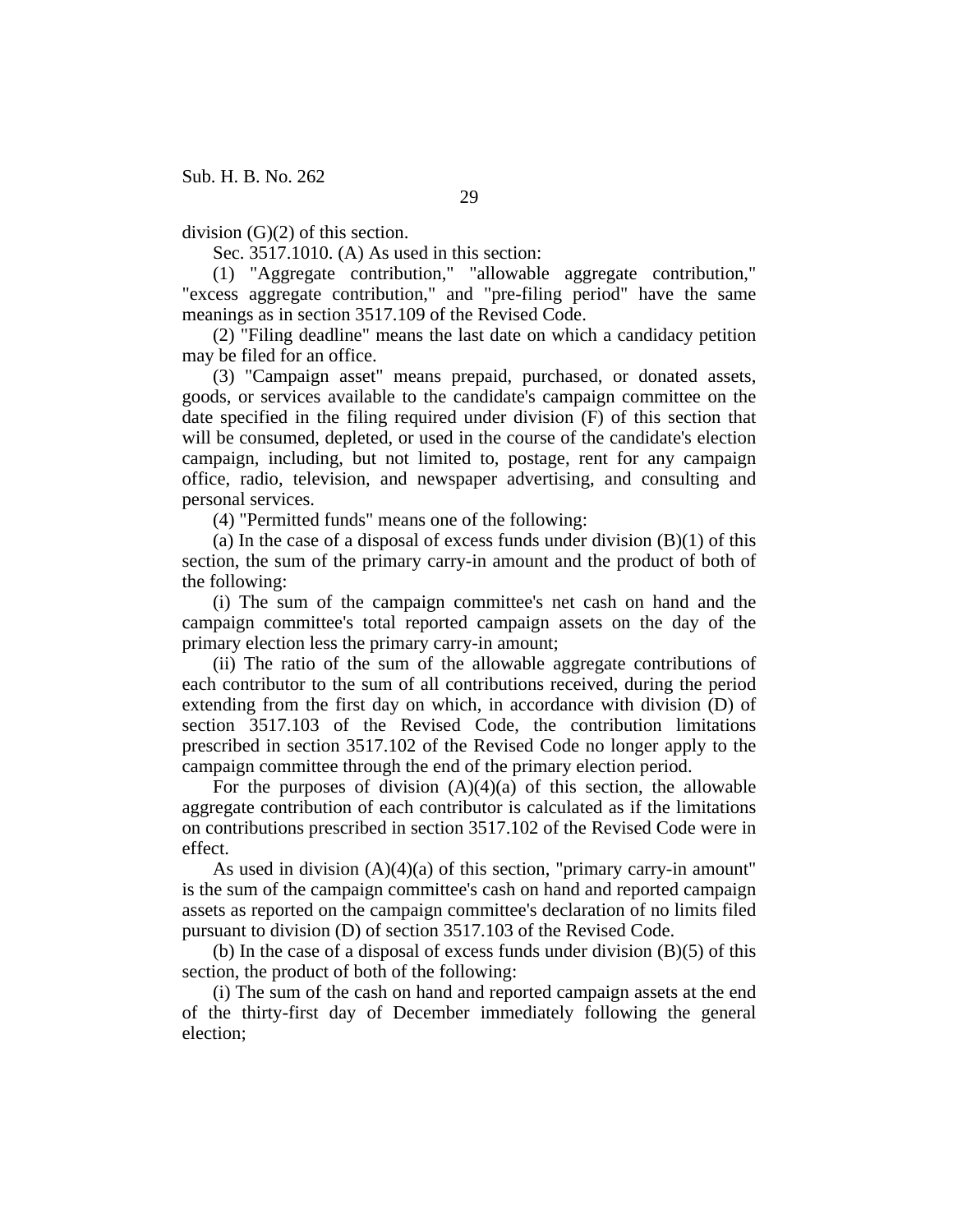(ii) The ratio of the sum of the allowable aggregate contributions of each contributor and the general carry-in amount to the sum of all contributions received during the general election period and the general carry-in amount.

For the purposes of division  $(A)(4)(b)$  of this section, when a candidate has filed a declaration of no limits under division (D)(2) of section 3517.103 of the Revised Code, the allowable aggregate contribution calculated for each contributor is calculated as if the limitations on contributions prescribed in section 3517.102 of the Revised Code were in effect.

As used in division (A)(4)(b) of this section, "general carry-in amount" is the sum of the campaign committee's reported campaign assets and net cash on hand as of the day of the primary election, after the committee has disposed of excess funds under division (B)(1) of this section, if required. "General election period" has the same meaning as in section 3517.102 of the Revised Code.

(5) "Excess funds" means the amount by which the sum of the campaign committee's cash on hand on the date specified in the filing required to be made under division (F) of this section and total reported campaign assets exceeds permitted funds.

(6) "Net cash on hand" means the cash on hand on the day of the primary election less the sum of all debts and obligations reported under division (F) of this section.

(B)(1) Except as otherwise provided in division (G) of this section, the campaign committee of any candidate who has filed a declaration of no limits in accordance with division (D) of section 3517.103 of the Revised Code, and to which the contribution limitations prescribed in section 3517.102 of the Revised Code no longer apply during a primary election period, shall dispose of any excess funds not later than fourteen days after the day on which the primary election was held.

(2) The campaign committee of any candidate that has filed a personal funds notice under division  $(C)(1)$  or  $(2)$  of section 3517.103 of the Revised Code shall, at the end of the primary election period, do one of the following:

(a) Return that portion of the personal funds remaining in the candidate's campaign committee fund at the end of the primary election period that are excess funds not later than fourteen days after the day on which the primary election was held;

(b) Retain the personal funds remaining in the candidate's campaign committee fund at the end of the primary election period and file a statement with the secretary of state declaring that the campaign committee will retain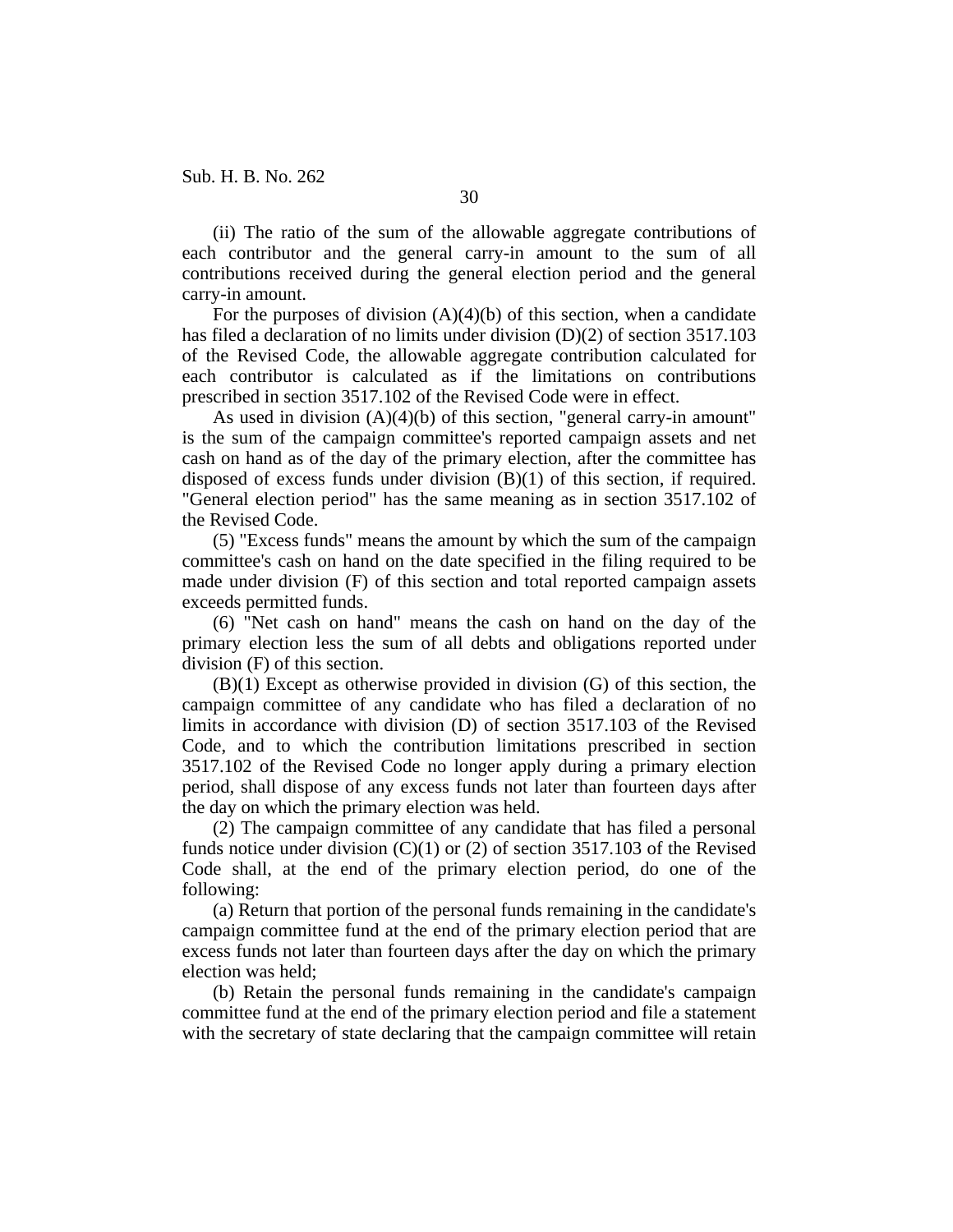those remaining personal funds in the committee's campaign fund and indicating the amount of remaining personal funds that would be characterized as excess funds.

(3) If a campaign committee elects to retain personal funds pursuant to division  $(B)(2)(b)$  of this section, both of the following apply:

(a) The amount characterized as excess funds is considered to be an expenditure of personal funds for the purpose of determining whether the amount of personal funds the campaign committee has received under division  $(C)(1)$  or  $(2)$  of section 3517.103 of the Revised Code during an election period exceeds the amounts specified in those divisions.

(b) The campaign committee is not a designated state campaign committee for the purpose of making contributions to a legislative campaign fund or to the state candidate fund of a state or county political party.

(4) Except as otherwise provided in division (G) of this section, the campaign committee of any candidate that has expended personal funds in excess of the amount specified in division (C)(1) or (2) of section 3517.103 of the Revised Code shall dispose of any excess funds not later than fourteen days after the day on which the primary election is held or the thirty-first day of December after the day on which the general election was held, whichever is applicable, or choose to retain personal funds under division (B)(2) of this section. The calculation of excess funds under this division shall be made in the same manner that a campaign committee is required to dispose of excess funds under division  $(B)(1)$  or  $(5)$  of this section, whichever election period is applicable. For the purposes of this division, the allowable aggregate contribution of each contributor, including one or more contributions from the candidate and from the candidate's spouse, parents, children, sons-in-law, daughters-in-law, brothers, sisters, grandparents, mothers-in-law, fathers-in-law, brothers-in-law, sisters-in-law, or grandparents by marriage, is calculated for that contributor as if the contribution limitations prescribed by section 3517.102 of the Revised Code were in effect.

(5) Except as otherwise provided in division (G) of this section, the campaign committee of any candidate to which, in accordance with division (D) of section 3517.103 of the Revised Code, the contribution limitations prescribed in section 3517.102 of the Revised Code no longer apply during a general election period shall dispose of any excess funds not later than the thirty-first day of December after the day on which the general election was held.

(6) Notwithstanding divisions division  $(B)(1)$  and  $(2)$  of section 3517.109 of the Revised Code, the amount of excess aggregate contributions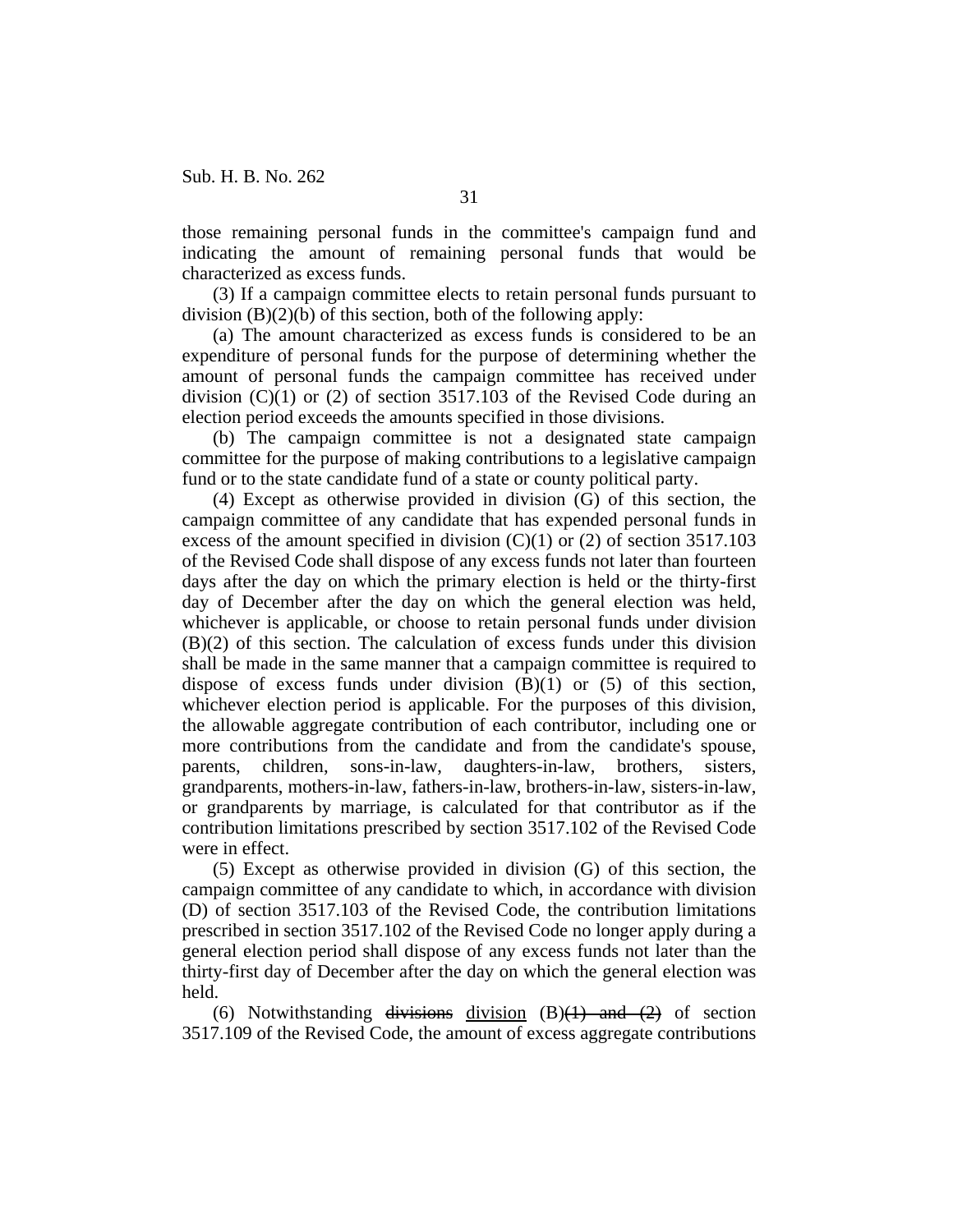required to be disposed of under those divisions that division by a candidate whose contribution limitations have been reimposed pursuant to division (D)(4) of section 3517.103 of the Revised Code is limited to no more than the sum of the following:

(a) The difference between the sum of the cash on hand and reported campaign assets on the date of the declaration of candidacy filing deadline, date of death, or date of withdrawal, whichever is applicable, less the sum of the cash on hand and reported campaign assets reported on the campaign committee's declaration of no limits under division (D)(2) of section 3517.103 of the Revised Code;

(b) The sum of the aggregate excess contributions of all contributors made from the beginning of the primary election period to the day immediately preceding the day on which contribution limitations prescribed in section 3517.102 of the Revised Code became inapplicable pursuant to division (D)(1) of section 3517.103 of the Revised Code.

(C) Any campaign committee that is required to dispose of excess funds or excess aggregate contributions under division (B) of this section shall dispose of the excess amount or amounts in accordance with division (C) of section 3517.109 of the Revised Code.

(D)(1) Any candidate who knowingly fails to dispose of excess funds or excess aggregate contributions as required by divisions (B) and (C) of this section, except a candidate whose campaign committee has been given a letter of substantial compliance as provided for in division (D)(2) of this section, shall not appear on the ballot, even if the candidate has been certified to appear on the ballot.

(2) The secretary of state shall, after initially examining and reviewing any declaration provided for in division (F) of this section and making a determination that a campaign committee has substantially complied with the disposal requirements of division (B) of this section, promptly issue to the candidate's campaign committee a letter certifying that committee's substantial compliance.

(3) The campaign committee of a candidate for statewide state office as defined in division (A) of section 3517.109 of the Revised Code has not substantially complied with the disposal requirements of division (B) of this section if, upon initial review of a declaration filed pursuant to division (F) of this section, it is discovered that the candidate's campaign committee has failed to dispose of excess funds or excess aggregate contributions totaling in the aggregate more than ten thousand dollars.

(4) The campaign committee of a candidate for member of the general assembly has not substantially complied with the disposal requirements of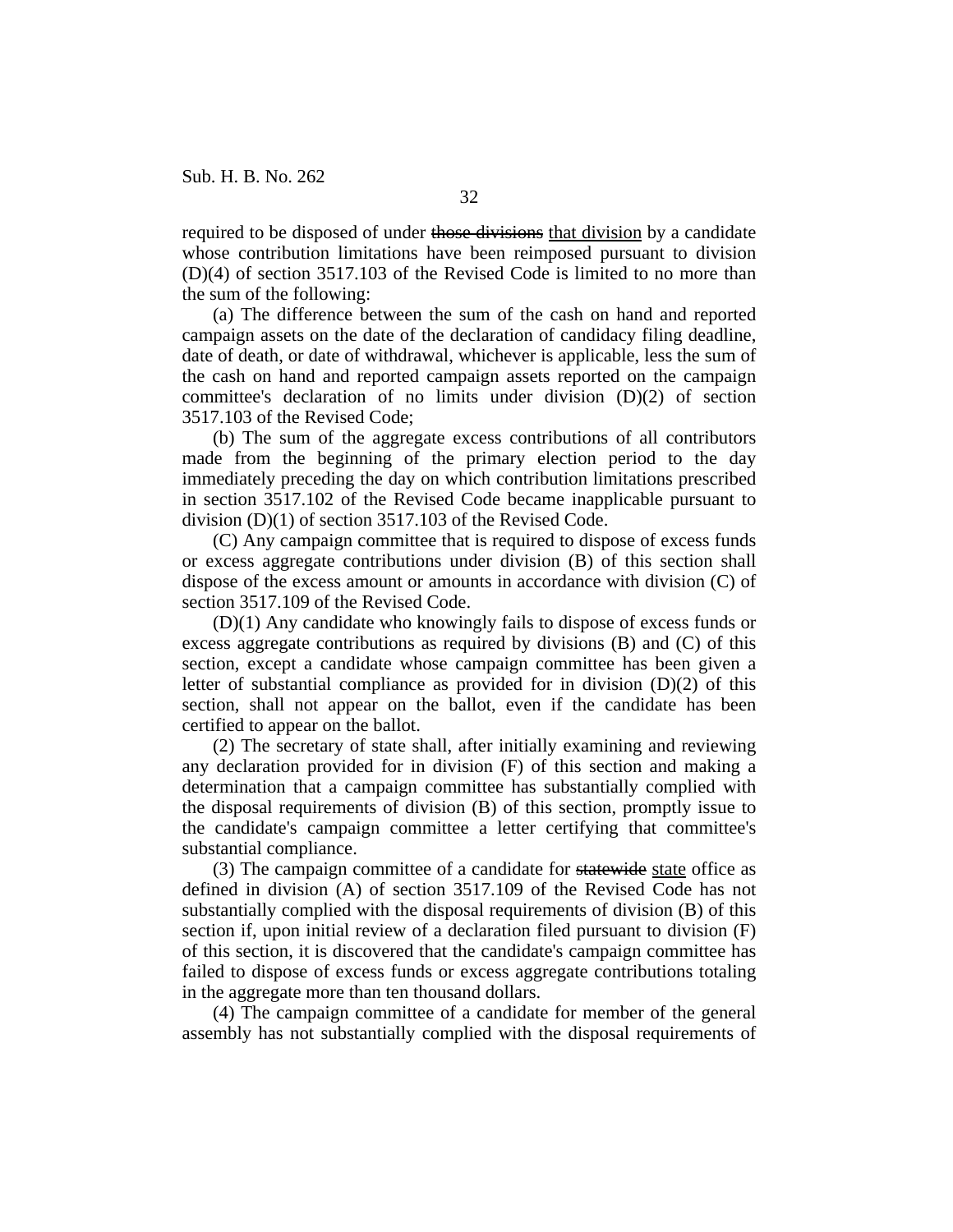division (B) of this section if, upon initial review of a declaration filed pursuant to division (F) of this section, it is discovered that the candidate's campaign committee has failed to dispose of excess funds or excess aggregate contributions totaling in the aggregate more than twenty-five hundred dollars.

(5) Any campaign committee that has received a letter indicating substantial compliance as provided for in division  $(D)(2)$  of this section shall, within thirty days after receiving such a letter, fully comply with the disposal requirements of division (B) of this section.

(E) When the campaign committee of a candidate files a personal funds notice in accordance with division (C), or a declaration of no limits in accordance with division (D), of section 3517.103 of the Revised Code, the campaign committee of each such candidate shall file in the case of a primary election period a declaration of primary-day finances not later than fourteen days after the day on which the primary election was held, or shall file in the case of a general election period a declaration of year-end finances not later than the last business day of January of the next calendar year immediately following the day on which the general election was held.

(F) The declaration of primary-day finances and declaration of year-end finances shall be filed on a form prescribed by the secretary of state and shall list all of the following:

(1) The amount of net cash on hand in the candidate's campaign committee fund at the end of the day on which the primary election was held or cash on hand on the thirty-first day of December immediately following the day on which the general election was held, whichever is appropriate;

(2) In the case of a declaration of primary-day finances, any debt or other obligation incurred by the committee during the primary election period and related to the primary election of the campaign committee's candidate;

(3) The value and description of all campaign assets worth five hundred dollars or more available to the candidate at the end of the day on which the primary election was held or on the thirty-first day of December immediately following the day on which the general election was held;

(4) The total of all aggregate contributions received by the candidate's campaign committee during the primary or general election period;

(5) The total of all allowable aggregate contributions received by the candidate's campaign committee during the primary or general election period, whichever is applicable. The allowable aggregate contribution of each contributor shall be calculated as if the contribution limitations prescribed by section 3517.102 of the Revised Code were in effect.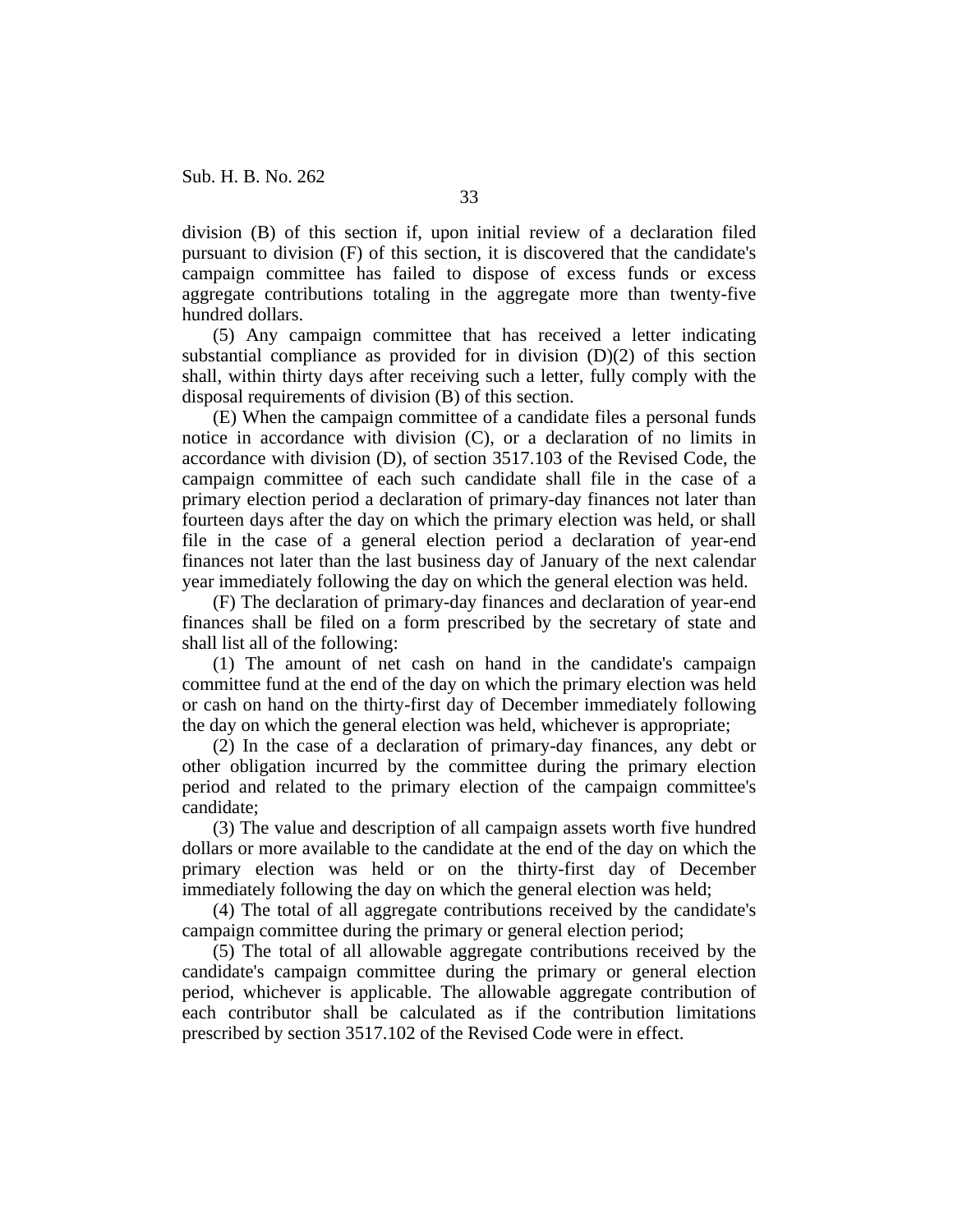(6) A description of all excess funds and excess aggregate contributions disposed of by the candidate's campaign committee in accordance with division (B) of this section for that election.

(G) The campaign committee of a candidate is not required to dispose of excess funds or excess aggregate contributions under division (B) of this section if both of the following apply:

(1) The campaign committee has not accepted any aggregate contribution greater than the amount applicable under those divisions, excluding the amount of any contribution accepted before the day of the primary election held in 1996 that division.

(2) The campaign committee files on a form, prescribed by the secretary of state, with the official or board with which the candidate is required to file statements under section 3517.11 of the Revised Code, stating that the committee has not accepted aggregate contributions as described in division  $(G)(1)$  of this section.

Sec. 3519.16. If the The circulator of any part-petition, the committee interested therein in the petition, or any elector files may file with the board of elections a protest against the board's findings made pursuant to section 3519.15 of the Revised Code<del>, then</del>. Protests shall be in writing and shall specify reasons for the protest. Protests for all initiative and referendum petitions other than those to be voted on by electors throughout the entire state shall be filed not later than four p.m. of the sixty-fourth day before the day of the election. Once a protest is filed, the board shall proceed to establish the sufficiency or insufficiency of the signatures and of the verification thereof of those signatures in an action before the court of common pleas in the county. Such The action must shall be brought within three days after the protest has been is filed, and the case it shall be heard forthwith by a judge of such that court, whose decision shall be certified to the board. The signatures which that are adjudged sufficient or the part-petitions which that are adjudged properly verified shall be included with the others by the board, and those found insufficient and all those part-petitions which that are adjudged not properly verified shall not be included. The

The properly verified part-petitions, together with the report of the board, shall be returned to the secretary of state not less than fifty days before the election, provided that, in the case of an initiated law to be presented to the general assembly, the boards shall promptly check and return the petitions together with their report. The secretary of state shall notify the chairman chairperson of the committee in charge of the circulation as to the sufficiency or insufficiency of the petition and the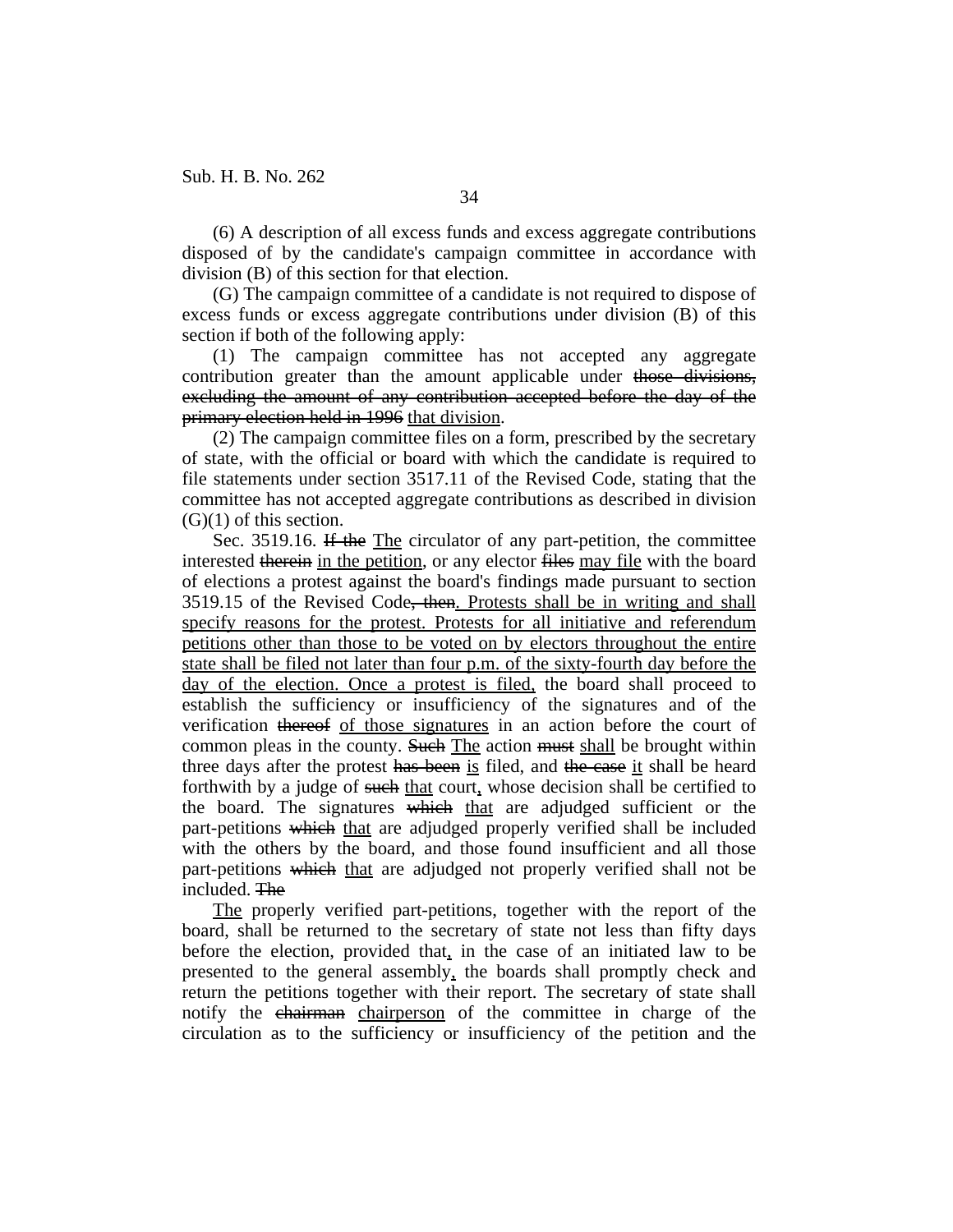extent of the insufficiency. If

If the petition is found insufficient because of an insufficient number of valid signatures, such the committee shall be allowed ten additional days after such the notification by the secretary of state for the filing of additional signatures to such the petition. The part-petitions of the supplementary petition which that appear to the secretary of state to be properly verified, upon their receipt thereof by the secretary of state, shall forthwith be forwarded to the boards of the several counties together with the part-petitions of the original petition which that have been properly verified. and. They shall be immediately examined and passed upon as to the validity and sufficiency of the signatures thereon on them by each of such the boards and returned within five days to the secretary of state with the boards' report of each board. No signature on a supplementary part-petition which that is the same as a signature on an original part-petition shall be counted. The number of signatures in both the original and supplementary petitions, properly verified, shall be used by the secretary of state in determining the total number of signatures to the petition which he that the secretary of state shall record and announce. If they are sufficient, then such the amendment, proposed law, or law shall be placed on the ballot as required by law. If the petition is found insufficient, the secretary of state shall notify the committee in charge of the circulation of the petition.

Sec. 4117.03. (A) Public employees have the right to:

(1) Form, join, assist, or participate in, or refrain from forming, joining, assisting, or participating in, except as otherwise provided in Chapter 4117. of the Revised Code, any employee organization of their own choosing;

(2) Engage in other concerted activities for the purpose of collective bargaining or other mutual aid and protection;

(3) Representation by an employee organization;

(4) Bargain collectively with their public employers to determine wages, hours, terms and other conditions of employment and the continuation, modification, or deletion of an existing provision of a collective bargaining agreement, and enter into collective bargaining agreements;

(5) Present grievances and have them adjusted, without the intervention of the bargaining representative, as long as the adjustment is not inconsistent with the terms of the collective bargaining agreement then in effect and as long as the bargaining representatives have the opportunity to be present at the adjustment.

(B) Persons on active duty or acting in any capacity as members of the organized militia do not have collective bargaining rights.

(C) Nothing Except as provided in division (D) of this section, nothing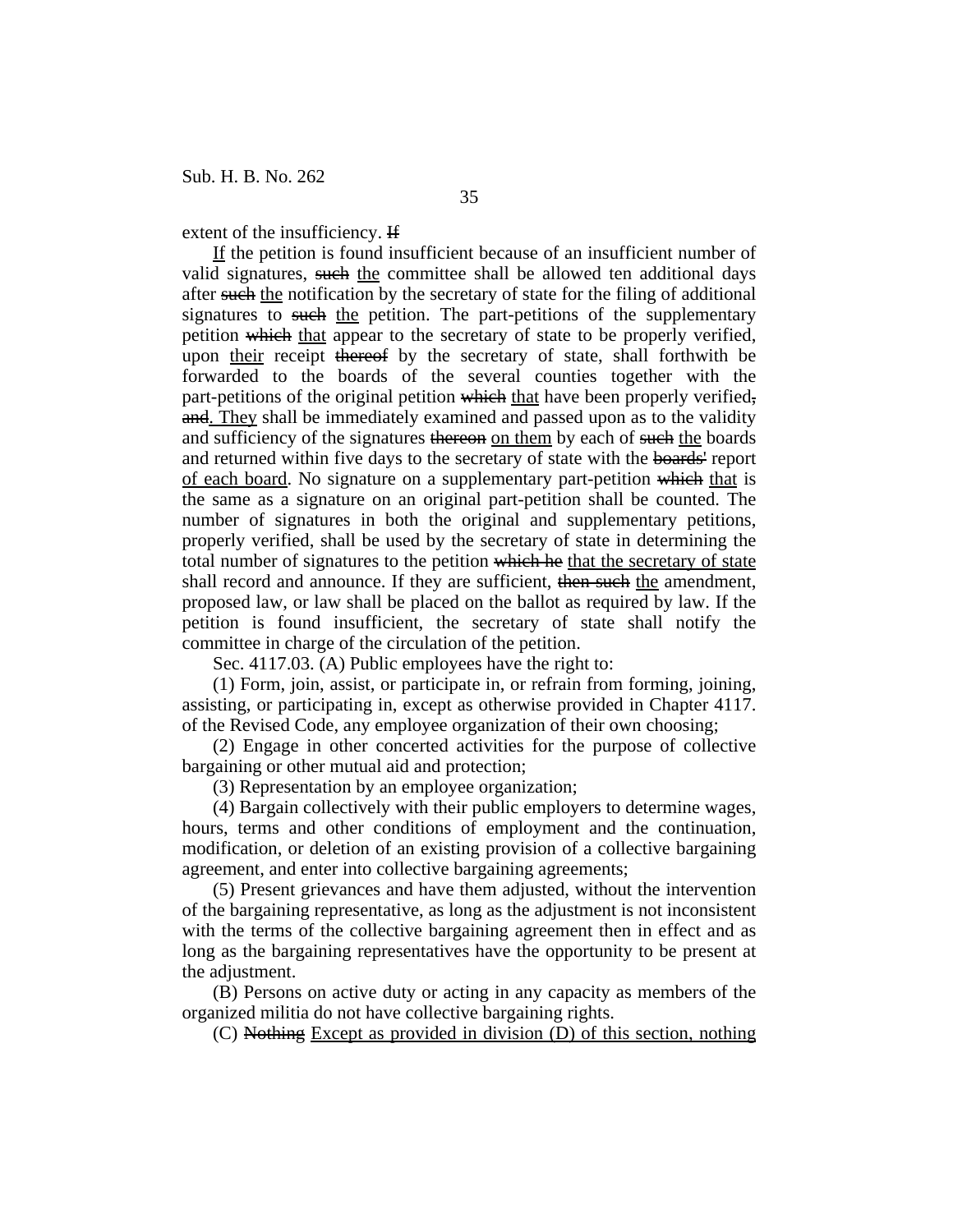in Chapter 4117. of the Revised Code prohibits public employers from electing to engage in collective bargaining, to meet and confer, to hold discussions, or to engage in any other form of collective negotiations with public employees who are not subject to Chapter 4117. of the Revised Code pursuant to division (C) of section 4117.01 of the Revised Code.

(D) A public employer shall not engage in collective bargaining or other forms of collective negotiations with the employees of county boards of elections referred to in division  $(C)(12)$  of section 4117.01 of the Revised Code.

Sec. 4301.323. The electors of an election precinct may exercise the privilege of local option on the sale of beer and any intoxicating, wine and mixed beverages, or spirituous liquor at a particular location within the precinct if the petitioner for local option election is one of the following:

(A) An applicant for the issuance or transfer of a liquor permit at, or to, a particular location within the precinct;

(B) The holder of a liquor permit at a particular location within the precinct;

(C) A person who operates or seeks to operate a liquor agency store at a particular location within the precinct;

(D) The designated agent for an applicant, liquor permit holder, or liquor agency store described in division (A), (B), or (C) of this section.

The privilege conferred by this section is in addition to the privilege conferred on the electors of precincts under section 4301.32, 4301.321, 4301.322, or 4305.14 of the Revised Code.

Sec. 4301.355. (A) If a petition is filed under section 4301.333 of the Revised Code for the submission of the question or questions set forth in this section, it shall be held in the precinct as ordered by the board of elections under that section. The expense of holding the election shall be charged to the municipal corporation or township of which the precinct is a part.

(B) At the election, one or more of the following questions, as designated in a valid petition, shall be submitted to the electors of the precinct:

(1) "Shall the sale of .......... (insert beer, wine and mixed beverages, or intoxicating spirituous liquor) be permitted by .......... (insert name of applicant, liquor permit holder, or liquor agency store, including trade or fictitious name under which applicant for, or holder of, liquor permit or liquor agency store either intends to do, or does, business at the particular location), an .......... (insert "applicant for" or "holder of" or "operator of") a .......... (insert class name of liquor permit or permits followed by the words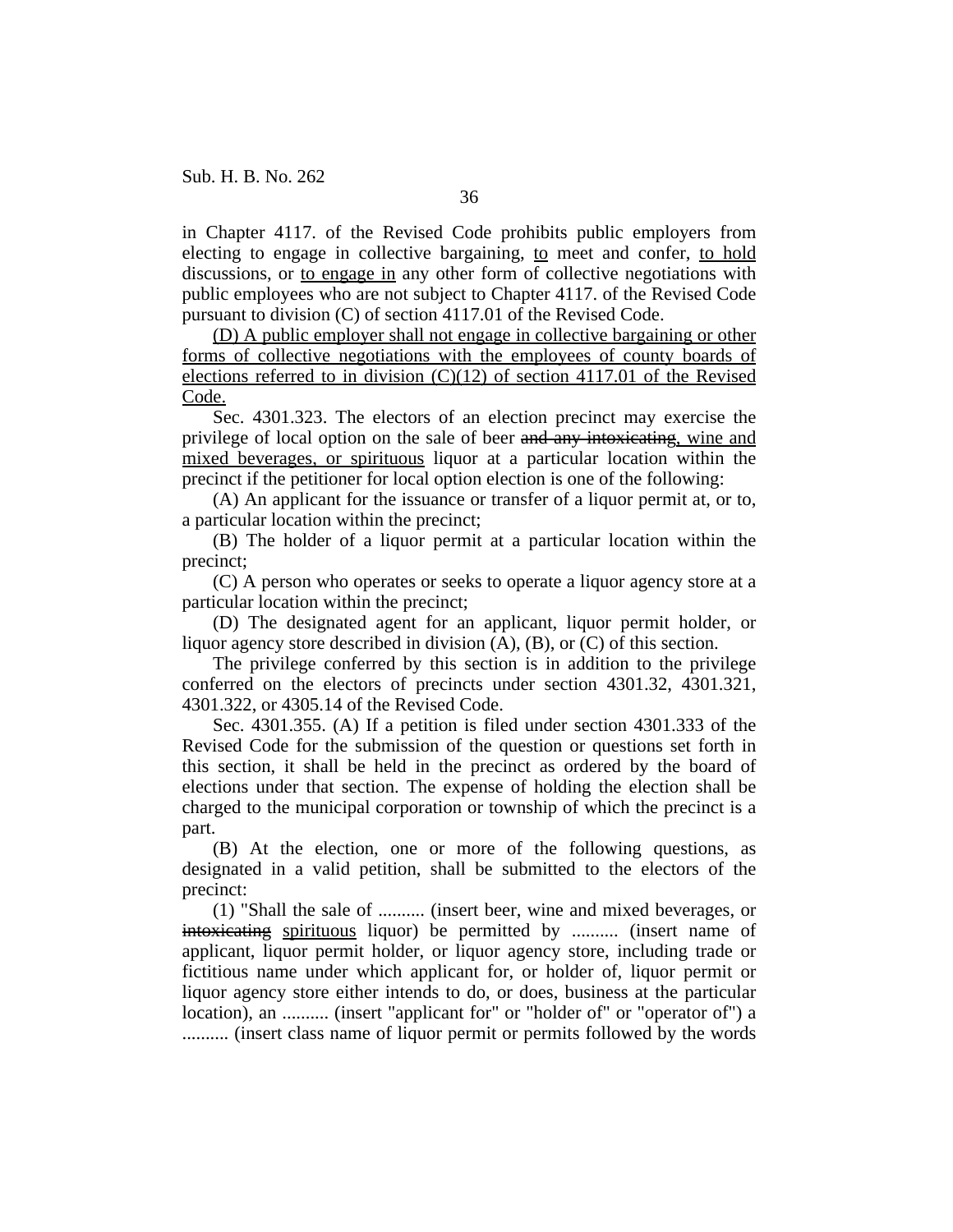"liquor permit(s)" or, if appropriate, the words "liquor agency store for the State of Ohio"), who is engaged in the business of .......... (insert general nature of the business in which applicant or liquor permit holder is engaged or will be engaged in at the particular location, as described in the petition) at .......... (insert address of the particular location within the precinct as set forth in the petition) in this precinct?"

(2) "Shall the sale of .......... (insert beer, wine and mixed beverages, or intoxicating spirituous liquor) be permitted for sale on Sunday between the hours of .......... (insert "ten a.m. and midnight" or "one p.m. and midnight") by .......... (insert name of applicant, liquor permit holder, or liquor agency store, including trade or fictitious name under which applicant for, or holder of, liquor permit or liquor agency store either intends to do, or does, business at the particular location), an ...... (insert "applicant for a D-6 liquor permit," "holder of a D-6 liquor permit," "applicant for or holder of an A-1-A, A-2, C-1, C-2x, D-1, D-2x, D-3, D-3x, D-4, D-5, D-5b, D-5c, D-5e, D-5f, D-5g, D-5h, D-5i, D-5j, D-5k, or D-7 liquor permit," if only the approval of beer sales is sought, or "liquor agency store") who is engaged in the business of .......... (insert general nature of the business in which applicant or liquor permit holder is engaged or will be engaged in at the particular location, as described in the petition) at .......... (insert address of the particular location within the precinct) in this precinct?"

(C) If the sale of beer, wine and mixed beverages, or intoxicating liquor has been approved at a particular location within the precinct at a previous election held under this section, the ballot also shall include the following statement:

"At a previous election held under section 4301.355 of the Revised Code, the electors approved the sale of .......... (insert beer, wine and mixed beverages, or intoxicating liquor, as appropriate) at .......... (insert business name and address of the particular location or locations within the precinct where that sale has been approved at a previous election under section 4301.355 of the Revised Code)."

(D) The board of elections shall furnish printed ballots at the election as provided under section 3505.06 of the Revised Code, except that a separate ballot shall be used for the election under this section. The question and, if applicable, the statement set forth in this section shall be printed on each ballot, and the board shall insert in the question and statement appropriate words to complete each it. Votes shall be cast as provided under section 3505.06 of the Revised Code.

Sec. 4301.365. (A) If a majority of the electors in a precinct vote "yes" on questions (B)(1) and (2) as set forth in section 4301.355 of the Revised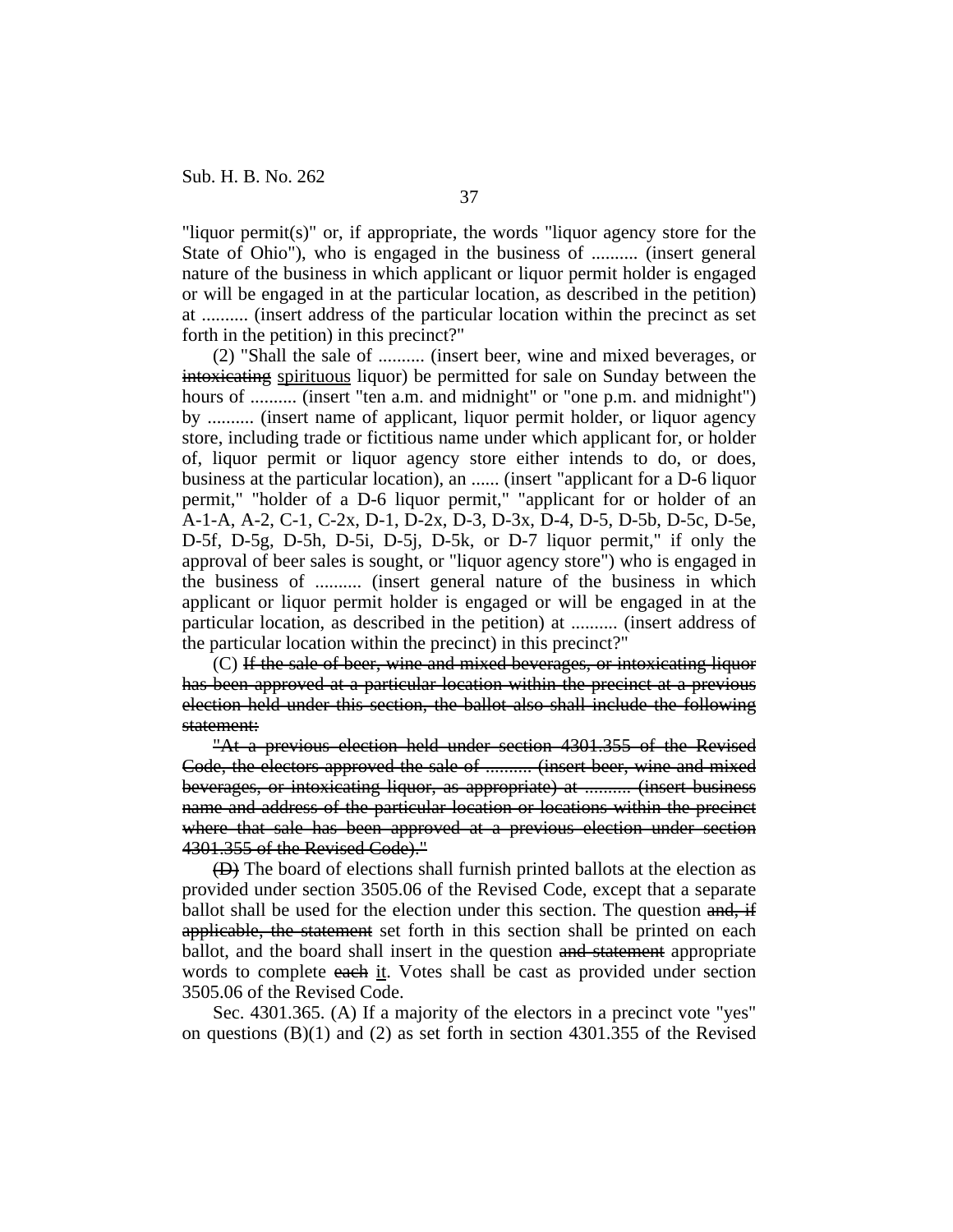Code, the sale of beer, wine and mixed beverages, or intoxicating spirituous liquor, whichever was the subject of the election, shall be allowed at the particular location and for the use, and during the hours on Sunday, specified in the questions under each permit applied for by the petitioner or at the address listed for the liquor agency store, subject only to this chapter and Chapter 4303. of the Revised Code. Failure to continue to use the particular location for any proposed or stated use set forth in the petition is grounds for the denial of a renewal of the liquor permit under division (A) of section 4303.271 of the Revised Code or is grounds for the nonrenewal or cancellation of the liquor agency store contract by the division of liquor control, except in the case where the liquor permit holder or liquor agency store decides to cease the sale of beer, wine and mixed beverages, or intoxicating spirituous liquor, whichever was the subject of the election, on Sundays.

(B) Except as otherwise provided in division (H) of this section, if a majority of the electors in a precinct vote "yes" on question (B)(1) and "no" on question (B)(2) as set forth in section 4301.355 of the Revised Code, the sale of beer, wine and mixed beverages, or intoxicating spirituous liquor, whichever was the subject of the election, shall be allowed at the particular location for the use specified in question (B)(1) of section 4301.355 of the Revised Code and under each permit applied for by the petitioner, except for a D-6 permit, subject only to this chapter and Chapter 4303. of the Revised Code.

(C) If a majority of the electors in a precinct vote "no" on question (B)(1) as set forth in section 4301.355 of the Revised Code, no sales of beer, wine and mixed beverages, or intoxicating spirituous liquor, whichever was the subject of the election, shall be allowed at the particular location for the use specified in the petition during the period the election is in effect as defined in section 4301.37 of the Revised Code.

(D) If a majority of the electors in a precinct vote only on question (B)(2) as set forth in section 4301.355 of the Revised Code and that vote results in a majority "yes" vote, sales of beer, wine and mixed beverages, or intoxicating spirituous liquor, whichever was the subject of the election, shall be allowed at the particular location for the use and during the hours specified in the petition on Sunday during the period the election is in effect as defined in section 4301.37 of the Revised Code.

(E) Except as otherwise provided in division (H) of this section, if a majority of the electors in a precinct vote only on question  $(B)(2)$  as set forth in section 4301.355 of the Revised Code and that vote results in a majority "no" vote, no sales of beer, wine and mixed beverages, or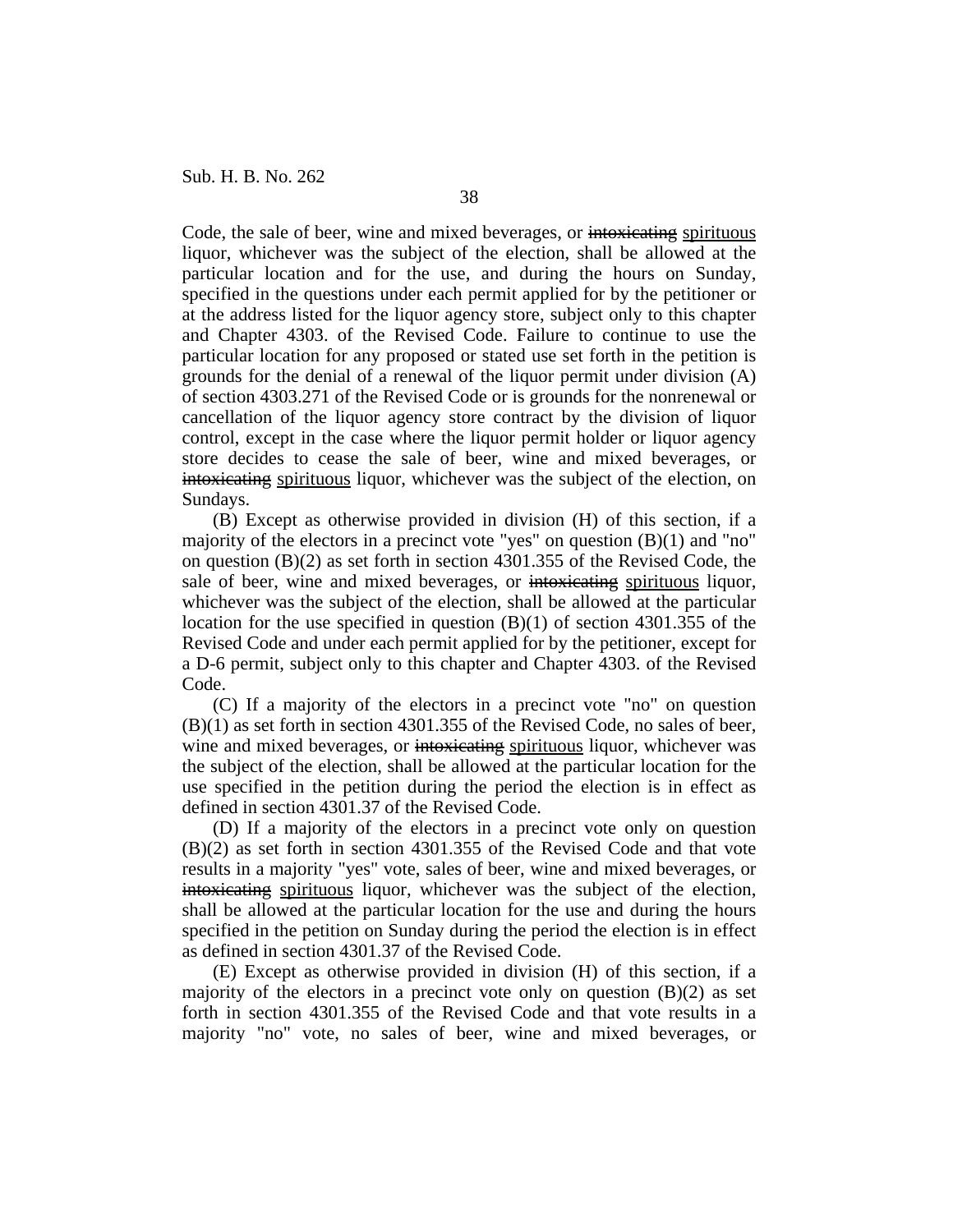intoxicating spirituous liquor, whichever was the subject of the election, shall be allowed at the particular location for the use and during the hours specified in the petition on Sunday during the period the election is in effect as defined in section 4301.37 of the Revised Code.

(F) In case of elections in the same precinct for the question or questions set forth in section 4301.355 of the Revised Code and for a question or questions set forth in section 4301.35, 4301.351, 4301.353, 4301.354, 4303.29, or 4305.14 of the Revised Code, the results of the election held on the question or questions set forth in section 4301.355 of the Revised Code shall apply to the particular location notwithstanding the results of the election held on the question or questions set forth in section 4301.35, 4301.351, 4301.353, 4301.354, 4303.29, or 4305.14 of the Revised Code.

(G) Sections 4301.32 to 4301.41 of the Revised Code do not prohibit the transfer of ownership of a permit that was issued to a particular location as the result of an election held on sales of beer, wine and mixed beverages, spirituous liquor, or intoxicating liquor at that particular location as long as the general nature of the business at that particular location described in the petition for that election remains the same after the transfer.

(H) If question (B)(2) as set forth in section 4301.355 of the Revised Code is submitted to the electors of a precinct proposing to authorize the sale of beer, wine and mixed beverages, or intoxicating spirituous liquor between the hours of ten a.m. and midnight at a particular location at which the sale of beer, wine and mixed beverages, spirituous liquor, or intoxicating liquor is already allowed between the hours of one p.m. and midnight and the question submitted is defeated, the sale of beer, wine and mixed beverages, spirituous liquor, or intoxicating liquor between the hours of one p.m. and midnight shall continue at that particular location.

SECTION 2. That existing sections 124.57, 3501.05, 3501.10, 3501.28, 3506.01, 3506.05, 3506.06, 3506.10, 3509.07, 3513.052, 3517.109, 3517.1010, 3519.16, 4117.03, 4301.323, 4301.355, and 4301.365 of the Revised Code are hereby repealed.

SECTION 3. (A) As used in this section:

(1) "Automatic tabulating equipment, "ballot," "direct recording electronic voting machine," "marking device," "voter verified paper audit trail," and "voting machines" have the same meanings as in section 3506.01 of the Revised Code.

(2) "County originally scheduled to acquire voting machines during the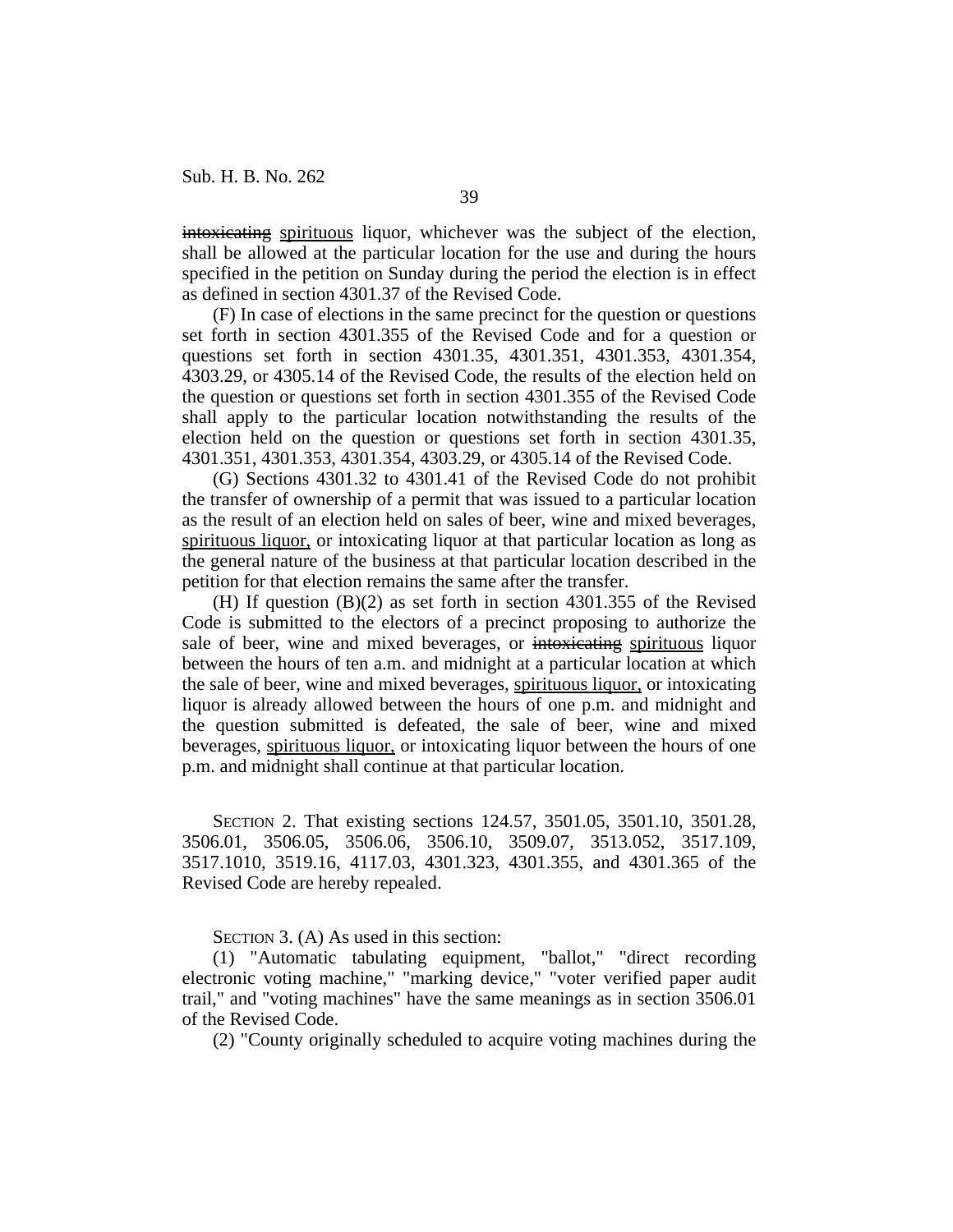2004 calendar year" means:

(a) The following counties that are scheduled, pursuant to the process outlined in the version of the Ohio state plan that was published in the Federal Register on March 24, 2004, to acquire voting machines, marking devices, or automatic tabulating equipment for use in the August 2004 special election with funds made available pursuant to the Help America Vote Act of 2002: Adams, Auglaize, Brown, Carroll, Crawford, Delaware, Hardin, Harrison, Henry, Logan, Medina, Mercer, Portage, Putnam, and Trumbull;

(b) The following counties that are scheduled, pursuant to the process outlined in the version of the Ohio state plan that was published in the Federal Register on March 24, 2004, to acquire voting machines, marking devices, or automatic tabulating equipment for use in the November 2004 general election with funds made available pursuant to the Help America Vote Act of 2002: Butler, Columbiana, Darke, Fairfield, Gallia, Huron, Jackson, Lorain, Lucas, Madison, Morgan, Paulding, Richland, Tuscarawas, Washington, and Williams.

(3) "Help America Vote Act of 2002" means the "Help America Vote Act of 2002," Public Law 107-252, 116 Stat. 1666.

(4) "Ohio state plan" means the state plan prepared by the Secretary of State and the state plan committee for the state of Ohio pursuant to the Help America Vote Act of 2002.

 $(B)(1)(a)$  If the board of elections of a county originally scheduled to acquire voting machines during the 2004 calendar year wishes to acquire voting machines, marking devices, or automatic tabulating equipment for use during the 2004 calendar year according to the schedule proposed pursuant to the process outlined in the version of the Ohio state plan that was published in the Federal Register on March 24, 2004, with funds made available pursuant to the Help America Vote Act of 2002, the board may vote to reaffirm any prior decision made under that process to so acquire and use voting machines, marking devices, or automatic tabulating equipment at a meeting held within thirty days after the effective date of this section.

(b) If the board of elections of a county originally scheduled to acquire voting machines during the 2004 calendar year fails to vote on a decision under division  $(B)(1)(a)$  of this section within thirty days after the effective date of this section, the county shall not acquire voting machines, marking devices, or automatic tabulating equipment for use during the 2004 calendar year with funds made available pursuant to the Help America Vote Act of 2002. The Secretary of State shall not compel the board of elections of a county originally scheduled to acquire voting machines during the 2004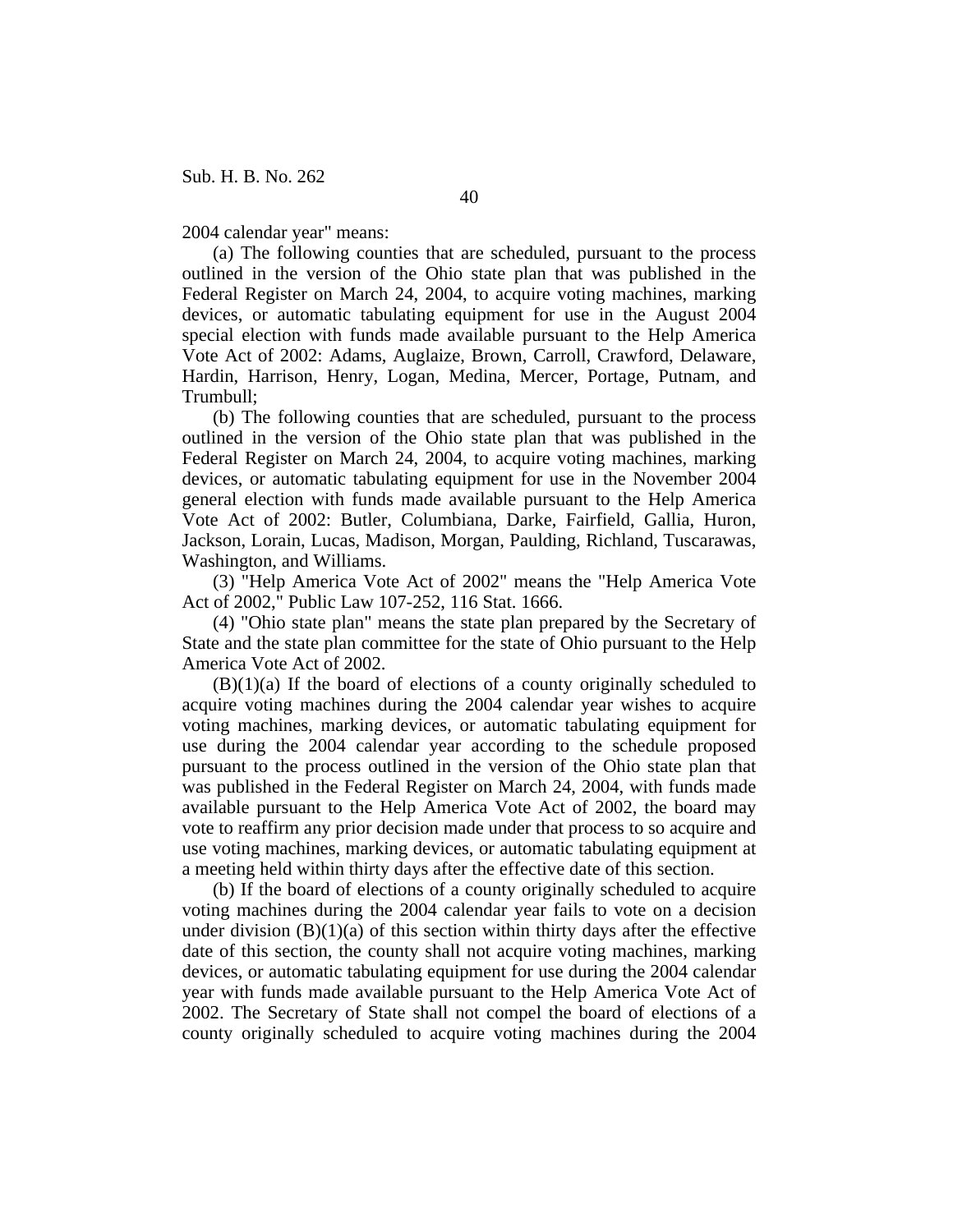calendar year to vote to acquire voting machines, marking devices, or automatic tabulating equipment under division  $(B)(1)(a)$  of this section.

(c) If the board of elections of a county originally scheduled to acquire voting machines during the 2004 calendar year votes to reaffirm a prior decision to acquire voting machines, marking devices, or automatic tabulating equipment for use during the 2004 calendar year with funds made available pursuant to the Help America Vote Act of 2002 under division  $(B)(1)(a)$  of this section, that county shall proceed with the acquisition of the selected voting machines, marking devices, or automatic tabulating equipment with those funds according to the process outlined in the version of the Ohio state plan that was published in the Federal Register on March 24, 2004. The Secretary of State shall purchase the selected voting machines, marking devices, or automatic tabulating equipment for the county by acting as an agent on behalf of the board of county commissioners of that county.

(2)(a) A county may acquire voting machines, marking devices, or automatic tabulating equipment for use during the 2005 calendar year pursuant to the process outlined in the version of the Ohio state plan that was published in the Federal Register on March 24, 2004, prior to the certification of direct recording electronic voting machines with a voter verified paper audit trail in accordance with division (E)(1) of this section if both of the following apply:

(i) The county did not acquire voting machines, marking devices, or automatic tabulating equipment under division (B)(1) of this section for use during the 2004 calendar year.

(ii) The county has selected, through the process outlined in the version of the Ohio state plan that was published in the Federal Register on March 24, 2004, voting machines, marking devices, or automatic tabulating equipment other than direct recording electronic voting machines as the primary voting system to be used in the county. This division does not preclude the acquisition of direct recording electronic voting machines to the extent that the county is scheduled to acquire only one direct recording electronic voting machine for each polling place as required by the Help America Vote Act of 2002.

(b) If a county chooses to acquire voting machines, marking devices, or automatic tabulating equipment under division  $(B)(2)(a)$  of this section, the Secretary of State shall purchase the selected voting machines, marking devices, or automatic tabulating equipment for the county by acting as an agent on behalf of the board of county commissioners of that county.

(C) It is the intent of the General Assembly that the state of Ohio pay,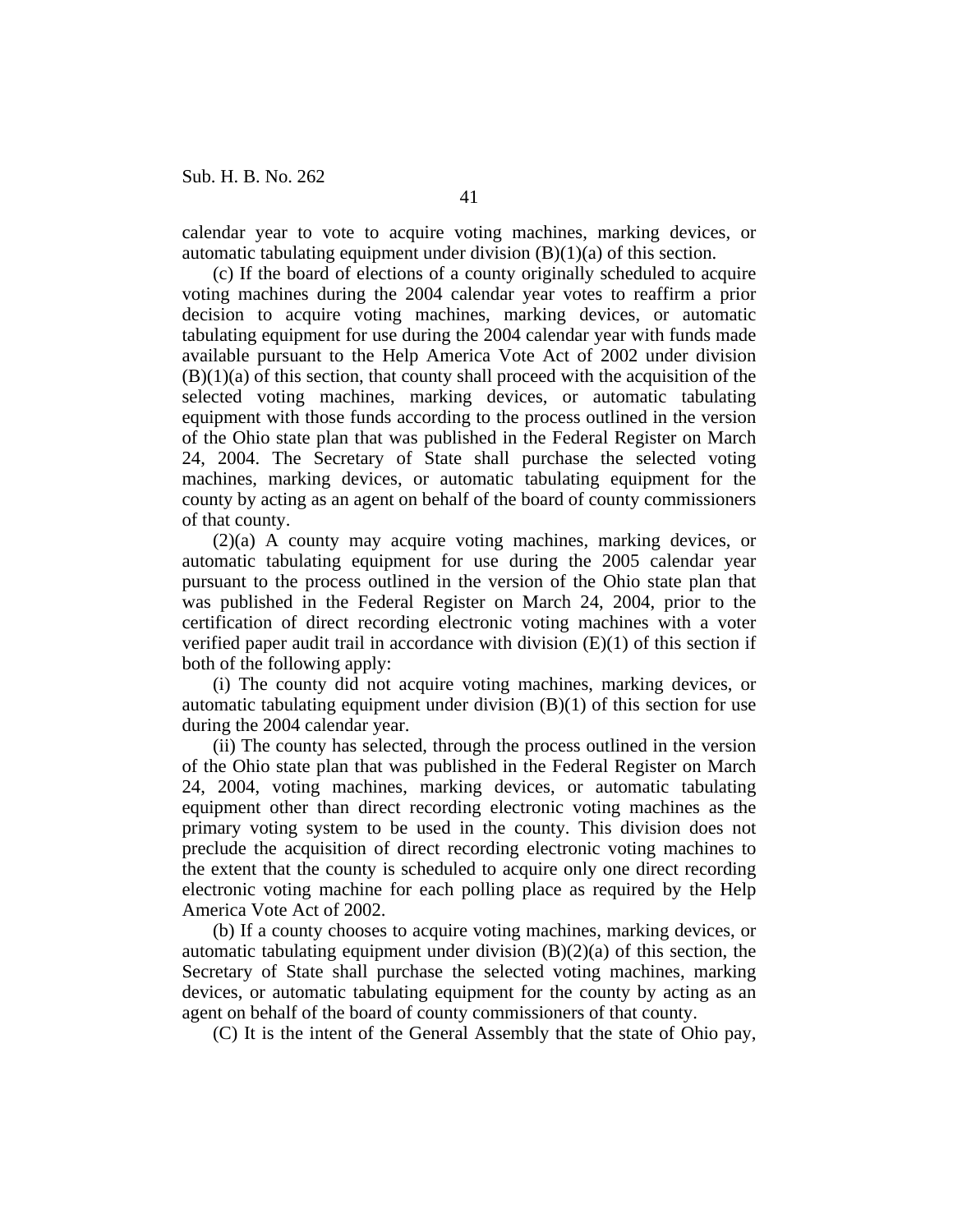with funds made available pursuant to the Help America Vote Act of 2002 or through an appropriation of state capital funds, for any additional costs a county incurs after the initial purchase of direct recording electronic voting machines, to upgrade, retrofit, or otherwise equip those voting machines with a voter verified paper audit trail if the county acquires the voting machines in any of the following manners:

(1) The county purchases the direct recording electronic voting machines before the effective date of this section using county funds and is entitled to reimbursement for that purchase under the Help America Vote Act of 2002.

(2) The county acquires the direct recording electronic voting machines for use during the 2004 calendar year under division (B)(1) of this section.

(3) The county acquires voting machines, marking devices, or automatic tabulating equipment, including direct recording electronic voting machines, under division (B)(2) of this section.

(4) The county acquired direct recording electronic voting machines before January 1, 2000, and is not scheduled to acquire new voting machines, marking devices, or automatic tabulating equipment with funds made available under the Help America Vote Act of 2002 under the process outlined in the version of the Ohio state plan that was published in the Federal Register on March 24, 2004.

(D)(1) If a county does not acquire voting machines, marking devices, or automatic tabulating equipment under division  $(B)(1)$  or  $(2)$  of this section or does not acquire voting machines, marking devices, or automatic tabulating equipment through the process described in division  $(C)(1)$  or  $(4)$ of this section, the process for counties to acquire voting machines, marking devices, or automatic tabulating equipment with funds made available pursuant to the Help America Vote Act of 2002 that is outlined in the version of the Ohio state plan that was published in the Federal Register on March 24, 2004, shall be subject to divisions (E) and (F) of this section with respect to any direct recording electronic voting machine a county selects for acquisition.

(2) Nothing in division (E) or (F) of this section shall affect the acquisition of voting machines, marking devices, or automatic tabulating equipment, other than direct recording electronic voting machines, under the process outlined in the version of the Ohio state plan that was published in the Federal Register on March 24, 2004.

(E)(1)(a) The Secretary of State shall adopt a schedule pursuant to which the Secretary of State shall certify for use in this state direct recording electronic voting machines with a voter verified paper audit trail. That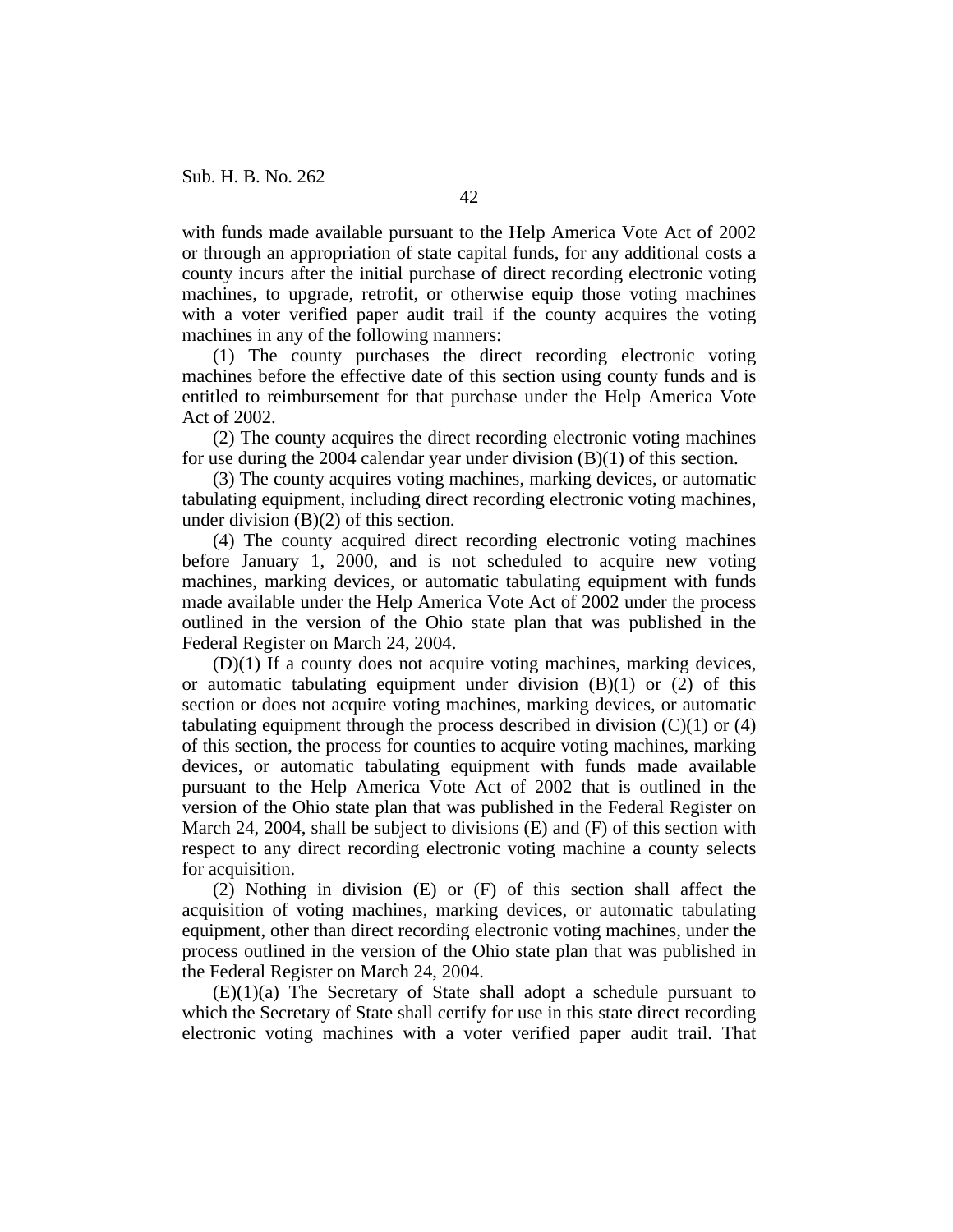schedule shall provide for the certification, acquisition, and implementation of direct recording electronic voting machines with a voter verified paper audit trail not later than the first federal election that occurs after January 1, 2006, unless required sooner by the Help America Vote Act of 2002.

(b) Before certifying any direct recording electronic voting machines with a voter verified paper audit trail, the Secretary of State shall establish standards for the certification of those machines as required by division (H)(3) of section 3506.05 of the Revised Code. In addition to the requirements of that section, the standards for certification shall require a direct recording electronic voting machine with a voter verified paper audit trail to meet the requirements of the Help America Vote Act of 2002, Chapter 3506. of the Revised Code, this act, and any other applicable laws and standards.

(c) Any vendor of a direct recording electronic voting machine with a voter verified paper audit trail may seek certification of that machine for use in this state under the certification standards the Secretary of State is required to adopt under division (H)(3) of section 3506.05 of the Revised Code and division  $(E)(1)(b)$  of this section according to the certification schedule the Secretary of State is required to adopt under division  $(E)(1)(a)$ of this section.

(d) No vendor, type, or model of direct recording electronic voting machine that was approved in this state according to the process outlined in the version of the Ohio state plan that was published in the Federal Register on March 24, 2004, shall remain on the approved list of vendors, types, or models for acquisition with funds made available pursuant to the Help America Vote Act of 2002 unless it is subject to the certification standards for direct recording electronic voting machines with a voter verified paper audit trail the Secretary of State is required to adopt under division (H)(3) of section 3506.05 of the Revised Code and division (E)(1)(b) of this section.

(2) After the Secretary of State certifies direct recording electronic voting machines with a voter verified paper audit trail under division (E)(1) of this section, the Secretary of State shall commence price negotiations with any willing vendor that meets both of the following requirements:

(a) The vendor's direct recording electronic voting machine was approved for acquisition and use in this state under the process outlined in the version of the Ohio state plan that was published in the Federal Register on March 24, 2004.

(b) The vendor's direct recording electronic voting machine with a voter verified paper audit trail is certified in accordance with division  $(E)(1)$  of this section.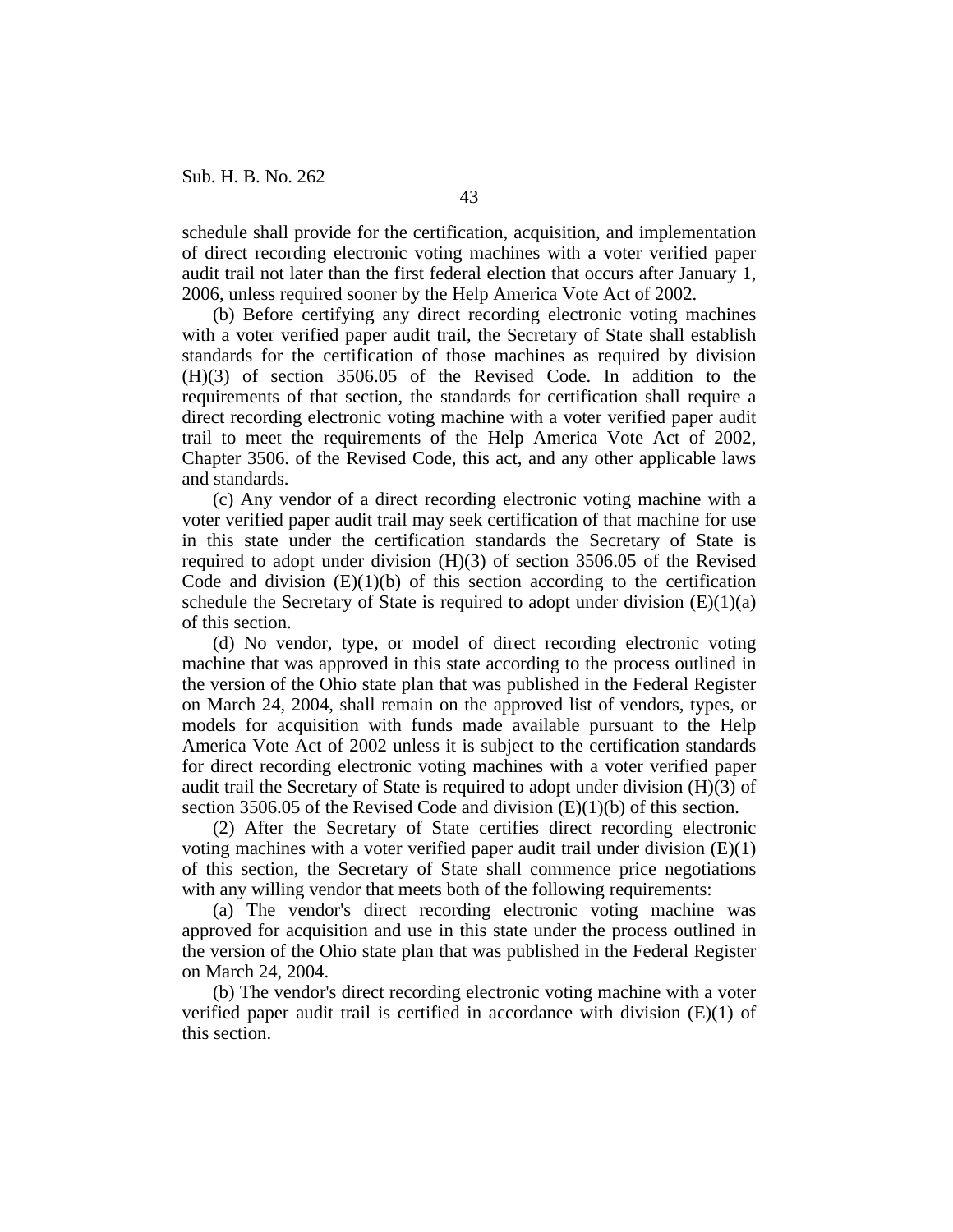(3) With each willing vendor that meets the requirements of division (E)(2) of this section, the Secretary of State shall negotiate for a final unified price. The final unified price shall include both of the following:

(a) The cost of upgrading, retrofitting, or otherwise equipping all direct recording electronic voting machines produced by that vendor and acquired under division  $(B)(1)$  or  $(2)$  of this section or through the process described in division  $(C)(1)$  or (4) of this section with a voter verified paper audit trail;

(b) The purchase price for that vendor for all direct recording electronic voting machines that were previously selected by a county for acquisition during the 2005 calendar year under the process outlined in the version of the Ohio state plan that was published in the Federal Register on March 24, 2004, and that have not already been acquired under division  $(B)(2)$  of this section. The purchase price under this division shall include the price for equipping each direct recording electronic voting machine with a voter verified paper audit trail.

(4) After the Secretary of State negotiates a final unified price with each eligible vendor under division (E)(3) of this section, the Secretary of State shall perform the following calculation with respect to each vendor:

(a) For each vendor, the final unified price shall be added to the total cost of all direct recording electronic voting machines acquired from that vendor under division  $(B)(1)$  or  $(2)$  of this section or through the process described in division  $(C)(1)$  or  $(4)$  of this section.

(b) To determine the percentage change between acquiring direct recording electronic voting machines under the contract negotiated under the process outlined in the version of the Ohio state plan that was published in the Federal Register on March 24, 2004, and acquiring direct recording electronic voting machines with a voter verified paper audit trail, the sum under division  $(E)(4)(a)$  of this section shall be divided by the total cost of acquiring direct recording electronic voting machines from that vendor if all counties that previously selected those machines from that vendor under the process outlined in the version of the Ohio state plan that was published in the Federal Register on March 24, 2004, had acquired the machines under that contract.

(5) If the calculation performed under division (E)(4) of this section results in a percentage cost of one hundred twenty per cent or less, the Secretary of State may accept this cost, subject to Controlling Board approval. If approved by the Controlling Board, the Secretary of State may permit both of the following:

(a) Counties that have not yet purchased direct recording electronic voting machines with funds made available under the Help America Vote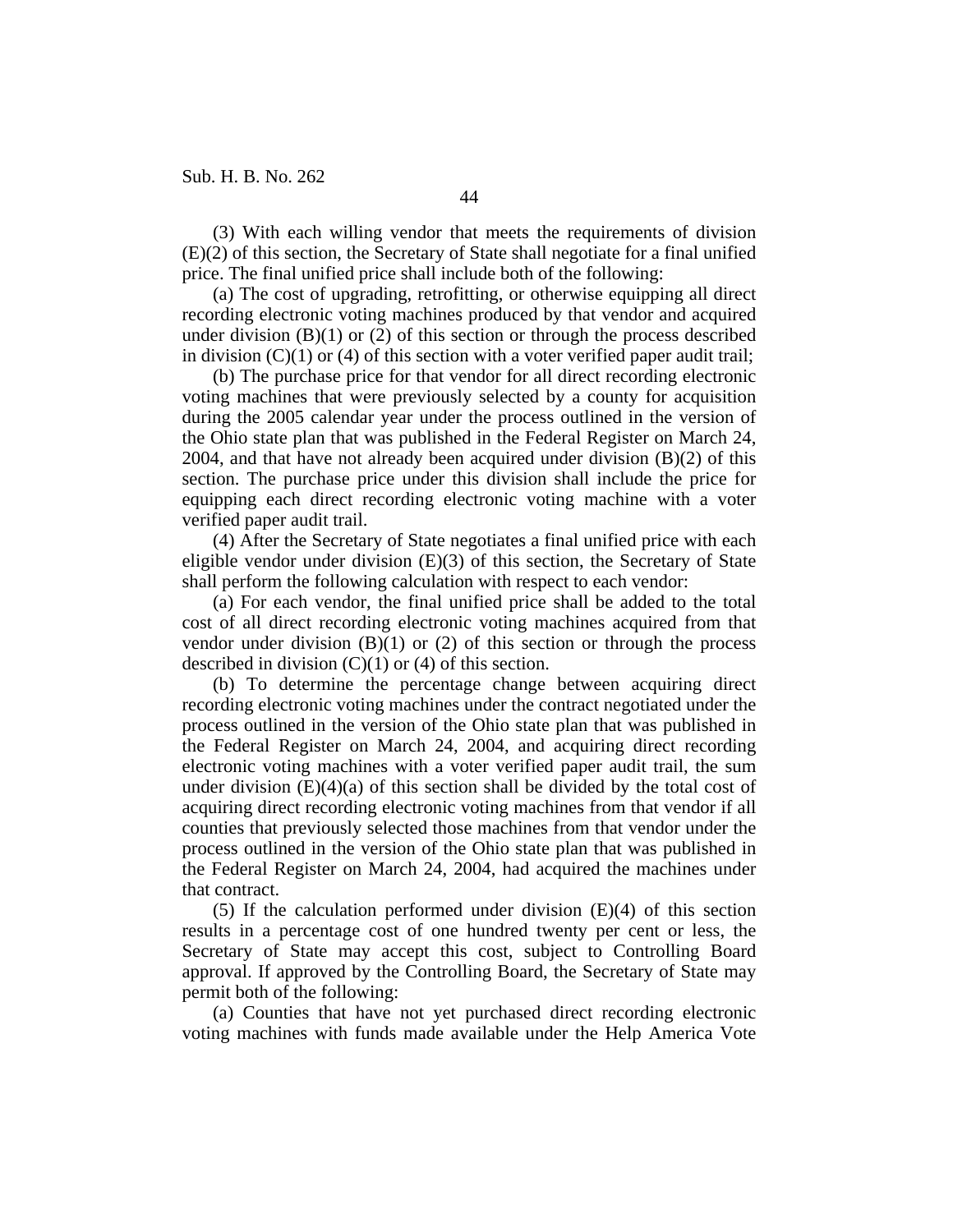Act of 2002 and that previously selected that vendor's direct recording electronic voting machines to purchase direct recording electronic voting machines with a voter verified paper audit trail from that vendor according to the process outlined in the version of the Ohio state plan that was published in the Federal Register on March 24, 2004;

(b) Counties that previously purchased direct recording electronic voting machines from that vendor under division  $(B)(1)$  or  $(2)$  of this section or through the process described in division  $(C)(1)$  or  $(4)$  of this section to upgrade, retrofit, or otherwise equip those direct recording electronic voting machines with a voter verified paper audit trail from that vendor.

(6) If the calculation performed under division  $(E)(4)$  of this section results in a percentage cost of more than one hundred twenty per cent, the Secretary of State shall not accept the cost, and any contract negotiated with that vendor shall be deemed null and void with respect to any direct recording electronic voting machines not yet purchased.

(F)(1) If a vendor of a direct recording electronic voting machine that was approved for acquisition and use in this state under the process outlined in the version of the Ohio state plan that was published in the Federal Register on March 24, 2004, chooses not to seek or fails to gain certification for a direct recording electronic voting machine with a voter verified paper audit trail, or if the vendor's contract is declared null and void under division (E)(6) of this section, any vendor of a direct recording electronic voting machine with a voter verified paper audit trail that is certified for use in this state may submit a bid to provide voting machines, marking devices, or automatic tabulating equipment for those counties whose original direct recording electronic voting machine selection is no longer available under this section.

(2) The Secretary of State shall develop a process by which vendors of a certified direct recording electronic voting machine with a voter verified paper audit trail may submit bids under division (F)(1) of this section, by which the Secretary of State shall approve for acquisition, and by which counties identified in division  $(F)(1)$  of this section may purchase voting machines, marking devices, or automatic tabulating equipment using funds made available pursuant to the Help America Vote Act of 2002. Any voting machines, marking devices, or automatic tabulating equipment so purchased shall meet the requirements of the Help America Vote Act of 2002, Chapter 3506. of the Revised Code, this act, and any other applicable laws and standards. Any process the Secretary of State develops under this division shall be described in the Ohio state plan. The process shall permit the Secretary of State to purchase voting machines, marking devices, or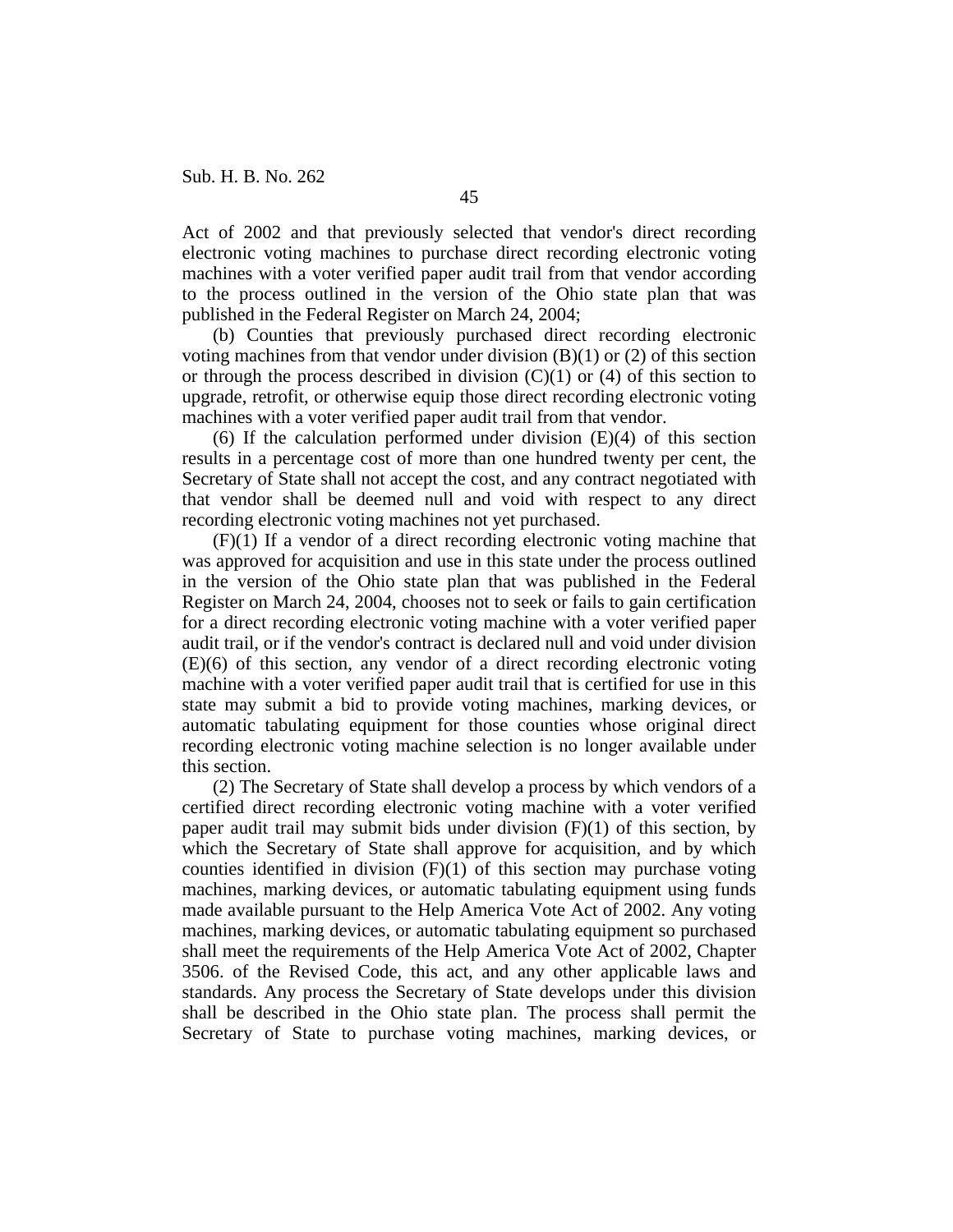automatic tabulating equipment on behalf of a board of county commissioners with the Secretary of State acting as an agent of the board.

The process shall not authorize the Secretary of State to do either of the following:

(a) Purchase voting machines, marking devices, or automatic tabulating equipment except when acting as an agent on behalf of the board of county commissioners of a county;

(b) Require a county board of elections to select or use any direct recording electronic voting machine except as otherwise required by federal law.

(G) The acquisition of voting machines, marking devices, or automatic tabulating equipment under this section with funds made available pursuant to the Help America Vote Act of 2002 shall be completed before the first federal election that occurs after January 1, 2006, unless required sooner by that Act.

(H) It is the intent of the General Assembly that the state of Ohio pay, with funds made available pursuant to the Help America Vote Act of 2002 or through an appropriation of state capital funds, the full cost of acquiring all voting machines, marking devices, or automatic tabulating equipment under this section.

SECTION 4. The Secretary of State shall amend the state plan prepared by the Secretary of State and the state plan committee pursuant to the Help America Vote Act of 2002, Public Law 107-252, 116 Stat. 1666, as required to conform with the provisions of this act.

SECTION 5. That Section 99 of Am. Sub. H.B. 95 of the 125th General Assembly be amended to read as follows:

#### Sec. 99. SOS SECRETARY OF STATE General Revenue Fund

| General Revenue Fund                  |             |                                          |    |              |  |           |  |  |  |  |
|---------------------------------------|-------------|------------------------------------------|----|--------------|--|-----------|--|--|--|--|
|                                       | GRF 050-321 | <b>Operating Expenses</b>                | \$ | 2,750,000 \$ |  | 2,750,000 |  |  |  |  |
|                                       | GRF 050-403 | <b>Election Statistics</b>               | \$ | 110,570 \$   |  | 110,570   |  |  |  |  |
|                                       | GRF 050-407 | Pollworkers Training                     | \$ | 295,742 \$   |  | 295,742   |  |  |  |  |
|                                       | GRF 050-409 | <b>Litigation Expenditures</b>           | \$ | 4.949 \$     |  | 4,949     |  |  |  |  |
| <b>TOTAL GRF General Revenue Fund</b> |             |                                          | \$ | 3,161,261 \$ |  | 3,161,261 |  |  |  |  |
| <b>General Services Fund Group</b>    |             |                                          |    |              |  |           |  |  |  |  |
|                                       | 4S8 050-610 | Board of Voting Machine                  | \$ | 7,200 \$     |  | 7,200     |  |  |  |  |
|                                       |             | Examiners                                |    |              |  |           |  |  |  |  |
| 412                                   | 050-609     | <b>Notary Commission</b>                 | \$ | 178,124 \$   |  | 185,249   |  |  |  |  |
| 413                                   | 050-601     | <b>Information Systems</b>               | \$ | 163,418 \$   |  | 169,955   |  |  |  |  |
| 414                                   | 050-602     | <b>Citizen Education Fund</b>            | \$ | 72,800 \$    |  | 75,712    |  |  |  |  |
|                                       |             | <b>TOTAL General Services Fund Group</b> | \$ | 421.542 \$   |  | 438,116   |  |  |  |  |
|                                       |             |                                          |    |              |  |           |  |  |  |  |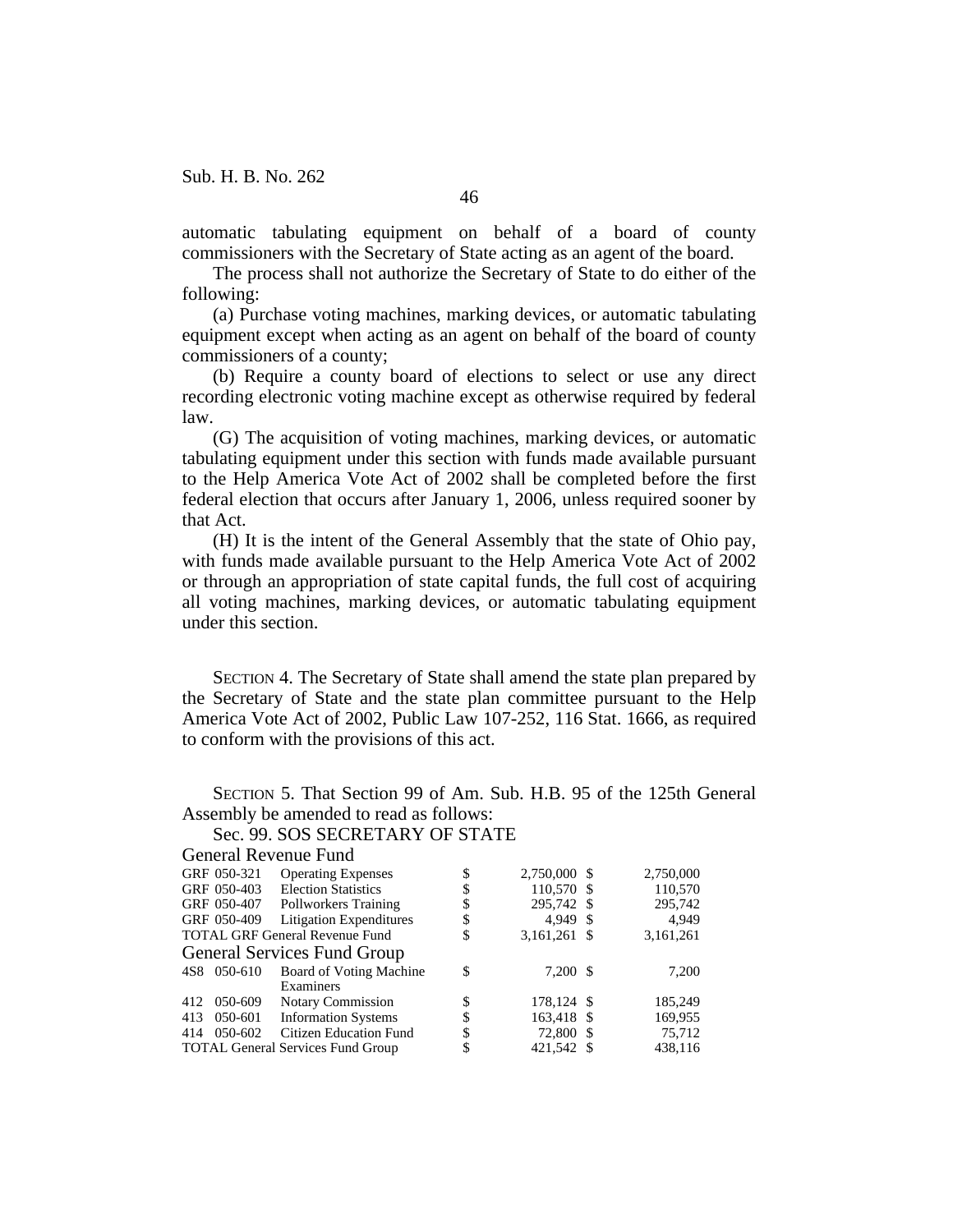|                                           |                   | Federal Special Revenue Fund Group |    |               |                  |                       |  |  |  |  |
|-------------------------------------------|-------------------|------------------------------------|----|---------------|------------------|-----------------------|--|--|--|--|
|                                           | 3AT 050-614       | Voter/Poll Worker Education        | S  |               |                  | 5,000,000             |  |  |  |  |
|                                           | 3AR 050-615       | 2004 HAVA Voting Machines          | \$ | $\frac{0}{0}$ | <u>।</u><br>जन्म | 27,250,000            |  |  |  |  |
|                                           | 3AS 050-616       | 2005 HAVA Voting Machines          | \$ |               |                  | 79,250,000            |  |  |  |  |
| 3X4                                       | 050-612           | Ohio Cntr/Law Related Educ         | \$ | 41,000        |                  | 41,000                |  |  |  |  |
|                                           |                   | Grant                              |    |               |                  |                       |  |  |  |  |
| <b>TOTAL FED Federal Special Revenue</b>  |                   |                                    |    |               |                  |                       |  |  |  |  |
|                                           | <b>Fund Group</b> |                                    | \$ | 41,000 \$     |                  | 41,000                |  |  |  |  |
|                                           |                   |                                    |    |               |                  | 109,541,000           |  |  |  |  |
| <b>State Special Revenue Fund Group</b>   |                   |                                    |    |               |                  |                       |  |  |  |  |
|                                           | 5N9 050-607       | <b>Technology Improvements</b>     | \$ | 124,582 \$    |                  | 129,565               |  |  |  |  |
| 599                                       | 050-603           | <b>Business Services Operating</b> | \$ | 13,889,462 \$ |                  | 14,241,966            |  |  |  |  |
|                                           |                   | Expenses                           |    |               |                  |                       |  |  |  |  |
| <b>TOTAL SSR State Special Revenue</b>    |                   |                                    |    |               |                  |                       |  |  |  |  |
| <b>Fund Group</b>                         |                   |                                    | S  | 14,014,044 \$ |                  | 14,371,531            |  |  |  |  |
| Holding Account Redistribution Fund Group |                   |                                    |    |               |                  |                       |  |  |  |  |
| R01                                       | 050-605           | Uniform Commercial Code            | \$ | 65,000        | -\$              | 65,000                |  |  |  |  |
|                                           |                   | Refunds                            |    |               |                  |                       |  |  |  |  |
|                                           | R02 050-606       | Corporate/Business Filing          | \$ | 100,000       | -S               | 100,000               |  |  |  |  |
|                                           |                   | Refunds                            |    |               |                  |                       |  |  |  |  |
|                                           |                   | <b>TOTAL 090 Holding Account</b>   |    |               |                  |                       |  |  |  |  |
| <b>Redistribution Fund Group</b>          |                   |                                    | \$ | 165,000       | -S               | 165,000               |  |  |  |  |
| TOTAL ALL BUDGET FUND GROUPS              |                   |                                    | \$ | 17,802,847    | £.               | <del>18,176,908</del> |  |  |  |  |
|                                           |                   |                                    |    |               |                  | 127,676,908           |  |  |  |  |

47

# BOARD OF VOTING MACHINE EXAMINERS

The foregoing appropriation item 050-610, Board of Voting Machine Examiners, shall be used to pay for the services and expenses of the members of the Board of Voting Machine Examiners, and for other expenses that are authorized to be paid from the Board of Voting Machine Examiners Fund, which is created in section 3506.05 of the Revised Code. Moneys not used shall be returned to the person or entity submitting the equipment for examination. If it is determined that additional appropriations are necessary, such amounts are appropriated.

## HOLDING ACCOUNT REDISTRIBUTION GROUP

The foregoing appropriation items 050-605 and 050-606, Holding Account Redistribution Fund Group, shall be used to hold revenues until they are directed to the appropriate accounts or until they are refunded. If it is determined that additional appropriations are necessary, such amounts are appropriated.

# VOTER/POLL WORKER EDUCATION FUND

If, as of the effective date of this amendment, the Controlling Board has not taken action to allow for a statewide voter education and poll worker training program in the state, the Director of Budget and Management shall transfer \$5,000,000 from the Election Reform Fund (Fund 3AA) to the Voter Education/Poll Worker Education Fund (Fund 3AT). Of the foregoing appropriation item 050-614, Voter/Poll Worker Education, \$2,500,000 shall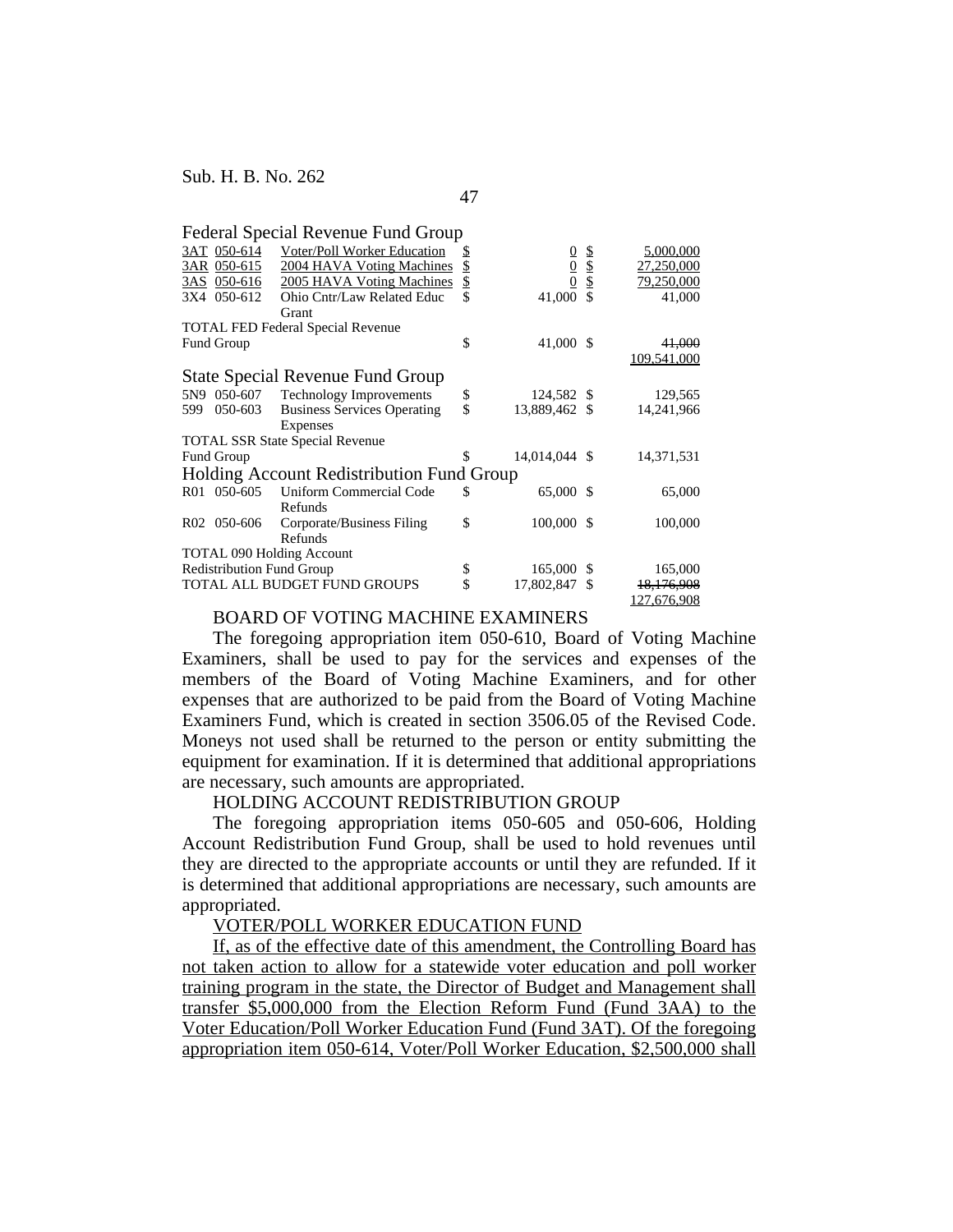be allocated to the counties, subject to Controlling Board approval. Of this amount, the Secretary of State shall distribute \$440,000 to the counties such that each county shall receive \$5,000. The remaining \$2,060,000 allocated shall be distributed to the counties based upon per capita population as determined by the most recent federal decennial census data. \$2,500,000 shall be used to conduct a statewide voter education and poll worker-training program, subject to Controlling Board approval.

Of the \$2,500,000 appropriated to counties, no county shall receive its allotted funding until it has submitted a voter education plan to, and had that plan approved by, the Secretary of State. Of the \$2,500,000 appropriated to the Secretary of State for the purpose of conducting a voter education and poll worker training program, the Secretary of State may use up to \$1,000,000 for the development, implementation, and certification for standards of Voter Verified Paper Audit Trail (VVPAT) systems.

After January 1, 2005, the Secretary of State may seek approval from the Controlling Board for the release of an additional \$2,500,000 from the Election Reform Fund (Fund 3AA), if the Secretary of State can demonstrate it is necessary for the implementation of additional voter education and poll worker training. Of this \$2,500,000, the Secretary of State must distribute \$1,250,000 to the counties on a per capita basis based upon population as determined by the most recent federal decennial census data. However, the \$1,250,000 shall not be released to the individual counties until those counties have submitted a voter education plan to, and had that plan approved by, the Secretary of State.

Upon the effective date of this amendment, the Secretary of State may request that the Director of Budget and Management transfer an amount from the Election Reform Fund (Fund 3AA) to a GRF appropriation item within the Secretary of State's Budget for the compensation of the ADA coordinator under section 3501.05 of the Revised Code.

## 2004 HAVA VOTING MACHINES FUND

If, as of the effective date of this amendment, the Controlling Board has not taken action to approve the funds for deployment of HAVA certified voting systems in 2004, the Director of Budget and Management shall transfer an amount not to exceed \$27,250,000 from the Election Reform Fund (Fund 3AA) to the 2004 HAVA Voting Machines Fund (Fund 3AR).

2005 HAVA VOTING MACHINES FUND

As of the effective date of this amendment, the Director of Budget and Management shall transfer an amount not to exceed \$79,250,000 from the Election Reform Fund (Fund 3AA) to the 2005 HAVA Voting Machines Fund (Fund 3AS). The amount is hereby appropriated. The Secretary of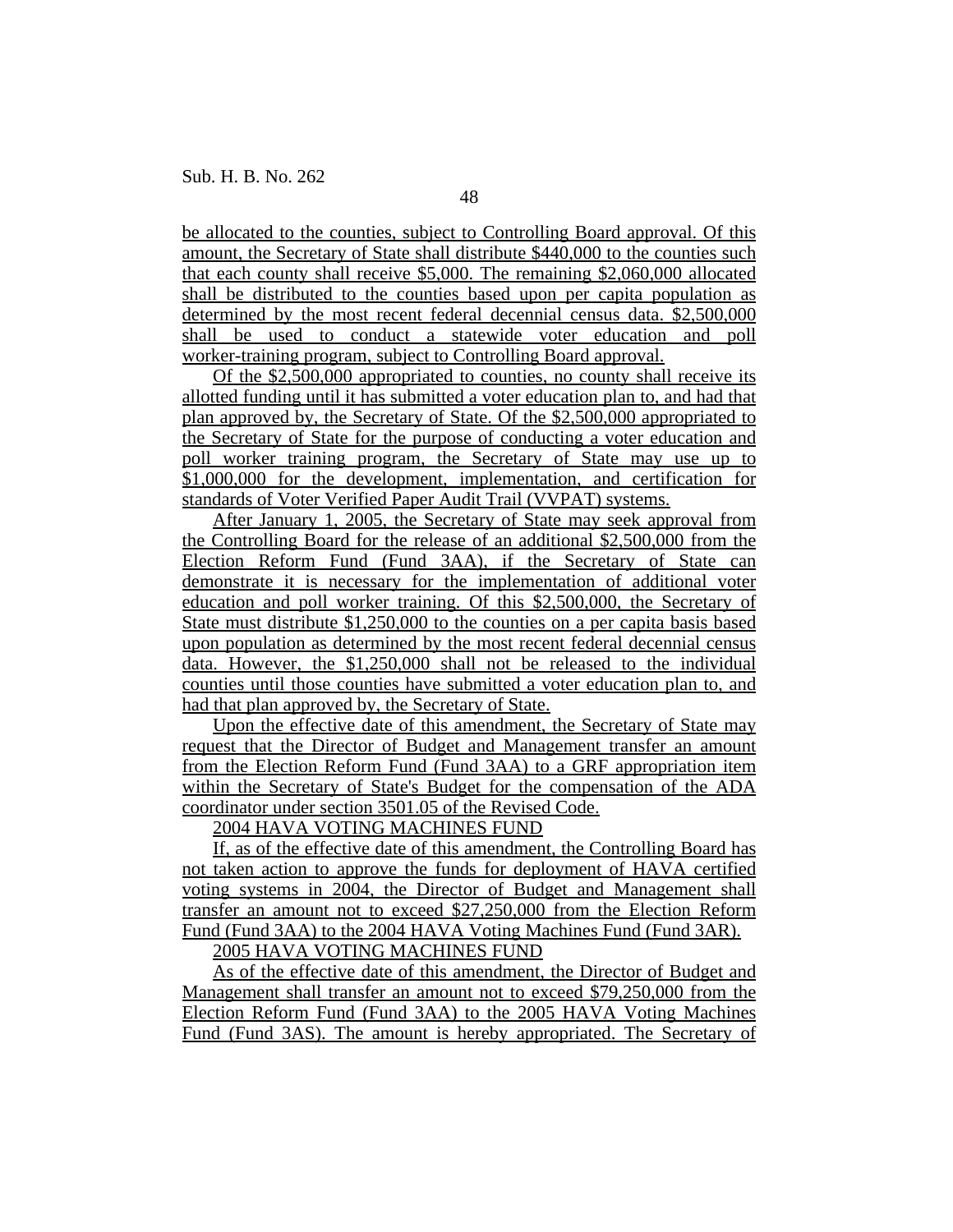49

State shall certify to the Director of Budget and Management any amount from the 2004 Voting Machines Fund (Fund 3AR) that was not required for voting machine replacement or upgrades. The Director of Budget and Management shall transfer this amount to the 2005 HAVA Voting Machines Fund (Fund 3AS) and abolish the 2004 HAVA Voting Machines Fund (Fund 3AR).

SECTION 6. That existing Section 99 of Am. Sub. H.B. 95 of the 125th General Assembly is hereby repealed.

SECTION 7. The Director of the Legislative Service Commission may use up to \$350,000 from the Election Reform Fund (Fund 3AA), created by the Controlling Board in 2003, to conduct a security review study of electronic voting machines. The amount is hereby appropriated.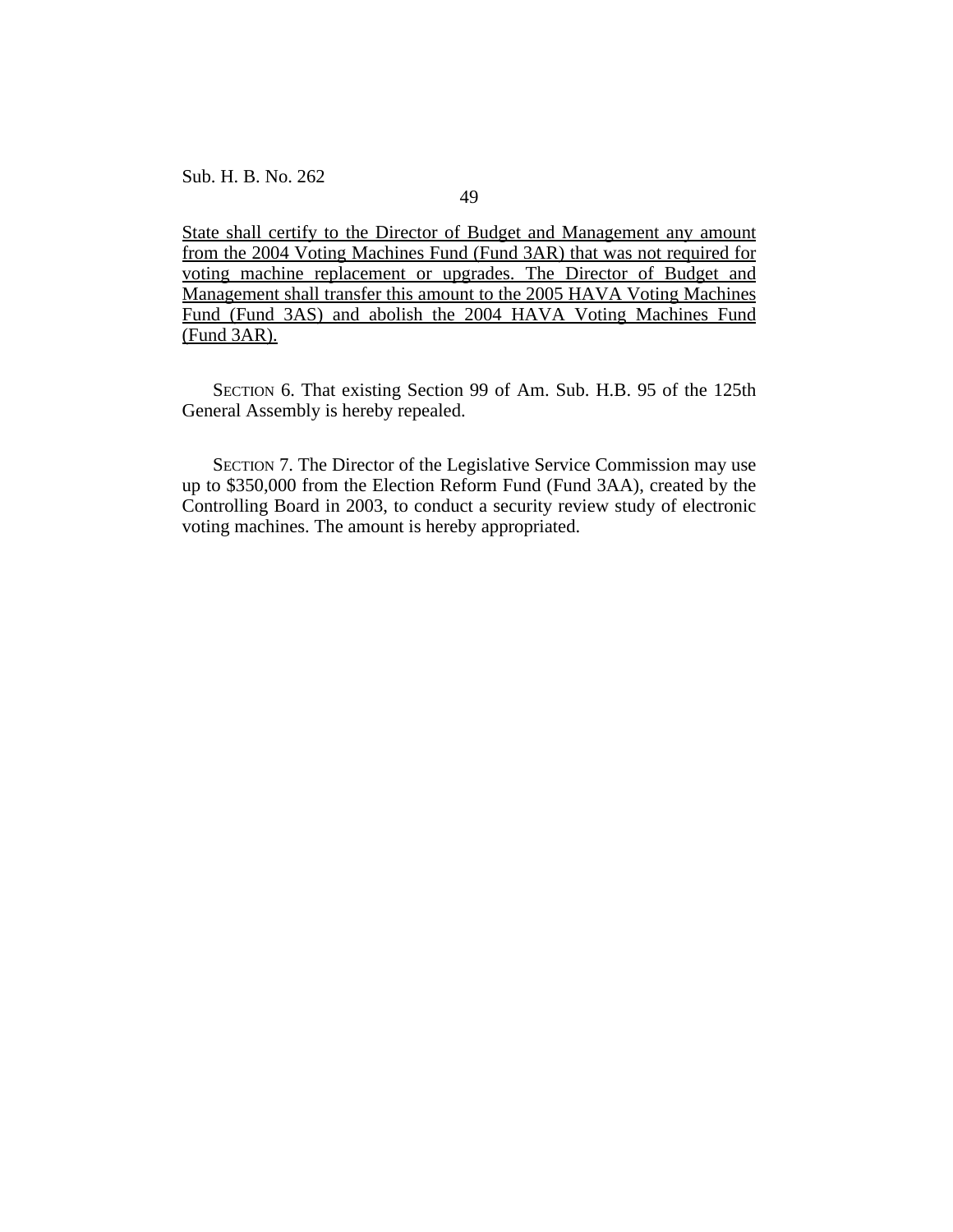SECTION 8. The codified and uncodified sections of law amended or enacted by this act, and the items of law of which the sections as amended or enacted by this act are composed, are not subject to the referendum. Therefore, under Ohio Constitution, Article II, Section 1d and section 1.471 of the Revised Code, the sections of law amended or enacted by this act, and the items of law of which the sections as amended or enacted by this act are composed, go into immediate effect when this act becomes law.

*Speaker \_\_\_\_\_\_\_\_\_\_\_\_\_\_\_\_\_\_ of the House of Representatives. President \_\_\_\_\_\_\_\_\_\_\_\_\_\_\_\_\_\_ of the Senate.* Passed \_\_\_\_\_\_\_\_\_\_\_\_\_\_\_\_\_\_\_\_\_\_\_\_\_, 20\_\_\_\_ Approved \_\_\_\_\_\_\_\_\_\_\_\_\_\_\_\_\_\_\_\_\_\_\_\_\_, 20\_\_\_\_

*Governor.*

50